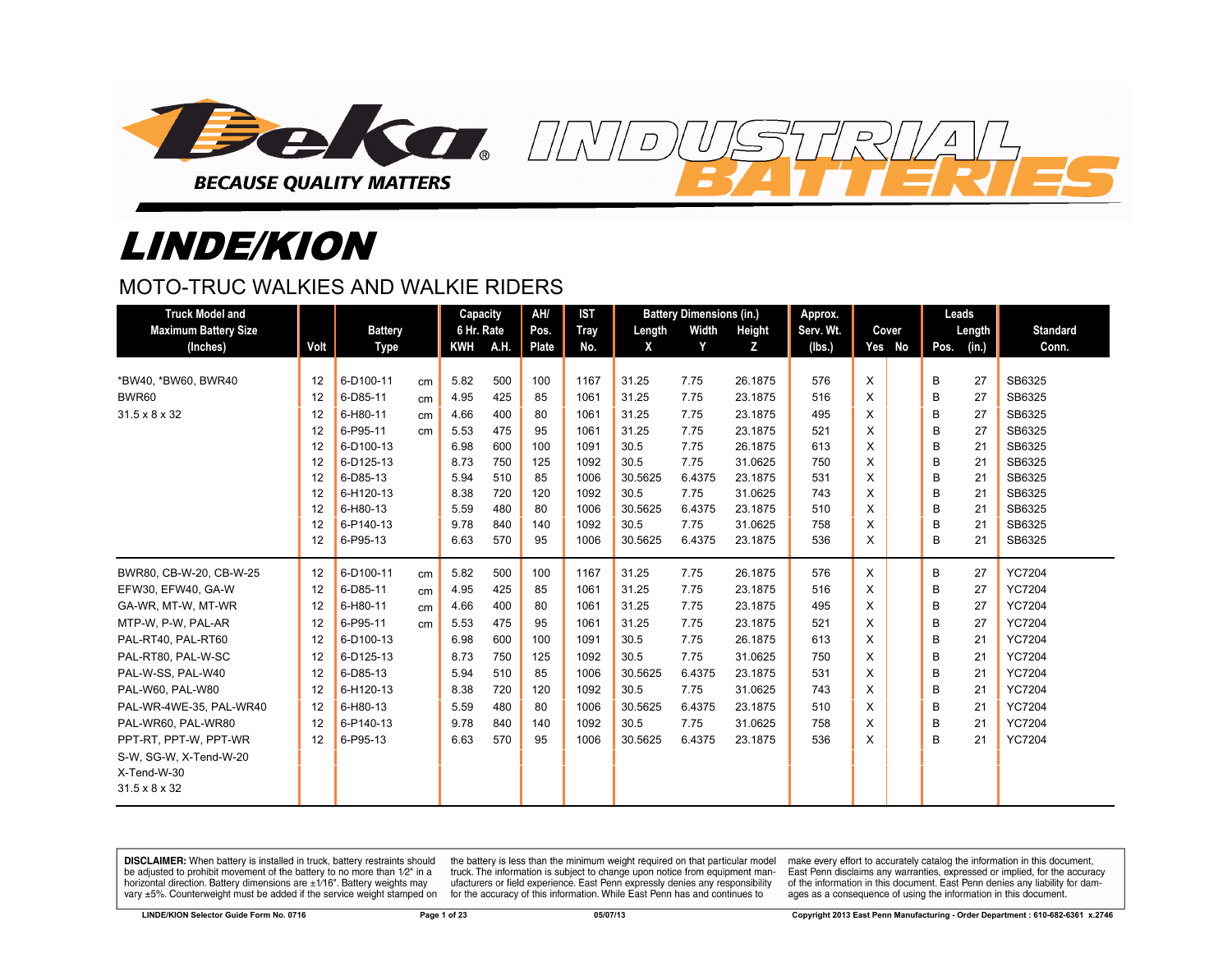| <b>Truck Model and</b>      |      |                |    | Capacity   |     | AH/          | <b>IST</b>  |         | <b>Battery Dimensions (in.)</b> |         | Approx.   |   |        |      | Leads  |                 |
|-----------------------------|------|----------------|----|------------|-----|--------------|-------------|---------|---------------------------------|---------|-----------|---|--------|------|--------|-----------------|
| <b>Maximum Battery Size</b> |      | <b>Battery</b> |    | 6 Hr. Rate |     | Pos.         | <b>Tray</b> | Length  | Width                           | Height  | Serv. Wt. |   | Cover  |      | Length | <b>Standard</b> |
| (Inches)                    | Volt | <b>Type</b>    |    | KWH A.H.   |     | <b>Plate</b> | No.         | X       | Y                               | Z       | (Ibs.)    |   | Yes No | Pos. | (in.)  | Conn.           |
|                             |      |                |    |            |     |              |             |         |                                 |         |           |   |        |      |        |                 |
| *CB-W-20, *CB-W-25          | 12   | 6-D125-13      |    | 8.73       | 750 | 125          | 1092        | 30.5    | 7.75                            | 31.0625 | 750       | X |        | В    | 21     | <b>YC7204</b>   |
| *CB-W-30. *CB-W-40          | 12   | 6-D160-13      |    | 11.17      | 960 | 160          | 1073        | 30.5625 | 9                               | 31.125  | 980       | X |        | B    | 21     | <b>YC7204</b>   |
| EFW30, EFW40, P-W, S-W      | 12   | 6-H120-13      |    | 8.38       | 720 | 120          | 1092        | 30.5    | 7.75                            | 31.0625 | 743       | X |        | B    | 21     | <b>YC7204</b>   |
| X-Tend-W-20                 | 12   | 6-P140-13      |    | 9.78       | 840 | 140          | 1092        | 30.5    | 7.75                            | 31.0625 | 758       | X |        | B    | 21     | <b>YC7204</b>   |
| X-Tend-W-30                 | 12   | 6-D125-15      |    | 10.19      | 875 | 125          | 1107        | 35.375  | 6.5625                          | 31.0625 | 853       | X |        | B    | 21     | <b>YC7204</b>   |
| 36 x 9.5 x 32               | 12   | 6-H120-15      |    | 9.78       | 840 | 120          | 1107        | 35.375  | 6.5625                          | 31.0625 | 844       | X |        | B    | 21     | <b>YC7204</b>   |
|                             | 12   | 6-P140-15      |    | 11.41      | 980 | 140          | 1107        | 35.375  | 6.5625                          | 31.0625 | 862       | X |        | B    | 21     | <b>YC7204</b>   |
| *P-W-40, S-W-40             | 12   | 6-D85-19       |    | 8.90       | 765 | 85           | 1026        | 38.0625 | 7.625                           | 23.1875 | 771       | X |        | В    | 21     | <b>YC7204</b>   |
| 39 x 8 x 32                 | 12   | 6-H80-19       |    | 8.38       | 720 | 80           | 1026        | 38.0625 | 7.625                           | 23.1875 | 740       | X |        | B    | 21     | <b>YC7204</b>   |
|                             | 12   | 6-P95-19       |    | 9.95       | 855 | 95           | 1026        | 38.0625 | 7.625                           | 23.1875 | 779       | X |        | B    | 21     | <b>YC7204</b>   |
| *BW40, *BW40FL, *BW60       | 24   | 12-D85-5       | cm | 3.96       | 170 | 85           | 3167        | 24.25   | 8.3125                          | 23.1875 | 464       | X |        | В    | 24     | SB6325          |
| BWR40, BWR60, BWR80         | 24   | 12-H80-5       | cm | 3.72       | 160 | 80           | 3167        | 24.25   | 8.3125                          | 23.1875 | 445       | X |        | B    | 24     | SB6325          |
| 26 x 9 x 24                 | 24   | 12-P95-5       | cm | 4.42       | 190 | 95           | 3167        | 24.25   | 8.3125                          | 23.1875 | 469       | X |        | B    | 24     | SB6325          |
|                             | 24   | 12-D85-7       |    | 5.94       | 255 | 85           | 3042        | 25.25   | 8.5625                          | 23.1875 | 567       | X |        | B    | 21     | SB6325          |
|                             | 24   | 12-H80-7       |    | 5.59       | 240 | 80           | 3042        | 25.25   | 8.5625                          | 23.1875 | 544       | X |        | B    | 21     | SB6325          |
|                             | 24   | 12-P95-7       |    | 6.63       | 285 | 95           | 3042        | 25.25   | 8.5625                          | 23.1875 | 573       | X |        | B    | 21     | SB6325          |
| *BW50                       | 24   | 12-D85-5       | cm | 3.96       | 170 | 85           | 3167        | 24.25   | 8.3125                          | 23.1875 | 464       | X |        | В    | 24     | SB6325          |
| 26 x 9 x 24                 | 24   | 12-H80-5       | cm | 3.72       | 160 | 80           | 3167        | 24.25   | 8.3125                          | 23.1875 | 445       | X |        | B    | 24     | SB6325          |
|                             | 24   | 12-P95-5       | cm | 4.42       | 190 | 95           | 3167        | 24.25   | 8.3125                          | 23.1875 | 469       | X |        | B    | 24     | SB6325          |
|                             | 24   | 12-D85-7       |    | 5.94       | 255 | 85           | 3042        | 25.25   | 8.5625                          | 23.1875 | 567       | X |        | B    | 21     | SB6325          |
|                             | 24   | 12-H80-7       |    | 5.59       | 240 | 80           | 3042        | 25.25   | 8.5625                          | 23.1875 | 544       | X |        | B    | 21     | SB6325          |
|                             | 24   | 12-P95-7       |    | 6.63       | 285 | 95           | 3042        | 25.25   | 8.5625                          | 23.1875 | 573       | X |        | B    | 21     | SB6325          |
| *BW40, *BW60, *BW80         | 24   | 12-D100-13     |    | 13.97      | 600 | 100          | 3015        | 30.5625 | 12.75                           | 26.25   | 1185      | X |        | B    | 21     | SB6325          |
| BWR40, BWR60, BWR80         | 24   | 12-D125-13     |    | 17.46      | 750 | 125          | 3008        | 30.5625 | 12.75                           | 31.125  | 1455      | X |        | B    | 21     | SB6325          |
| 31.5 x 13 x 32              | 24   | 12-D85-13      |    | 11.87      | 510 | 85           | 3019        | 30.5625 | 12.75                           | 23.25   | 1049      | X |        | B    | 21     | SB6325          |
|                             | 24   | 12-H120-13     |    | 16.76      | 720 | 120          | 3008        | 30.5625 | 12.75                           | 31.125  | 1440      | X |        | B    | 21     | SB6325          |
|                             | 24   | 12-H80-13      |    | 11.17      | 480 | 80           | 3019        | 30.5625 | 12.75                           | 23.25   | 1007      | X |        | B    | 21     | SB6325          |
|                             | 24   | 12-P140-13     |    | 19.56      | 840 | 140          | 3008        | 30.5625 | 12.75                           | 31.125  | 1470      | X |        | B    | 21     | SB6325          |
|                             | 24   | 12-P95-13      |    | 13.27      | 570 | 95           | 3019        | 30.5625 | 12.75                           | 23.25   | 1059      | X |        | B    | 21     | SB6325          |

**DISCLAIMER:** When battery is installed in truck, battery restraints should be adjusted to prohibit movement of the battery to no more than  $1/2$ " in a horizontal direction. Battery dimensions are  $\pm 1/16$ ". Battery weig

the battery is less than the minimum weight required on that particular model<br>truck. The information is subject to change upon notice from equipment manufacturers or field experience. East Penn expressly denies any responsibility for the accuracy of this information. While East Penn has and continues to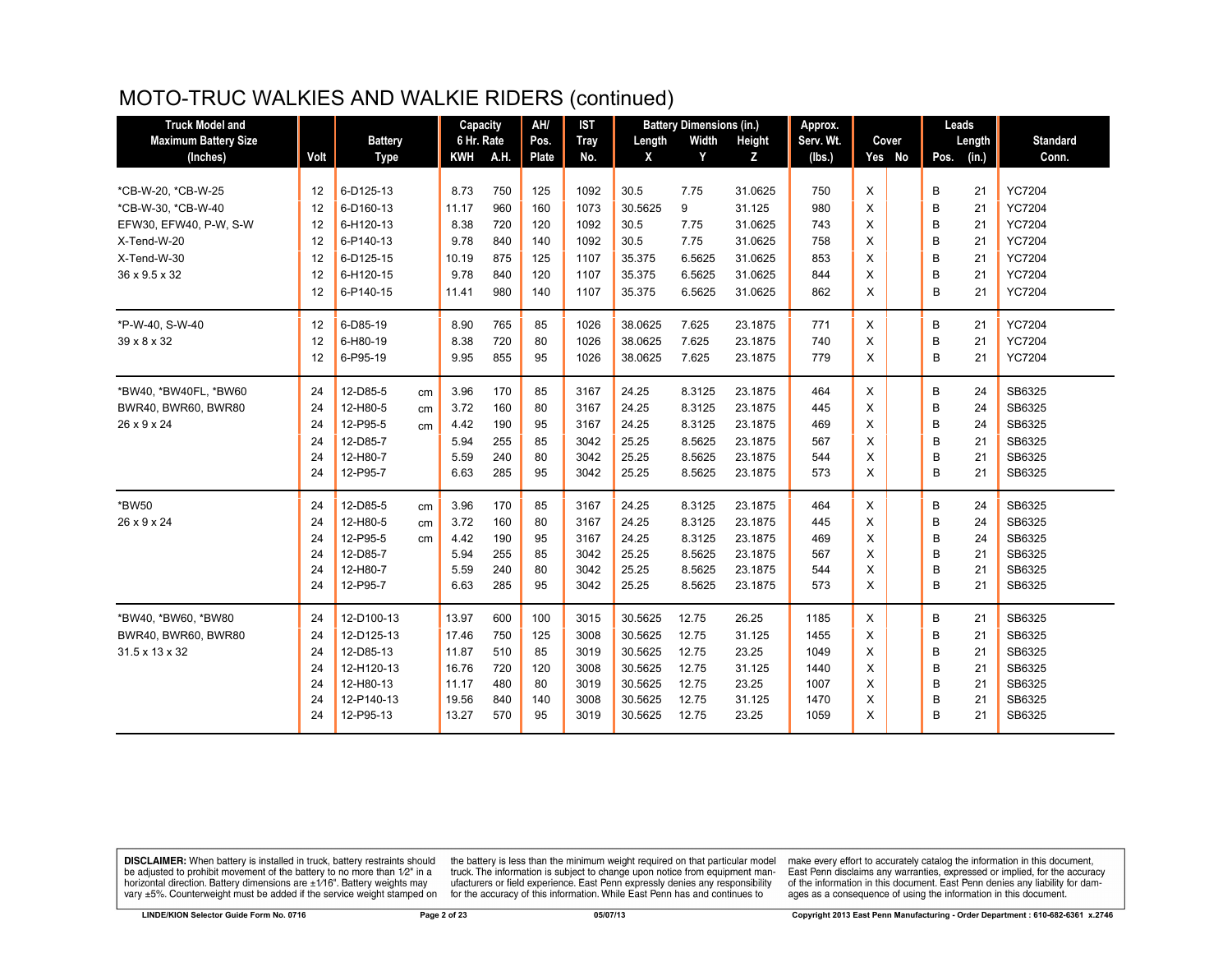| <b>Truck Model and</b>                                                                                                                                                                                                                                                                                                                                                 |                                        |                                                                                             | Capacity                                                    |                                               | AH/                                        | <b>IST</b>                                           |                                                                           | <b>Battery Dimensions (in.)</b>                                           |                                                                | Approx.                                              |                                 | Leads                                                                     |                                                                                                    |
|------------------------------------------------------------------------------------------------------------------------------------------------------------------------------------------------------------------------------------------------------------------------------------------------------------------------------------------------------------------------|----------------------------------------|---------------------------------------------------------------------------------------------|-------------------------------------------------------------|-----------------------------------------------|--------------------------------------------|------------------------------------------------------|---------------------------------------------------------------------------|---------------------------------------------------------------------------|----------------------------------------------------------------|------------------------------------------------------|---------------------------------|---------------------------------------------------------------------------|----------------------------------------------------------------------------------------------------|
| <b>Maximum Battery Size</b>                                                                                                                                                                                                                                                                                                                                            |                                        | <b>Battery</b>                                                                              | 6 Hr. Rate                                                  |                                               | Pos.                                       | <b>Tray</b>                                          | Length                                                                    | Width                                                                     | Height                                                         | Serv. Wt.                                            | Cover                           | Length                                                                    | <b>Standard</b>                                                                                    |
| (Inches)                                                                                                                                                                                                                                                                                                                                                               | Volt                                   | <b>Type</b>                                                                                 | KWH                                                         | A.H.                                          | Plate                                      | No.                                                  | X                                                                         | Y                                                                         | Z                                                              | (lbs.)                                               | Yes No                          | (in.)<br>Pos.                                                             | Conn.                                                                                              |
| MTP-R, PAL-R<br>31.5 x 13 x 32                                                                                                                                                                                                                                                                                                                                         | 24<br>24<br>24<br>24<br>24<br>24<br>24 | 12-D100-13<br>12-D125-13<br>12-D85-13<br>12-H120-13<br>12-H80-13<br>12-P140-13<br>12-P95-13 | 13.97<br>17.46<br>11.87<br>16.76<br>11.17<br>19.56<br>13.27 | 600<br>750<br>510<br>720<br>480<br>840<br>570 | 100<br>125<br>85<br>120<br>80<br>140<br>95 | 3015<br>3008<br>3019<br>3008<br>3019<br>3008<br>3019 | 30.5625<br>30.5625<br>30.5625<br>30.5625<br>30.5625<br>30.5625<br>30.5625 | 12.75<br>12.75<br>12.75<br>12.75<br>12.75<br>12.75<br>12.75               | 26.25<br>31.125<br>23.25<br>31.125<br>23.25<br>31.125<br>23.25 | 1185<br>1455<br>1049<br>1440<br>1007<br>1470<br>1059 | X<br>X<br>X<br>X<br>X<br>X<br>X | В<br>21<br>B<br>21<br>B<br>21<br>B<br>21<br>B<br>21<br>B<br>21<br>B<br>21 | EC5810<br>EC5810<br>EC5810<br>EC5810<br>EC5810<br>EC5810<br>EC5810                                 |
| CB-W-20, CB-W-25                                                                                                                                                                                                                                                                                                                                                       | 24                                     | 12-D100-13                                                                                  | 13.97                                                       | 600                                           | 100                                        | 3015                                                 | 30.5625                                                                   | 12.75                                                                     | 26.25                                                          | 1185                                                 | X                               | B<br>21                                                                   | <b>YC7204</b>                                                                                      |
| CB-W-30, CB-W-40, EFW30<br>EFW60, ERW40, GA-W<br>GA-WR, MT-R, MT-W<br>MT-WR, MTP-W, P-W<br>PAL-AR, PAL-RT40<br>PAL-RT60, PAL-RT80<br>PAL-W-SC, PAL-W-SS<br>PAL-W40, PAL-W60<br>PAL-W80, PAL-WR-4WE-35<br>PAL-WR40, PAL-WR60<br>PAL-WR80, PPT-RT, PPT-W<br>PPT-WR, S-W, SG-W<br>X-Tend-W-20<br>X-Tend-W-25D<br>X-Tend-W-30<br>X-Tend-W-40<br>$31.5 \times 13 \times 32$ | 24<br>24<br>24<br>24<br>24<br>24       | 12-D125-13<br>12-D85-13<br>12-H120-13<br>12-H80-13<br>12-P140-13<br>12-P95-13               | 17.46<br>11.87<br>16.76<br>11.17<br>19.56<br>13.27          | 750<br>510<br>720<br>480<br>840<br>570        | 125<br>85<br>120<br>80<br>140<br>95        | 3008<br>3019<br>3008<br>3019<br>3008<br>3019         | 30.5625<br>30.5625<br>30.5625<br>30.5625<br>30.5625<br>30.5625            | 12.75<br>12.75<br>12.75<br>12.75<br>12.75<br>12.75                        | 31.125<br>23.25<br>31.125<br>23.25<br>31.125<br>23.25          | 1455<br>1049<br>1440<br>1007<br>1470<br>1059         | X<br>X<br>X<br>X<br>X<br>X      | B<br>21<br>B<br>21<br>B<br>21<br>B<br>21<br>B<br>21<br>B<br>21            | <b>YC7204</b><br><b>YC7204</b><br><b>YC7204</b><br><b>YC7204</b><br><b>YC7204</b><br><b>YC7204</b> |
| *CBR-20, *CBR-25, EF-HR<br>EFR-30, EFR-40, EFR-HR<br>P-R, RTP, S-R<br>X-Tend-R-35<br>36 x 12 x 32                                                                                                                                                                                                                                                                      | 24<br>24<br>24<br>24<br>24<br>24<br>24 | 12-D100-13<br>12-D125-13<br>12-D85-13<br>12-H120-13<br>12-H80-13<br>12-P140-13<br>12-P95-13 | 13.97<br>17.46<br>11.87<br>16.76<br>11.17<br>19.56<br>13.27 | 600<br>750<br>510<br>720<br>480<br>840<br>570 | 100<br>125<br>85<br>120<br>80<br>140<br>95 | 3212<br>3179<br>3157<br>3179<br>3157<br>3179<br>3157 | 35.5625<br>35.5625<br>35.5625<br>35.5625<br>35.5625<br>35.5625<br>35.5625 | 11.5625<br>11.5625<br>11.5625<br>11.5625<br>11.5625<br>11.5625<br>11.5625 | 26.5<br>31.125<br>23.25<br>31.125<br>23.25<br>31.125<br>23.25  | 1217<br>1475<br>1057<br>1460<br>1015<br>1490<br>1068 | X<br>X<br>X<br>X<br>X<br>X<br>X | B<br>21<br>B<br>21<br>B<br>21<br>B<br>21<br>B<br>21<br>B<br>21<br>B<br>21 | EC5810<br>EC5810<br>EC5810<br>EC5810<br>EC5810<br>EC5810<br>EC5810                                 |
| *P-R, S-R<br>40 x 13 x 32                                                                                                                                                                                                                                                                                                                                              | 24<br>24<br>24                         | 12-D125-17<br>12-H120-17<br>12-P140-17                                                      | 23.28<br>22.35<br>26.07                                     | 1000<br>960<br>1120                           | 125<br>120<br>140                          | 3488<br>3488<br>3488                                 | 39.5625<br>39.5625<br>39.5625                                             | 12.875<br>12.875<br>12.875                                                | 31.125<br>31.125<br>31.125                                     | 1891<br>1872<br>1910                                 | X<br>X<br>X                     | B<br>21<br>B<br>21<br>B<br>21                                             | EC5810<br>EC5810<br>EC5810                                                                         |

**DISCLAIMER:** When battery is installed in truck, battery restraints should be adjusted to prohibit movement of the battery to no more than  $1/2$ " in a horizontal direction. Battery dimensions are  $\pm 1/16$ ". Battery weig

the battery is less than the minimum weight required on that particular model<br>truck. The information is subject to change upon notice from equipment manufacturers or field experience. East Penn expressly denies any responsibility for the accuracy of this information. While East Penn has and continues to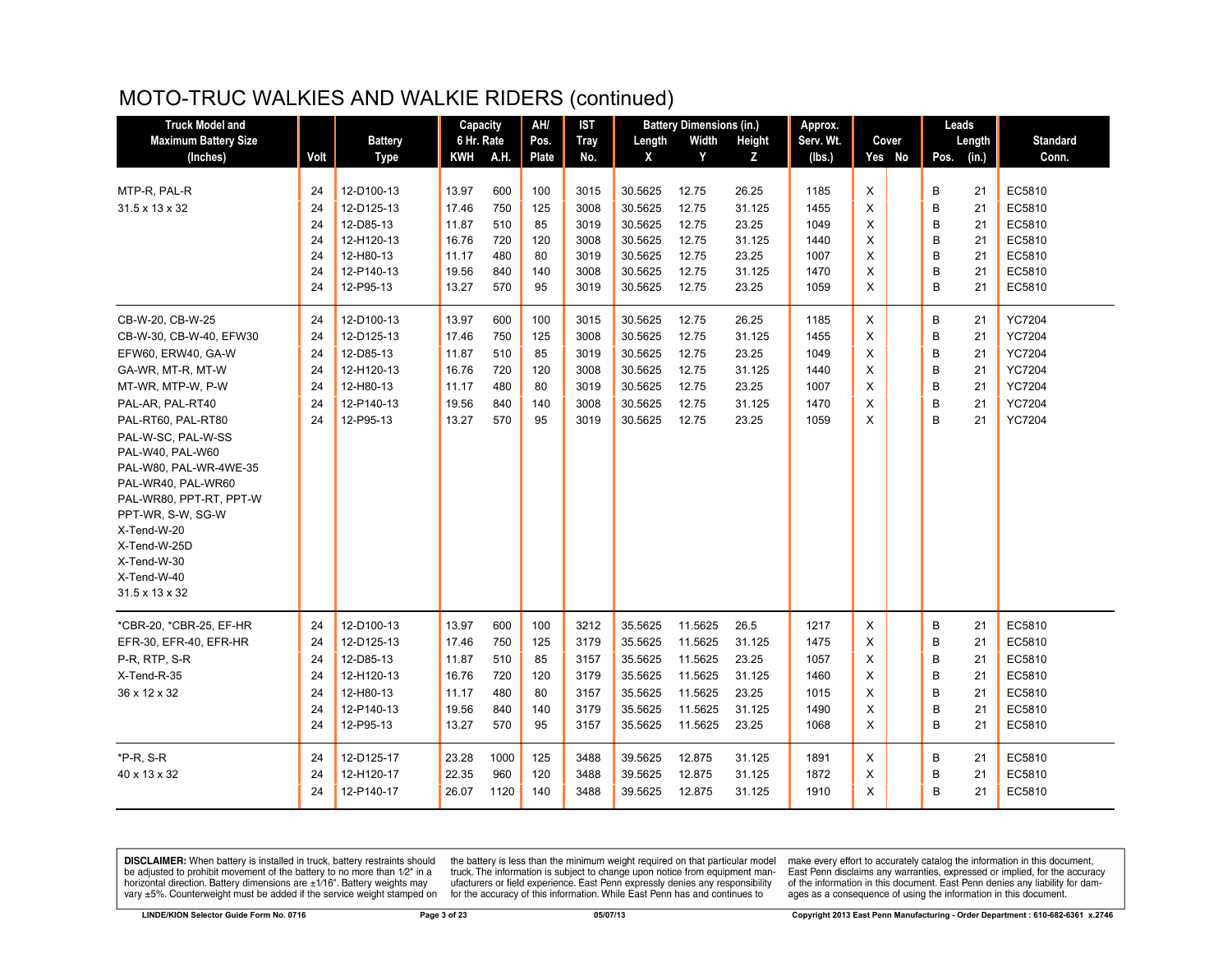| <b>Truck Model and</b>                     |          |                         | Capacity       |            | AH/       | <b>IST</b>   |                    | <b>Battery Dimensions (in.)</b> |                 | Approx.      |        |        | Leads  |          |                  |
|--------------------------------------------|----------|-------------------------|----------------|------------|-----------|--------------|--------------------|---------------------------------|-----------------|--------------|--------|--------|--------|----------|------------------|
| <b>Maximum Battery Size</b>                |          | <b>Battery</b>          | 6 Hr. Rate     |            | Pos.      | <b>Tray</b>  | Length             | Width                           | Height          | Serv. Wt.    |        | Cover  |        | Length   | <b>Standard</b>  |
| (Inches)                                   | Volt     | <b>Type</b>             | <b>KWH</b>     | A.H.       | Plate     | No.          | X                  | Y                               | z               | (lbs.)       |        | Yes No | Pos.   | (in.)    | Conn.            |
|                                            |          |                         |                |            |           |              |                    |                                 |                 |              |        |        |        |          |                  |
| SCB-HR-30                                  | 24       | 12-D100-15              | 16.30          | 700        | 100       | 3086         | 35.0625            | 12.875                          | 26.25           | 1362         | X      |        | В      | 21       | SB6325           |
| 36 x 13 x 32                               | 24       | 12-D125-15              | 20.37          | 875        | 125       | 3039         | 35.0625            | 12.875                          | 31.125          | 1674         | X      |        | B      | 21       | SB6325           |
|                                            | 24       | 12-D85-15               | 13.85          | 595        | 85        | 3016         | 35.0625            | 12.875                          | 23.25           | 1197         | X      |        | B      | 21       | SB6325           |
|                                            | 24       | 12-H120-15              | 19.56          | 840        | 120       | 3039         | 35.0625            | 12.875                          | 31.125          | 1657         | X      |        | B      | 21       | SB6325           |
|                                            | 24<br>24 | 12-H80-15<br>12-P140-15 | 13.04<br>22.81 | 560<br>980 | 80<br>140 | 3016<br>3039 | 35.0625<br>35.0625 | 12.875<br>12.875                | 23.25<br>31.125 | 1149<br>1691 | X<br>Χ |        | B<br>B | 21<br>21 | SB6325<br>SB6325 |
|                                            | 24       | 12-P95-15               | 15.48          | 665        | 95        | 3016         | 35.0625            | 12.875                          | 23.25           | 1209         | X      |        | B      | 21       | SB6325           |
| *CBR-30, *CBR-40, EFR-30                   |          | 12-D100-15              |                | 700        | 100       | 3086         | 35.0625            | 12.875                          |                 | 1362         | X      |        | B      | 21       | EC5810           |
|                                            | 24       |                         | 16.30<br>20.37 | 875        |           | 3039         | 35.0625            | 12.875                          | 26.25           |              | X      |        | B      |          | EC5810           |
| EFR-40, EFR-60<br>X-Tend-R-35, X-Tend-R-45 | 24<br>24 | 12-D125-15<br>12-D85-15 | 13.85          | 595        | 125<br>85 | 3016         | 35.0625            | 12.875                          | 31.125<br>23.25 | 1674<br>1197 | X      |        | B      | 21<br>21 | EC5810           |
| X-Tend-R-60                                | 24       | 12-H120-15              | 19.56          | 840        | 120       | 3039         | 35.0625            | 12.875                          | 31.125          | 1657         | X      |        | B      | 21       | EC5810           |
| 36 x 13 x 32                               | 24       | 12-H80-15               | 13.04          | 560        | 80        | 3016         | 35.0625            | 12.875                          | 23.25           | 1149         | X      |        | B      | 21       | EC5810           |
|                                            | 24       | 12-P140-15              | 22.81          | 980        | 140       | 3039         | 35.0625            | 12.875                          | 31.125          | 1691         | X      |        | B      | 21       | EC5810           |
|                                            | 24       | 12-P95-15               | 15.48          | 665        | 95        | 3016         | 35.0625            | 12.875                          | 23.25           | 1209         | X      |        | B      | 21       | EC5810           |
|                                            |          |                         |                |            |           |              |                    |                                 |                 |              |        |        |        |          |                  |
| *X-Tend-R-D, EFR-30                        | 24       | 12-D160-11              | 18.62          | 800        | 160       | 3286         | 35.125             | 13.1875                         | 31.375          | 1632         | X      |        | В      | 21       | EC5810           |
| EFR-40, EFR-60                             | 24       | 12-D160-13              | 22.35          | 960        | 160       | 3002         | 35.25              | 15.562                          | 31.1875         | 1965         | X      |        | B      | 21       | EC5810           |
| X-Tend-R-35, X-Tend-R-45                   |          |                         |                |            |           |              |                    |                                 |                 |              |        |        |        |          |                  |
| X-Tend-R-60                                |          |                         |                |            |           |              |                    |                                 |                 |              |        |        |        |          |                  |
| 36 x 16 x 32                               |          |                         |                |            |           |              |                    |                                 |                 |              |        |        |        |          |                  |
| *CBR-S, MM                                 | 24       | 12-D125-11              | 14.55          | 625        | 125       | 3063         | 26.0625            | 12.75                           | 31.125          | 1231         | X      |        | В      | 21       | EC5810           |
| 31.5 x 13 x 32                             | 24       | 12-H120-11              | 13.97          | 600        | 120       | 3063         | 26.0625            | 12.75                           | 31.125          | 1219         | X      |        | B      | 21       | EC5810           |
|                                            | 24       | 12-P140-11              | 16.30          | 700        | 140       | 3063         | 26.0625            | 12.75                           | 31.125          | 1243         | X      |        | B      | 21       | EC5810           |
|                                            | 24       | 12-D125-13              | 17.46          | 750        | 125       | 3008         | 30.5625            | 12.75                           | 31.125          | 1455         | X      |        | B      | 21       | EC5810           |
|                                            | 24       | 12-H120-13              | 16.76          | 720        | 120       | 3008         | 30.5625            | 12.75                           | 31.125          | 1440         | X      |        | B      | 21       | EC5810           |
|                                            | 24       | 12-P140-13              | 19.56          | 840        | 140       | 3008         | 30.5625            | 12.75                           | 31.125          | 1470         | X      |        | B      | 21       | EC5810           |
| *CBR-D                                     | 24       | 6-D160-9                | 7.45 ea 640    |            | 160       | 1012         | 26.4375            | 7.25                            | 31.0625         | 673          | X      |        | В      | 21       | EC5810           |
| 27 x 8 x 32                                | 24       | 6-D100-11               | 5.82 ea 500    |            | 100       | 1089         | 25.875             | 7.75                            | 26.1875         | 522          | X      |        | B      | 21       | EC5810           |
| Requires Two (2) 6 Cell                    | 24       | 6-D125-11               | 7.28 ea 625    |            | 125       | 1090         | 25.875             | 7.75                            | 31.0625         | 624          | X      |        | B      | 21       | EC5810           |
| <b>Batteries</b>                           | 24       | 6-D85-11                | 4.95 ea 425    |            | 85        | 1087         | 25.875             | 7.75                            | 23.1875         | 455          | X      |        | B      | 21       | EC5810           |
|                                            | 24       | 6-H120-11               | 6.98 ea 600    |            | 120       | 1090         | 25.875             | 7.75                            | 31.0625         | 618          | X      |        | B      | 21       | EC5810           |
|                                            | 24       | 6-H80-11                | 4.66 ea 400    |            | 80        | 1087         | 25.875             | 7.75                            | 23.1875         | 437          | Χ      |        | B      | 21       | EC5810           |
|                                            | 24       | 6-P140-11               | 8.15ea 700     |            | 140       | 1090         | 25.875             | 7.75                            | 31.0625         | 630          | X      |        | B      | 21       | EC5810           |
|                                            | 24       | 6-P95-11                | 5.53 ea 475    |            | 95        | 1087         | 25.875             | 7.75                            | 23.1875         | 460          | X      |        | B      | 21       | EC5810           |

**DISCLAIMER:** When battery is installed in truck, battery restraints should be adjusted to prohibit movement of the battery to no more than  $1/2$ " in a horizontal direction. Battery dimensions are  $\pm 1/16$ ". Battery weig

the battery is less than the minimum weight required on that particular model<br>truck. The information is subject to change upon notice from equipment manufacturers or field experience. East Penn expressly denies any responsibility for the accuracy of this information. While East Penn has and continues to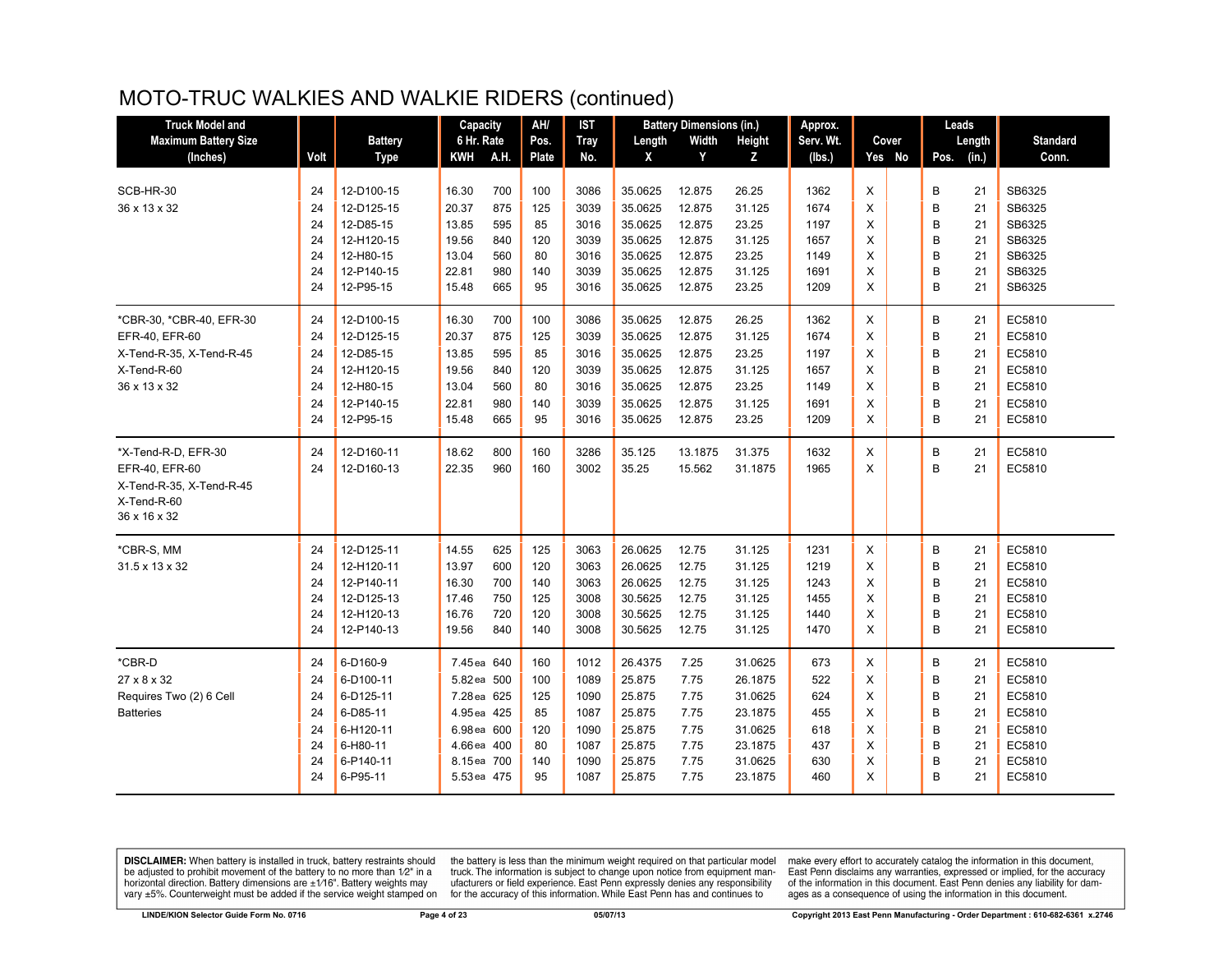| <b>Truck Model and</b>      |      |                | Capacity   |             | AH/   | <b>IST</b> |         | <b>Battery Dimensions (in.)</b> |               | Approx.   |   |        | Leads |        |                 |
|-----------------------------|------|----------------|------------|-------------|-------|------------|---------|---------------------------------|---------------|-----------|---|--------|-------|--------|-----------------|
| <b>Maximum Battery Size</b> |      | <b>Battery</b> | 6 Hr. Rate |             | Pos.  | Tray       | Length  | Width                           | <b>Height</b> | Serv. Wt. |   | Cover  |       | Length | <b>Standard</b> |
| (Inches)                    | Volt | Type           | KWH        | <b>A.H.</b> | Plate | No.        | x       |                                 |               | (Ibs.)    |   | Yes No | Pos.  | (in.)  | Conn.           |
|                             |      |                |            |             |       |            |         |                                 |               |           |   |        |       |        |                 |
| *All Hi-Lift Trucks         | 36   | 18-D125-13     | 26.19      | 750         | 125   | 6277       | 37.8125 | 15.5625                         | 31.1875       | 2199      | X |        | B     | 21     | EC5810          |
| CBR-30, CBR-FD, EFR-30      | 36   | 18-H120-13     | 25.14      | 720         | 120   | 6277       | 37.8125 | 15.5625                         | 31.1875       | 2177      | X |        | B     | 21     | EC5810          |
| EFR-40, EFR-60, P-R, S-R    | 36   | 18-P140-13     | 29.33      | 840         | 140   | 6277       | 37.8125 | 15.5625                         | 31.1875       | 2221      | X |        | B     | 21     | EC5810          |
| X-Tend-R-35, X-Tend-R-45    |      |                |            |             |       |            |         |                                 |               |           |   |        |       |        |                 |
| X-Tend-R-60, X-Tend-R-D     |      |                |            |             |       |            |         |                                 |               |           |   |        |       |        |                 |
| 38 x 16 x 32                |      |                |            |             |       |            |         |                                 |               |           |   |        |       |        |                 |
|                             |      |                |            |             |       |            |         |                                 |               |           |   |        |       |        |                 |

\* There are no standard compartments on Moto-Truc vehicles. Please check compartment size when ordering batteries.

cm - Charge-Mate includes on board charger.

ea - KWH calculated for each 6-cell battery.

H - Designates (H-Series battery type), Hydrasaver Product - Extended Watering Series.

#### WALKIES, WALKIE RIDERS AND WALKIE STRADDLE

| <b>Truck Model and</b>      |      |                | Capacity   |      | AH/   | <b>IST</b> |         | <b>Battery Dimensions (in.)</b> |         | Approx.   |     |       |      | Leads  |                 |
|-----------------------------|------|----------------|------------|------|-------|------------|---------|---------------------------------|---------|-----------|-----|-------|------|--------|-----------------|
| <b>Maximum Battery Size</b> |      | <b>Battery</b> | 6 Hr. Rate |      | Pos.  | Tray       | Length  | Width                           | Height  | Serv. Wt. |     | Cover |      | Length | <b>Standard</b> |
| (Inches)                    | Volt | Type           | <b>KWH</b> | A.H. | Plate | No.        | X       |                                 | z       | (Ibs.)    | Yes | No    | Pos. | (in.)  | Conn.           |
|                             |      |                |            |      |       |            |         |                                 |         |           |     |       |      |        |                 |
| BWS40                       | 12   | 6-D100-15      | 8.15       | 700  | 100   | 1187       | 35.375  | 7.75                            | 26.1875 | 731       | X   |       | B    | 18     | SB6325          |
| 35.75 x 7.8125 x Open       | 12   | 6-D125-15      | 10.19      | 875  | 125   | 1107       | 35.375  | 6.5625                          | 31.0625 | 853       | X   |       | B    | 18     | SB6325          |
|                             | 12   | 6-D85-15       | 6.93       | 595  | 85    | 1097       | 35.375  | 7.75                            | 23.1875 | 611       | X   |       | B    | 18     | SB6325          |
|                             | 12   | 6-H120-15      | 9.78       | 840  | 120   | 1107       | 35.375  | 6.5625                          | 31.0625 | 844       | X   |       | B    | 18     | SB6325          |
|                             | 12   | 6-H80-15       | 6.52       | 560  | 80    | 1097       | 35.375  | 7.75                            | 23.1875 | 587       | X   |       | B    | 18     | SB6325          |
|                             | 12   | 6-P140-15      | 11.41      | 980  | 140   | 1107       | 35.375  | 6.5625                          | 31.0625 | 862       | X   |       | B    | 18     | SB6325          |
|                             | 12   | 6-P95-15       | 7.74       | 665  | 95    | 1097       | 35.375  | 7.75                            | 23.1875 | 617       | X   |       | B    | 18     | SB6325          |
| BWS40                       | 24   | 12-D100-13     | 13.97      | 600  | 100   | 3075       | 35.5625 | 11.5625                         | 26.25   | 1207      | X   |       | B    | 18     | SB6325          |
| 35.75 x 12 x Open           | 24   | 12-D125-13     | 17.46      | 750  | 125   | 3576       | 35.5625 | 11.5625                         | 31.375  | 1490      | X   |       | B    | 18     | SB6325          |
|                             | 24   | 12-D85-13      | 11.87      | 510  | 85    | 3157       | 35.5625 | 11.5625                         | 23.25   | 1057      | X   |       | B    | 18     | SB6325          |
|                             | 24   | 12-H120-13     | 16.76      | 720  | 120   | 3576       | 35.5625 | 11.5625                         | 31.375  | 1475      | X   |       | B    | 18     | SB6325          |
|                             | 24   | 12-H80-13      | 11.17      | 480  | 80    | 3157       | 35.5625 | 11.5625                         | 23.25   | 1015      | X   |       | B    | 18     | SB6325          |
|                             | 24   | 12-P140-13     | 19.56      | 840  | 140   | 3576       | 35.5625 | 11.5625                         | 31.375  | 1505      | X   |       | B    | 18     | SB6325          |
|                             | 24   | 12-P95-13      | 13.27      | 570  | 95    | 3157       | 35.5625 | 11.5625                         | 23.25   | 1068      | X   |       | B    | 18     | SB6325          |

DISCLAIMER: When battery is installed in truck, battery restraints should be adjusted to prohibit movement of the battery to no more than 1/2" in a horizontal direction. Battery dimensions are  $\pm 1/16$ ". Battery weights may vary ±5%. Counterweight must be added if the service weight stamped on

the battery is less than the minimum weight required on that particular model truck. The information is subject to change upon notice from equipment manufacturers or field experience. East Penn expressly denies any responsibility for the accuracy of this information. While East Penn has and continues to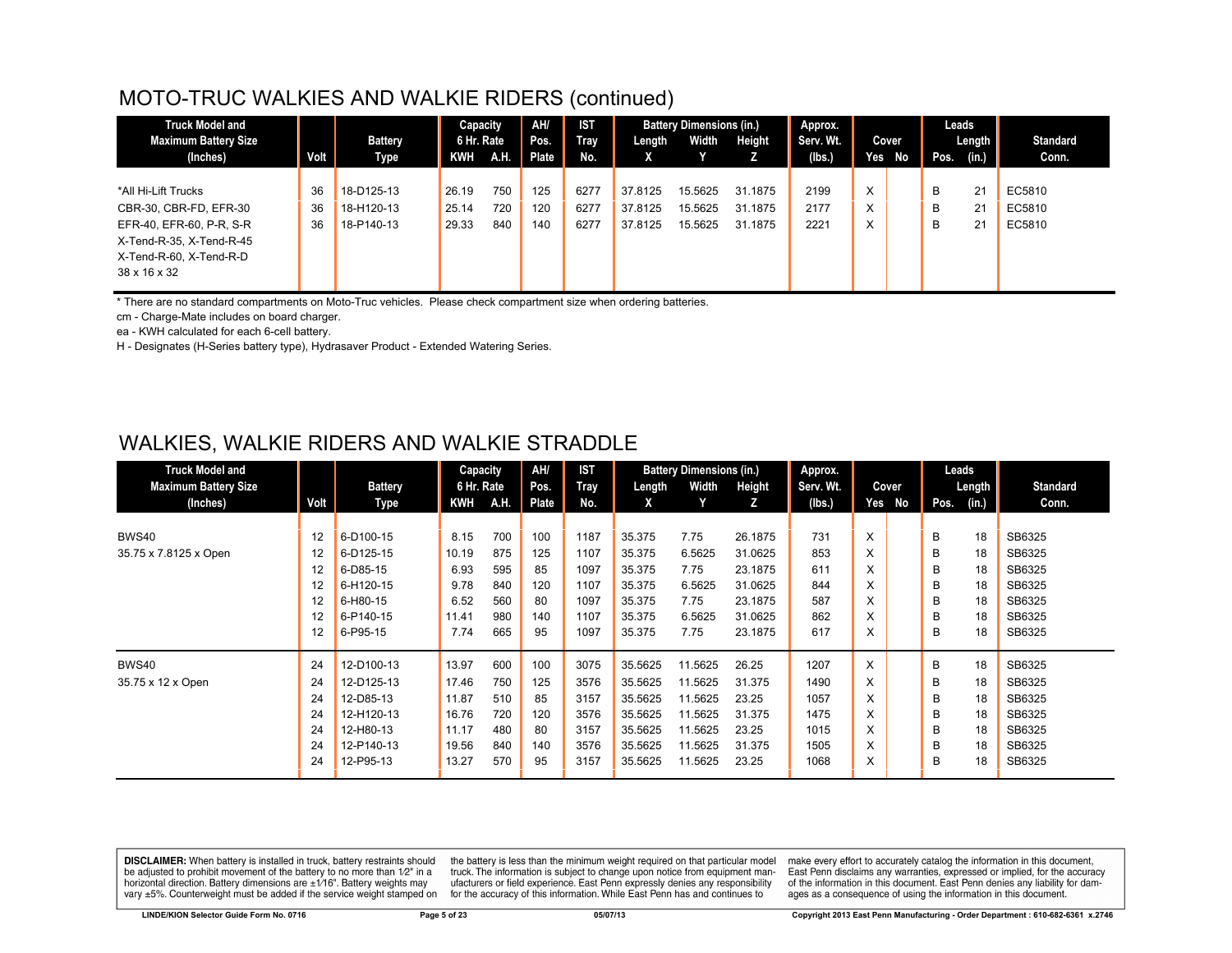## WALKIES, WALKIE RIDERS AND WALKIE STRADDLE (continued)

| <b>Truck Model and</b>       |      |                |    | Capacity   |      | AH/          | <b>IST</b>  |         | <b>Battery Dimensions (in.)</b> |         | Approx.   |          |        | Leads |        |                 |
|------------------------------|------|----------------|----|------------|------|--------------|-------------|---------|---------------------------------|---------|-----------|----------|--------|-------|--------|-----------------|
| <b>Maximum Battery Size</b>  |      | <b>Battery</b> |    | 6 Hr. Rate |      | Pos.         | <b>Tray</b> | Length  | Width                           | Height  | Serv. Wt. |          | Cover  |       | Length | <b>Standard</b> |
| (Inches)                     | Volt | <b>Type</b>    |    | <b>KWH</b> | A.H. | <b>Plate</b> | No.         | X       | Y                               | Z       | (lbs.)    |          | Yes No | Pos.  | (in.)  | Conn.           |
|                              |      |                |    |            |      |              |             |         |                                 |         |           |          |        |       |        |                 |
| EGU20, EXU20                 | 24   | $(4)$ 8GGC2    | pm | 3.60       | 155  |              | 3800        | 25.5    | 8.5625                          | 24.5    | 340       | X        |        | Α     | 26     | SB6329          |
| 26 x 9 x 26                  | 24   | 12-D85-5       | cm | 3.96       | 170  | 85           | 3167        | 24.25   | 8.3125                          | 23.1875 | 464       | X        |        | Α     | 24     | SB6329          |
| Min. Battery Wt. - 350 lbs.  | 24   | 12-H80-5       | cm | 3.72       | 160  | 80           | 3167        | 24.25   | 8.3125                          | 23.1875 | 445       | X        |        | A     | 24     | SB6329          |
| Max. Battery Wt. - 510 lbs.  | 24   | 12-P95-5       | cm | 4.42       | 190  | 95           | 3167        | 24.25   | 8.3125                          | 23.1875 | 469       | X        |        | Α     | 24     | SB6329          |
|                              | 24   | 12-D85-7       |    | 5.94       | 255  | 85           | 3042        | 25.25   | 8.5625                          | 23.1875 | 567       | X        |        | A     | 21     | SB6329          |
|                              | 24   | 12-H80-7       |    | 5.59       | 240  | 80           | 3042        | 25.25   | 8.5625                          | 23.1875 | 544       | X        |        | A     | 21     | SB6329          |
|                              | 24   | 12-P95-7       |    | 6.63       | 285  | 95           | 3042        | 25.25   | 8.5625                          | 23.1875 | 573       | X        |        | A     | 21     | SB6329          |
| EW60, EW80, EWR60            | 12   | 6-D100-11      | cm | 5.82       | 500  | 100          | 1167        | 31.25   | 7.75                            | 26.1875 | 576       | X        |        | Α     | 27     | SB6328          |
| <b>EWR80</b>                 | 12   | 6-D100-13      |    | 6.98       | 600  | 100          | 1091        | 30.5    | 7.75                            | 26.1875 | 613       | X        |        | Α     | 21     | SB6328          |
| 31.5 x 8.25 x Open           | 12   | 6-D125-13      |    | 8.73       | 750  | 125          | 1092        | 30.5    | 7.75                            | 31.0625 | 750       | X        |        | Α     | 21     | SB6328          |
| Min. Battery Wt. - 450 lbs.  | 12   | 6-D85-13       |    | 5.94       | 510  | 85           | 1088        | 30.5    | 7.75                            | 23.1875 | 538       | X        |        | A     | 21     | SB6328          |
| Max. Battery Wt. - 750 lbs.  | 12   | 6-H120-13      |    | 8.38       | 720  | 120          | 1092        | 30.5    | 7.75                            | 31.0625 | 743       | X        |        | Α     | 21     | SB6328          |
|                              | 12   | 6-H80-13       |    | 5.59       | 480  | 80           | 1088        | 30.5    | 7.75                            | 23.1875 | 516       | X        |        | A     | 21     | SB6328          |
|                              | 12   | 6-P140-13      |    | 9.78       | 840  | 140          | 1092        | 30.5    | 7.75                            | 31.0625 | 758       | X        |        | A     | 21     | SB6328          |
|                              | 12   | 6-P95-13       |    | 6.63       | 570  | 95           | 1088        | 30.5    | 7.75                            | 23.1875 | 543       | $\times$ |        | A     | 21     | SB6328          |
| EW60, EW80, EWR60            | 24   | 12-D100-13     |    | 13.97      | 600  | 100          | 3015        | 30.5625 | 12.75                           | 26.25   | 1185      | X        |        | Α     | 21     | SB6329          |
| EWR80                        | 24   | 12-D125-13     |    | 17.46      | 750  | 125          | 3008        | 30.5625 | 12.75                           | 31.125  | 1455      | X        |        | Α     | 21     | SB6329          |
| 31.5 x 13.5 x Open           | 24   | 12-D85-13      |    | 11.87      | 510  | 85           | 3019        | 30.5625 | 12.75                           | 23.25   | 1049      | X        |        | Α     | 21     | SB6329          |
| Min. Battery Wt. - 900 lbs.  | 24   | 12-H120-13     |    | 16.76      | 720  | 120          | 3008        | 30.5625 | 12.75                           | 31.125  | 1440      | X        |        | A     | 21     | SB6329          |
| Max. Battery Wt. - 1500 lbs. | 24   | 12-H80-13      |    | 11.17      | 480  | 80           | 3019        | 30.5625 | 12.75                           | 23.25   | 1007      | X        |        | Α     | 21     | SB6329          |
|                              | 24   | 12-P140-13     |    | 19.56      | 840  | 140          | 3008        | 30.5625 | 12.75                           | 31.125  | 1470      | X        |        | Α     | 21     | SB6329          |
|                              | 24   | 12-P95-13      |    | 13.27      | 570  | 95           | 3019        | 30.5625 | 12.75                           | 23.25   | 1059      | $\times$ |        | A     | 21     | SB6329          |
| EWS40                        | 12   | 6-D100-13      |    | 6.98       | 600  | 100          | 1091        | 30.5    | 7.75                            | 26.1875 | 613       | X        |        | B     | 21     | SB6328          |
| 31.5 x 8.25 x Open           | 12   | 6-D125-13      |    | 8.73       | 750  | 125          | 1092        | 30.5    | 7.75                            | 31.0625 | 750       | X        |        | B     | 21     | SB6328          |
| Min. Battery Wt. - 625 lbs.  | 12   | 6-D85-13       |    | 5.94       | 510  | 85           | 1088        | 30.5    | 7.75                            | 23.1875 | 538       | X        |        | B     | 21     | SB6328          |
|                              | 12   | 6-H120-13      |    | 8.38       | 720  | 120          | 1092        | 30.5    | 7.75                            | 31.0625 | 743       | X        |        | B     | 21     | SB6328          |
|                              | 12   | 6-H80-13       |    | 5.59       | 480  | 80           | 1088        | 30.5    | 7.75                            | 23.1875 | 516       | X        |        | B     | 21     | SB6328          |
|                              | 12   | 6-P140-13      |    | 9.78       | 840  | 140          | 1092        | 30.5    | 7.75                            | 31.0625 | 758       | X        |        | B     | 21     | SB6328          |
|                              | 12   | 6-P95-13       |    | 6.63       | 570  | 95           | 1088        | 30.5    | 7.75                            | 23.1875 | 543       | $\times$ |        | B     | 21     | SB6328          |
|                              |      |                |    |            |      |              |             |         |                                 |         |           |          |        |       |        |                 |

**DISCLAIMER:** When battery is installed in truck, battery restraints should be adjusted to prohibit movement of the battery to no more than 1/2" in a horizontal direction. Battery dimensions are  $\pm 1/16$ ". Battery weights may vary ±5%. Counterweight must be added if the service weight stamped on

the battery is less than the minimum weight required on that particular model<br>truck. The information is subject to change upon notice from equipment manufacturers or field experience. East Penn expressly denies any responsibility for the accuracy of this information. While East Penn has and continues to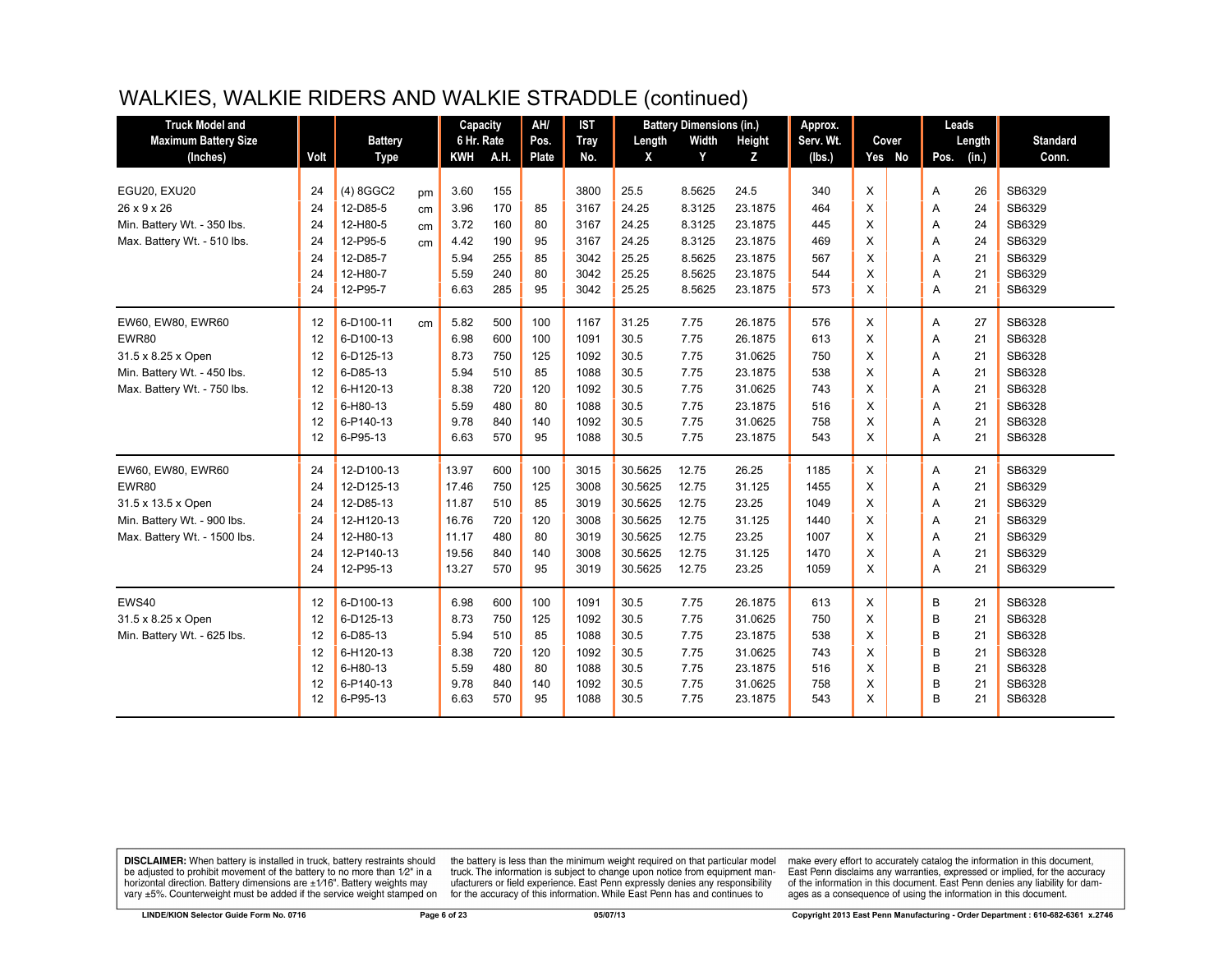# WALKIES, WALKIE RIDERS AND WALKIE STRADDLE (continued)

| <b>Truck Model and</b>       |      |                | Capacity   |      | AH/          | <b>IST</b>  |         | <b>Battery Dimensions (in.)</b> |         | Approx.   |   |          | Leads |        |                 |
|------------------------------|------|----------------|------------|------|--------------|-------------|---------|---------------------------------|---------|-----------|---|----------|-------|--------|-----------------|
| <b>Maximum Battery Size</b>  |      | <b>Battery</b> | 6 Hr. Rate |      | Pos.         | <b>Tray</b> | Length  | Width                           | Height  | Serv. Wt. |   | Cover    |       | Length | <b>Standard</b> |
| (Inches)                     | Volt | <b>Type</b>    | <b>KWH</b> | A.H. | <b>Plate</b> | No.         | X       | Y                               | Z       | (lbs.)    |   | Yes No   | Pos.  | (in.)  | Conn.           |
|                              |      |                |            |      |              |             |         |                                 |         |           |   |          |       |        |                 |
| EWS40, EWX30                 | 24   | 12-D100-13     | 13.97      | 600  | 100          | 3015        | 30.5625 | 12.75                           | 26.25   | 1185      | X |          | B     | 21     | SB6329          |
| 31.5 x 13.5 x Open           | 24   | 12-D125-13     | 17.46      | 750  | 125          | 3008        | 30.5625 | 12.75                           | 31.125  | 1455      | X |          | B     | 21     | SB6329          |
| Min. Battery Wt. - 975 lbs.  | 24   | 12-D85-13      | 11.87      | 510  | 85           | 3019        | 30.5625 | 12.75                           | 23.25   | 1049      | X |          | B     | 21     | SB6329          |
|                              | 24   | 12-H120-13     | 16.76      | 720  | 120          | 3008        | 30.5625 | 12.75                           | 31.125  | 1440      | X |          | B     | 21     | SB6329          |
|                              | 24   | 12-H80-13      | 11.17      | 480  | 80           | 3019        | 30.5625 | 12.75                           | 23.25   | 1007      | X |          | B     | 21     | SB6329          |
|                              | 24   | 12-P140-13     | 19.56      | 840  | 140          | 3008        | 30.5625 | 12.75                           | 31.125  | 1470      | X |          | B     | 21     | SB6329          |
|                              | 24   | 12-P95-13      | 13.27      | 570  | 95           | 3019        | 30.5625 | 12.75                           | 23.25   | 1059      | X |          | B     | 21     | SB6329          |
| ECR60, ECR80, ETR            | 24   | 12-D100-13     | 13.97      | 600  | 100          | 3015        | 30.5625 | 12.75                           | 26.25   | 1185      | X |          | Α     | 21     | SB6329          |
| 32.75 x 13.5 x 31            | 24   | 12-D85-13      | 11.87      | 510  | 85           | 3019        | 30.5625 | 12.75                           | 23.25   | 1049      | Χ |          | A     | 21     | SB6329          |
| Min. Battery Wt. - 900 lbs.  | 24   | 12-H80-13      | 11.17      | 480  | 80           | 3019        | 30.5625 | 12.75                           | 23.25   | 1007      | X |          | Α     | 21     | SB6329          |
| Max. Battery Wt. - 1500 lbs. | 24   | 12-P95-13      | 13.27      | 570  | 95           | 3019        | 30.5625 | 12.75                           | 23.25   | 1059      | X |          | A     | 21     | SB6329          |
| GAW, GAWR, MTPW, MTW         | 12   | 6-D100-13      | 6.98       | 600  | 100          | 1091        | 30.5    | 7.75                            | 26.1875 | 613       | X |          | B     | 18     | SB6320          |
| <b>MTWR</b>                  | 12   | 6-D125-13      | 8.73       | 750  | 125          | 1092        | 30.5    | 7.75                            | 31.0625 | 750       | X |          | B     | 18     | SB6320          |
| 31.5 x 8.25 x Open           | 12   | 6-D85-13       | 5.94       | 510  | 85           | 1088        | 30.5    | 7.75                            | 23.1875 | 538       | X |          | B     | 18     | SB6320          |
|                              | 12   | 6-H120-13      | 8.38       | 720  | 120          | 1092        | 30.5    | 7.75                            | 31.0625 | 743       | X |          | B     | 18     | SB6320          |
|                              | 12   | 6-H80-13       | 5.59       | 480  | 80           | 1088        | 30.5    | 7.75                            | 23.1875 | 516       | X |          | B     | 18     | SB6320          |
|                              | 12   | 6-P140-13      | 9.78       | 840  | 140          | 1092        | 30.5    | 7.75                            | 31.0625 | 758       | X |          | B     | 18     | SB6320          |
|                              | 12   | 6-P95-13       | 6.63       | 570  | 95           | 1088        | 30.5    | 7.75                            | 23.1875 | 543       | X |          | B     | 18     | SB6320          |
| GAW, GAWR, MTPW, MTW         | 24   | 12-D100-13     | 13.97      | 600  | 100          | 3015        | 30.5625 | 12.75                           | 26.25   | 1185      | X |          | B     | 18     | SB6320          |
| <b>MTWR</b>                  | 24   | 12-D125-13     | 17.46      | 750  | 125          | 3008        | 30.5625 | 12.75                           | 31.125  | 1455      | X |          | B     | 18     | SB6320          |
| 31.5 x 13.5 x Open           | 24   | 12-D85-13      | 11.87      | 510  | 85           | 3019        | 30.5625 | 12.75                           | 23.25   | 1049      | X |          | B     | 18     | SB6320          |
|                              | 24   | 12-H120-13     | 16.76      | 720  | 120          | 3008        | 30.5625 | 12.75                           | 31.125  | 1440      | X |          | B     | 18     | SB6320          |
|                              | 24   | 12-H80-13      | 11.17      | 480  | 80           | 3019        | 30.5625 | 12.75                           | 23.25   | 1007      | X |          | B     | 18     | SB6320          |
|                              | 24   | 12-P140-13     | 19.56      | 840  | 140          | 3008        | 30.5625 | 12.75                           | 31.125  | 1470      | X |          | B     | 18     | SB6320          |
|                              | 24   | 12-P95-13      | 13.27      | 570  | 95           | 3019        | 30.5625 | 12.75                           | 23.25   | 1059      | X |          | B     | 18     | SB6320          |
| WC2013, WC3013, WC4013       | 24   | 12-D85-13      | 11.87      | 510  | 85           | 3017        | 31.25   | 12.875                          | 22.625  | 1039      |   | Χ        | Α     | 21     | SB6325          |
| <b>WTT</b>                   | 24   | 12-H80-13      | 11.17      | 480  | 80           | 3017        | 31.25   | 12.875                          | 22.625  | 997       |   | X        | A     | 21     | SB6325          |
| 32.75 x 13.5 x 31            | 24   | 12-P95-13      | 13.27      | 570  | 95           | 3017        | 31.25   | 12.875                          | 22.625  | 1049      |   | $\times$ | A     | 21     | SB6325          |
|                              |      |                |            |      |              |             |         |                                 |         |           |   |          |       |        |                 |
| <b>BSC35</b>                 | 36   | 18-D125-17     | 34.92      | 1000 | 125          | 6069        | 38.1875 | 20.0625                         | 30.5625 | 2834      |   | X        | Α     | 24     | SB6320          |
| 39.25 x 21.25 x 32           | 36   | 18-H120-17     | 33.52      | 960  | 120          | 6069        | 38.1875 | 20.0625                         | 30.5625 | 2806      |   | X        | Α     | 24     | SB6320          |
|                              | 36   | 18-P140-17     | 39.11      | 1120 | 140          | 6069        | 38.1875 | 20.0625                         | 30.5625 | 2862      |   | X        | A     | 24     | SB6320          |

pm - Powr-Mate includes on board charger.

cm - Charge-Mate includes on board charger.

H - Designates (H-Series battery type), Hydrasaver Product - Extended Watering Series.

**DISCLAIMER:** When battery is installed in truck, battery restraints should be adjusted to prohibit movement of the battery to no more than 1/2" in a horizontal direction. Battery dimensions are  $\pm 1/16$ ". Battery weights may vary ±5%. Counterweight must be added if the service weight stamped on

the battery is less than the minimum weight required on that particular model truck. The information is subject to change upon notice from equipment manufacturers or field experience. East Penn expressly denies any responsibility for the accuracy of this information. While East Penn has and continues to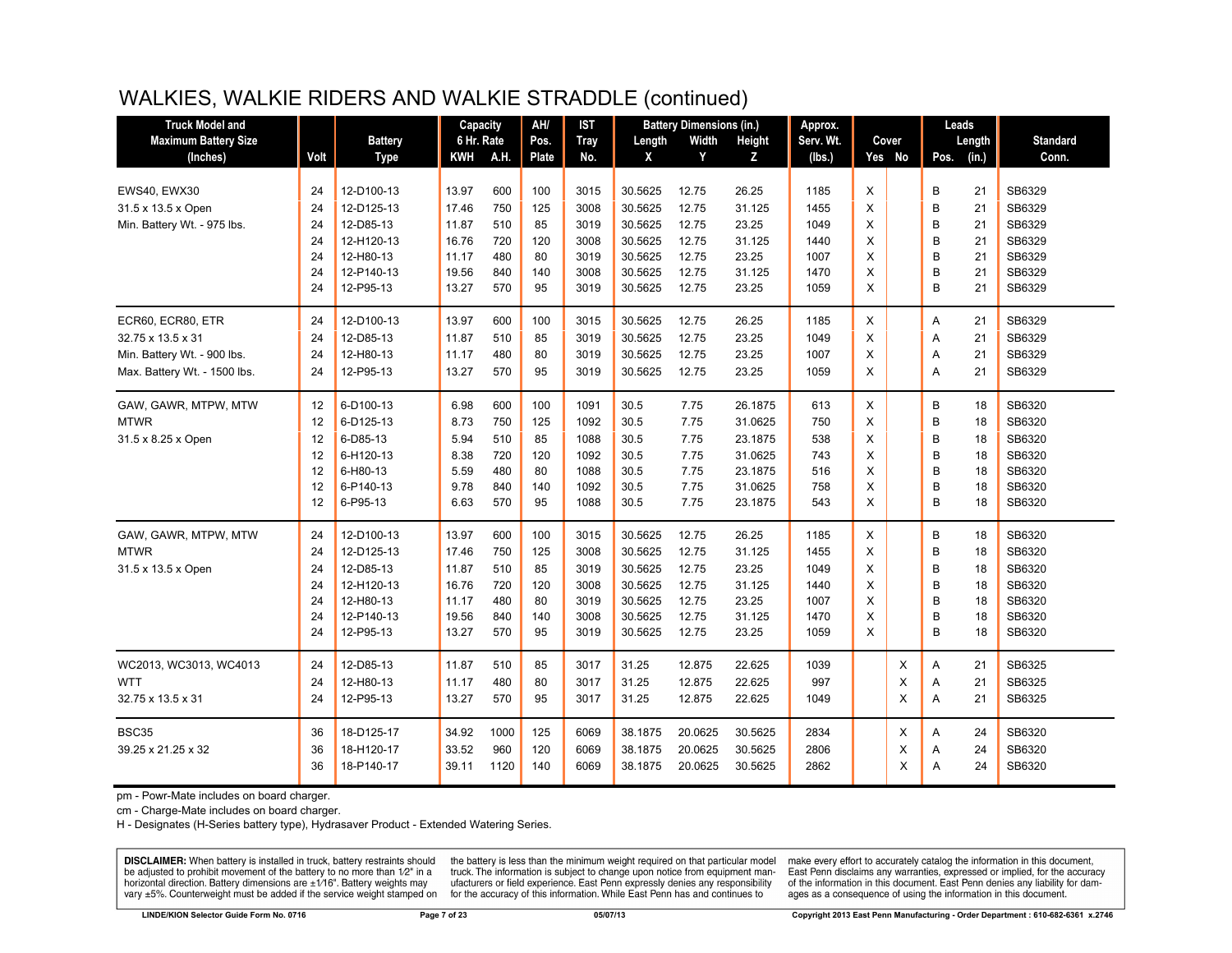# TOW TRACTORS

| <b>Truck Model and</b>       |      |                |            | Capacity   | AH/   | <b>IST</b>  |         | <b>Battery Dimensions (in.)</b> |         | Approx.   |   |        |      | Leads  |                 |
|------------------------------|------|----------------|------------|------------|-------|-------------|---------|---------------------------------|---------|-----------|---|--------|------|--------|-----------------|
| <b>Maximum Battery Size</b>  |      | <b>Battery</b> |            | 6 Hr. Rate | Pos.  | <b>Tray</b> | Length  | Width                           | Height  | Serv. Wt. |   | Cover  |      | Length | <b>Standard</b> |
| (Inches)                     | Volt | <b>Type</b>    | <b>KWH</b> | A.H.       | Plate | No.         | X       | Y                               | Z       | (lbs.)    |   | Yes No | Pos. | (in.)  | Conn.           |
| <b>P60Z</b>                  | 24   | 12-D85-13      | 11.87      | 510        | 85    | 3082        | 30.5625 | 12.75                           | 22.625  | 1025      |   | X      | Α    | 24     | SB6322          |
| 32.6875 x 12.875 x 24.6875   | 24   | 12-H80-13      | 11.17      | 480        | 80    | 3082        | 30.5625 | 12.75                           | 22.625  | 984       |   | X      | Α    | 24     | SB6322          |
| Min. Battery Wt. - 980 lbs.  | 24   | 12-P95-13      | 13.27      | 570        | 95    | 3082        | 30.5625 | 12.75                           | 22.625  | 1035      |   | X      | Α    | 24     | SB6322          |
| <b>P60Z</b>                  | 24   | 12-D85-11      | 9.89       | 425        | 85    | 3A67        | 32      | 12.3125                         | 24.6875 | 956       | Х |        | Α    | 24     | SB6322          |
| 32.5625 x 12.8125 x 24.6875  | 24   | 12-H80-11      | 9.31       | 400        | 80    | 3A67        | 32      | 12.3125                         | 24.6875 | 918       | X |        | Α    | 24     | SB6322          |
| Min. Battery Wt. - 930 lbs.  | 24   | 12-P95-11      | 11.06      | 475        | 95    | 3A67        | 32      | 12.3125                         | 24.6875 | 966       | X |        | A    | 24     | SB6322          |
| Max. Battery Wt. - 1027 lbs. |      |                |            |            |       |             |         |                                 |         |           |   |        |      |        |                 |
| <b>P60Z</b>                  | 48   | 24-D85-7<br>sp | 11.87      | 255        | 85    | 7426        | 31.5    | 14.6875                         | 22.625  | 1213      |   | X      | Α    | 24     | SB6321          |
| 32.6875 x 16.3125 x 24.6875  | 48   | 24-H80-7<br>sp | 11.17      | 240        | 80    | 7426        | 31.5    | 14.6875                         | 22.625  | 1164      |   | X      | A    | 24     | SB6321          |
| Min. Battery Wt. - 1190 lbs. | 48   | 24-P95-7<br>sp | 13.27      | 285        | 95    | 7426        | 31.5    | 14.6875                         | 22.625  | 1225      |   | X      | A    | 24     | SB6321          |
| <b>P60Z</b>                  | 48   | 24-D85-7<br>sp | 11.87      | 255        | 85    | 7930        | 32      | 15.8125                         | 24.6875 | 1170      | X |        | Α    | 24     | SB6321          |
| 32.5625 x 16.3125 x 24.6875  | 48   | 24-H80-7<br>sp | 11.17      | 240        | 80    | 7930        | 32      | 15.8125                         | 24.6875 | 1123      | X |        | Α    | 24     | SB6321          |
| Min. Battery Wt. - 1170 lbs. | 48   | 24-P95-7<br>sp | 13.27      | 285        | 95    | 7930        | 32      | 15.8125                         | 24.6875 | 1182      | X |        | A    | 24     | SB6321          |
| Max. Battery Wt. - 1293 lbs. |      |                |            |            |       |             |         |                                 |         |           |   |        |      |        |                 |
| P250                         | 80   | 40-D125-9      | 38.80      | 500        | 125   | 9384        | 40      | 27.5                            | 30.5625 | 3357      |   | Χ      | Α    | 24     | SB6323          |
| 40.5 x 28 x 31               | 80   | 40-H120-9      | 37.25      | 480        | 120   | 9384        | 40      | 27.5                            | 30.5625 | 3323      |   | X      | Α    | 24     | SB6323          |
| Min. Battery Wt. - 3256 lbs. | 80   | 40-P140-9      | 43.46      | 560        | 140   | 9384        | 40      | 27.5                            | 30.5625 | 3391      |   | X      | A    | 24     | SB6323          |
| P250                         | 80   | 40-D125-9      | 38.80      | 500        | 125   | 9185        | 39.75   | 26.75                           | 30.5625 | 3447      |   | Χ      | Α    | 24     | SB6323          |
| 40.5 x 28 x 31               | 80   | 40-H120-9      | 37.25      | 480        | 120   | 9185        | 39.75   | 26.75                           | 30.5625 | 3413      |   | X      | Α    | 24     | SB6323          |
| Min. Battery Wt. - 3435 lbs. | 80   | 40-P140-9      | 43.46      | 560        | 140   | 9185        | 39.75   | 26.75                           | 30.5625 | 3481      |   | X      | A    | 24     | SB6323          |
| P250                         | 80   | 40-D125-13     | 58.20      | 750        | 125   | 9215        | 39.9375 | 38.8125                         | 30.5625 | 4857      |   | X      | Α    | 24     | SB6323          |
| 40.5 x 39.3125 x 31          | 80   | 40-H120-13     | 55.87      | 720        | 120   | 9215        | 39.9375 | 38.8125                         | 30.5625 | 4808      |   | X      | Α    | 24     | SB6323          |
| Min. Battery Wt. - 4552 lbs. | 80   | 40-P140-13     | 65.18      | 840        | 140   | 9215        | 39.9375 | 38.8125                         | 30.5625 | 4906      |   | X      | Α    | 24     | SB6323          |
| P <sub>250</sub>             | 80   | 40-D125-13     | 58.20      | 750        | 125   | 9116        | 39.9375 | 38.8125                         | 30.5625 | 5133      |   | X      | A    | 24     | SB6323          |
| 40.5 x 39.3125 x 31          | 80   | 40-H120-13     | 55.87      | 720        | 120   | 9116        | 39.9375 | 38.8125                         | 30.5625 | 5082      |   | X      | Α    | 24     | SB6323          |
| <b>Optional Compartment</b>  | 80   | 40-P140-13     | 65.18      | 840        | 140   | 9116        | 39.9375 | 38.8125                         | 30.5625 | 5184      |   | X      | A    | 24     | SB6323          |
| Min. Battery Wt. - 4800 lbs. |      |                |            |            |       |             |         |                                 |         |           |   |        |      |        |                 |

sp - Special tray IST7426 includes steel plates added for minimum weight requirement. Consult factory for price and weight variance.

sp - Special tray IST7930 includes steel plates added for minimum weight requirement. Consult factory for price and weight variance.

H - Designates (H-Series battery type), Hydrasaver Product - Extended Watering Series.

**DISCLAIMER:** When battery is installed in truck, battery restraints should be adjusted to prohibit movement of the battery to no more than 1/2" in a be added if the series of the series of the series of the matter of the matter of the beam of the series of the series of the series of the series of the series of the series of the series of the series of the series of t

the battery is less than the minimum weight required on that particular model<br>truck. The information is subject to change upon notice from equipment manufacturers or field experience. East Penn expressly denies any responsibility for the accuracy of this information. While East Penn has and continues to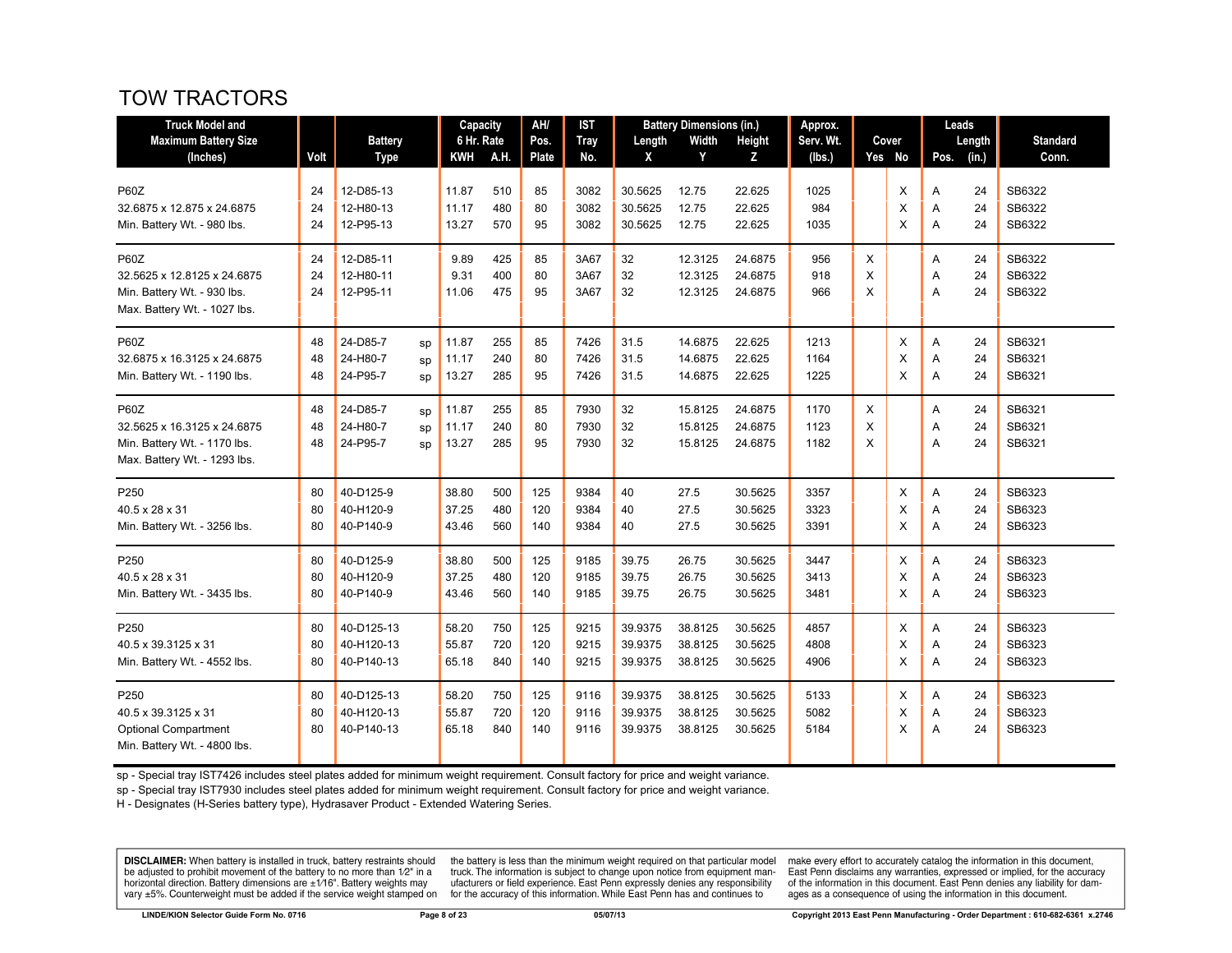# ORDER PICKER, REACH AND STRADDLE

| <b>Truck Model and</b>            |      |                |    | Capacity   |      | AH/   | <b>IST</b>  |         | <b>Battery Dimensions (in.)</b> |         | Approx.   |   |        |      | Leads  |                 |
|-----------------------------------|------|----------------|----|------------|------|-------|-------------|---------|---------------------------------|---------|-----------|---|--------|------|--------|-----------------|
| <b>Maximum Battery Size</b>       |      | <b>Battery</b> |    | 6 Hr. Rate |      | Pos.  | <b>Tray</b> | Length  | Width                           | Height  | Serv. Wt. |   | Cover  |      | Length | <b>Standard</b> |
| (Inches)                          | Volt | <b>Type</b>    |    | KWH        | A.H. | Plate | No.         | X       | Y                               | z       | (Ibs.)    |   | Yes No | Pos. | (in.)  | Conn.           |
|                                   |      |                |    |            |      |       |             |         |                                 |         |           |   |        |      |        |                 |
| <b>BOP30, BOS15</b>               | 24   | 12-D160-11     |    | 18.62      | 800  | 160   | 3025        | 35.0625 | 13.1875                         | 30.5    | 1647      |   | X      | B    | 30     | SB6322          |
| 36.5 x 14.625 x 31.5              | 24   | 12-D125-15     |    | 20.37      | 875  | 125   | 3036        | 35.0625 | 12.875                          | 30.5    | 1651      |   | X      | B    | 30     | SB6322          |
|                                   | 24   | 12-H120-15     |    | 19.56      | 840  | 120   | 3036        | 35.0625 | 12.875                          | 30.5    | 1634      |   | X      | B    | 30     | SB6322          |
|                                   | 24   | 12-P140-15     |    | 22.81      | 980  | 140   | 3036        | 35.0625 | 12.875                          | 30.5    | 1668      |   | X      | B    | 30     | SB6322          |
| R <sub>14</sub> , R <sub>16</sub> | 48   | 24-D100-7      |    | 13.97      | 300  | 100   | 7931        | 47.6875 | 10.5625                         | 26.5    | 1567      | X |        | B    | 30     | SB6321          |
| 48.25 x 11.0625 x 30.8125         |      |                |    |            |      |       |             |         |                                 |         |           |   |        |      |        |                 |
| Min. Battery Wt. - 1567 lbs.      |      |                |    |            |      |       |             |         |                                 |         |           |   |        |      |        |                 |
| Max. Battery Wt. - 1735 lbs.      |      |                |    |            |      |       |             |         |                                 |         |           |   |        |      |        |                 |
| <b>BRT35, BST40</b>               | 24   | 12-D125-17     |    | 23.28      | 1000 | 125   | 3127        | 38.1875 | 13.5                            | 30.5625 | 1944      |   | Х      | B    | 24     | SB6321          |
| 38.3125 x 14.625 x 31.75          | 24   | 12-H120-17     |    | 22.35      | 960  | 120   | 3127        | 38.1875 | 13.5                            | 30.5625 | 1925      |   | X      | B    | 24     | SB6321          |
|                                   | 24   | 12-P140-17     |    | 26.07      | 1120 | 140   | 3127        | 38.1875 | 13.5                            | 30.5625 | 1963      |   | X      | B    | 24     | SB6321          |
| BRT35, BRT40                      | 36   | 18-D125-11     |    | 21.83      | 625  | 125   | 6016        | 37.8125 | 13.3125                         | 30.5625 | 1848      |   | X      | B    | 24     | SB6320          |
| 38.3125 x 14.625 x 31.75          | 36   | 18-H120-11     |    | 20.95      | 600  | 120   | 6016        | 37.8125 | 13.3125                         | 30.5625 | 1830      |   | X      | B    | 24     | SB6320          |
|                                   | 36   | 18-P140-11     |    | 24.44      | 700  | 140   | 6016        |         | 13.3125                         | 30.5625 | 1866      |   | X      | B    | 24     | SB6320          |
|                                   |      |                |    |            |      |       |             | 37.8125 |                                 |         |           |   |        |      |        |                 |
| BRT30D, BRT35, BRT45              | 24   | 12-D125-19     |    | 26.19      | 1125 | 125   | 3134        | 38.1875 | 15                              | 30.5625 | 2126      |   | X      | B    | 24     | SB6321          |
| <b>BST40</b>                      | 24   | 12-H120-19     |    | 25.14      | 1080 | 120   | 3134        | 38.1875 | 15                              | 30.5625 | 2105      |   | X      | B    | 24     | SB6321          |
| 38.3125 x 16.5625 x 31.75         | 24   | 12-P140-19     |    | 29.33      | 1260 | 140   | 3134        | 38.1875 | 15                              | 30.5625 | 2147      |   | X      | B    | 24     | SB6321          |
| BRT30D, BRT35, BRT45              | 36   | 18-D125-13     |    | 26.19      | 750  | 125   | 6005        | 37.8125 | 15.5625                         | 30.5625 | 2168      |   | X      | B    | 24     | SB6320          |
| <b>BST40</b>                      | 36   | 18-H120-13     |    | 25.14      | 720  | 120   | 6005        | 37.8125 | 15.5625                         | 30.5625 | 2146      |   | X      | B    | 24     | SB6320          |
| 38.3125 x 16.5625 x 31.75         | 36   | 18-P140-13     |    | 29.33      | 840  | 140   | 6005        | 37.8125 | 15.5625                         | 30.5625 | 2190      |   | X      | B    | 24     | SB6320          |
|                                   |      |                |    |            |      |       |             |         |                                 |         |           |   |        |      |        |                 |
| BRT30D, BRT35, BRT45              | 36   | 18-D125-17     |    | 34.92      | 1000 | 125   | 6069        | 38.1875 | 20.0625                         | 30.5625 | 2834      |   | X      | B    | 24     | SB6320          |
| 38.3125 x 21.25 x 31.75           | 36   | 18-H120-17     |    | 33.52      | 960  | 120   | 6069        | 38.1875 | 20.0625                         | 30.5625 | 2806      |   | X      | B    | 24     | SB6320          |
|                                   | 36   | 18-P140-17     |    | 39.11      | 1120 | 140   | 6069        | 38.1875 | 20.0625                         | 30.5625 | 2862      |   | X      | B    | 24     | SB6320          |
| BRT45D                            | 36   | 18-D125-17     |    | 34.92      | 1000 | 125   | 6069        | 38.1875 | 20.0625                         | 30.5625 | 2834      |   | X      | B    | 24     | SB6320          |
| 39.5 x 21.25 x 31.8125            | 36   | 18-H120-17     |    | 33.52      | 960  | 120   | 6069        | 38.1875 | 20.0625                         | 30.5625 | 2806      |   | X      | B    | 24     | SB6320          |
|                                   | 36   | 18-P140-17     |    | 39.11      | 1120 | 140   | 6069        | 38.1875 | 20.0625                         | 30.5625 | 2862      |   | X      | B    | 24     | SB6320          |
| R14, R16                          | 48   | 24-D125-7      | sp | 17.46      | 375  | 125   | 7457        | 47.5    | 9.625                           | 30.5625 | 1692      |   | X      | B    | 30     | SB6321          |
| 48.125 x 11.125 x 30.875          | 48   | 24-H120-7      |    | 16.76      | 360  | 120   | 7457        | 47.5    | 9.625                           | 30.5625 | 1675      |   | X      | B    | 30     | SB6321          |
| Min. Battery Wt. - 1575 lbs.      | 48   | 24-P140-7      | sp | 19.56      | 420  | 140   | 7457        | 47.5    | 9.625                           | 30.5625 | 1709      |   | X      | B    | 30     | SB6321          |
|                                   |      |                | SD |            |      |       |             |         |                                 |         |           |   |        |      |        |                 |

**DISCLAIMER:** When battery is installed in truck, battery restraints should be adjusted to prohibit movement of the battery to no more than  $1/2$ " in a horizontal direction. Battery dimensions are  $\pm 1/16$ ". Battery weig

the battery is less than the minimum weight required on that particular model<br>truck. The information is subject to change upon notice from equipment man-<br>ufacturers or field experience. East Penn expressly denies any respo for the accuracy of this information. While East Penn has and continues to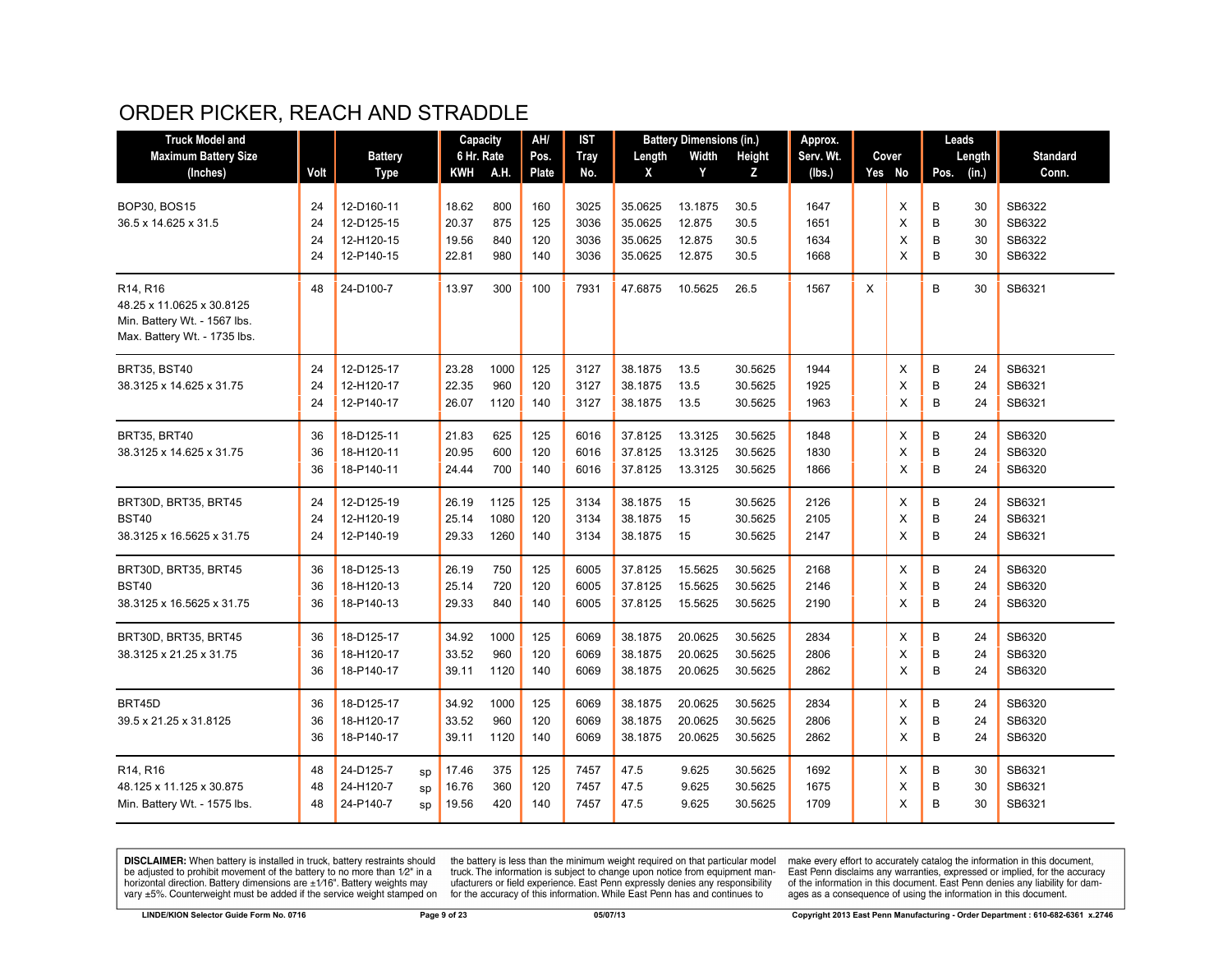# ORDER PICKER, REACH AND STRADDLE (continued)

| <b>Truck Model and</b>       |      |                 |    | Capacity   |      | AH/   | <b>IST</b>  |         | <b>Battery Dimensions (in.)</b> |               | Approx.   |        |      | Leads  |                 |
|------------------------------|------|-----------------|----|------------|------|-------|-------------|---------|---------------------------------|---------------|-----------|--------|------|--------|-----------------|
| <b>Maximum Battery Size</b>  |      | <b>Battery</b>  |    | 6 Hr. Rate |      | Pos.  | <b>Tray</b> | Length  | Width                           | <b>Height</b> | Serv. Wt. | Cover  |      | Length | <b>Standard</b> |
| (Inches)                     | Volt | <b>Type</b>     |    | <b>KWH</b> | A.H. | Plate | No.         | X       | Y                               | Z             | (lbs.)    | Yes No | Pos. | (in.)  | Conn.           |
| R20, R14, R16, R16HD         | 48   | 24-D125-9       |    | 23.28      | 500  | 125   | 7394        | 47.5625 | 12.875                          | 30.5625       | 2078      | X      | B    | 30     | SB6321          |
| <b>R20W</b>                  | 48   | 24-H120-9       |    | 22.35      | 480  | 120   | 7394        | 47.5625 | 12.875                          | 30.5625       | 2057      | X      | B    | 30     | SB6321          |
| 48.125 x 13.9375 x 30.875    | 48   | 24-P140-9       |    | 26.07      | 560  | 140   | 7394        | 47.5625 | 12.875                          | 30.5625       | 2099      | X      | B    | 30     | SB6321          |
| Min. Battery Wt. - 1970 lbs. |      |                 |    |            |      |       |             |         |                                 |               |           |        |      |        |                 |
|                              |      |                 |    |            |      |       |             |         |                                 |               |           |        |      |        |                 |
| R20, R16, R16HD, R20W        | 48   | 24-D125-11      |    | 29.10      | 625  | 125   | 7512        | 47.5625 | 16.3125                         | 30.5625       | 2579      | Χ      | B    | 30     | SB6321          |
| 48.125 x 16.8125 x 30.875    | 48   | 24-H120-11      |    | 27.94      | 600  | 120   | 7512        | 47.5625 | 16.3125                         | 30.5625       | 2553      | X      | B    | 30     | SB6321          |
| Min. Battery Wt. - 2345 lbs. | 48   | 24-P140-11      |    | 32.59      | 700  | 140   | 7512        | 47.5625 | 16.3125                         | 30.5625       | 2605      | X      | B    | 30     | SB6321          |
| <b>R16N</b>                  | 48   | 24-D125-7       |    | 17.46      | 375  | 125   | 7437        | 40.75   | 13.875                          | 30.5          | 1667      | X      | B    | 24     | SB6321          |
| 40.75 x 13.875 x 30.875      | 48   | 24-H120-7       |    | 16.76      | 360  | 120   | 7437        | 40.75   | 13.875                          | 30.5          | 1650      | X      | B    | 24     | SB6321          |
| Min. Battery Wt. - 1565 lbs. | 48   | 24-P140-7       |    | 19.56      | 420  | 140   | 7437        | 40.75   | 13.875                          | 30.5          | 1684      | X      | B    | 24     | SB6321          |
| R20N, R16N                   | 48   | 24-D125-9       | sp | 23.28      | 500  | 125   | 7577        | 40      | 16.875                          | 30.5625       | 2173      | X      | B    | 30     | SB6321          |
| 40.75 x 17.4375 x 30.875     | 48   | 24-H120-9<br>SD |    | 22.35      | 480  | 120   | 7577        | 40      | 16.875                          | 30.5625       | 2151      | X      | B    | 30     | SB6321          |
| Min. Battery Wt. - 1965 lbs. | 48   | 24-P140-9       | SD | 26.07      | 560  | 140   | 7577        | 40      | 16.875                          | 30.5625       | 2195      | X      | B    | 30     | SB6321          |
|                              | 48   | 24-D125-11      |    | 29.10      | 625  | 125   | 7497        | 40.5    | 17.1875                         | 30.5625       | 2466      | X      | B    | 30     | SB6321          |
|                              | 48   | 24-H120-11      |    | 27.94      | 600  | 120   | 7497        | 40.5    | 17.1875                         | 30.5625       | 2441      | X      | B    | 30     | SB6321          |
|                              | 48   | 24-P140-11      |    | 32.59      | 700  | 140   | 7497        | 40.5    | 17.1875                         | 30.5625       | 2491      | X      | B    | 30     | SB6321          |
| <b>R20N</b>                  | 48   | 24-D125-13      |    | 34.92      | 750  | 125   | 7478        | 40.6875 | 19.125                          | 30.5625       | 2840      | Χ      | В    | 30     | SB6321          |
| 40.75 x 21 x 30.875          | 48   | 24-H120-13      |    | 33.52      | 720  | 120   | 7478        | 40.6875 | 19.125                          | 30.5625       | 2812      | X      | B    | 30     | SB6321          |
| <b>Optional Compartment</b>  | 48   | 24-P140-13      |    | 39.11      | 840  | 140   | 7478        | 40.6875 | 19.125                          | 30.5625       | 2868      | X      | B    | 30     | SB6321          |
| Min. Battery Wt. - 2345 lbs. |      |                 |    |            |      |       |             |         |                                 |               |           |        |      |        |                 |
| EK10-HL, EK10-HL-AUX         | 24   | 12-D125-11      |    | 14.55      | 625  | 125   | 3014        | 31.875  | 10.8125                         | 30.5          | 1244      | Χ      | Α    | 20     | SB6325          |
| EK10-LL, EK10-LL-AUX         | 24   | 12-H120-11      |    | 13.97      | 600  | 120   | 3014        | 31.875  | 10.8125                         | 30.5          | 1232      | X      | A    | 20     | SB6325          |
| V10-HL, V10-LL               | 24   | 12-P140-11      |    | 16.30      | 700  | 140   | 3014        | 31.875  | 10.8125                         | 30.5          | 1256      | X      | A    | 20     | SB6325          |
| 32 x 11.25 x 32              |      |                 |    |            |      |       |             |         |                                 |               |           |        |      |        |                 |
| R20W. R20                    | 48   | 24-D125-15      |    | 40.74      | 875  | 125   | 7533        | 48      | 19.3125                         | 30.5625       | 3308      | X      | B    | 30     | SB6321          |
| 48 x 19.4375 x 30.8125       | 48   | 24-H120-15      |    | 39.11      | 840  | 120   | 7533        | 48      | 19.3125                         | 30.5625       | 3275      | X      | B    | 30     | SB6321          |
| Min. Battery Wt. - 3000 lbs. | 48   | 24-P140-15      |    | 45.63      | 980  | 140   | 7533        | 48      | 19.3125                         | 30.5625       | 3341      | X      | B    | 30     | SB6321          |

sp - Special tray IST7457 includes steel plates added for minimum weight requirement.

sp - Special tray IST7577 includes steel plates added for minimum weight requirement.

H - Designates (H-Series battery type), Hydrasaver Product - Extended Watering Series.

DISCLAIMER: When battery is installed in truck, battery restraints should be adjusted to prohibit movement of the battery to no more than 1/2" in a horizontal direction. Battery dimensions are  $\pm 1/16$ ". Battery weights may vary ±5%. Counterweight must be added if the service weight stamped on

the battery is less than the minimum weight required on that particular model truck. The information is subject to change upon notice from equipment manufacturers or field experience. East Penn expressly denies any responsibility for the accuracy of this information. While East Penn has and continues to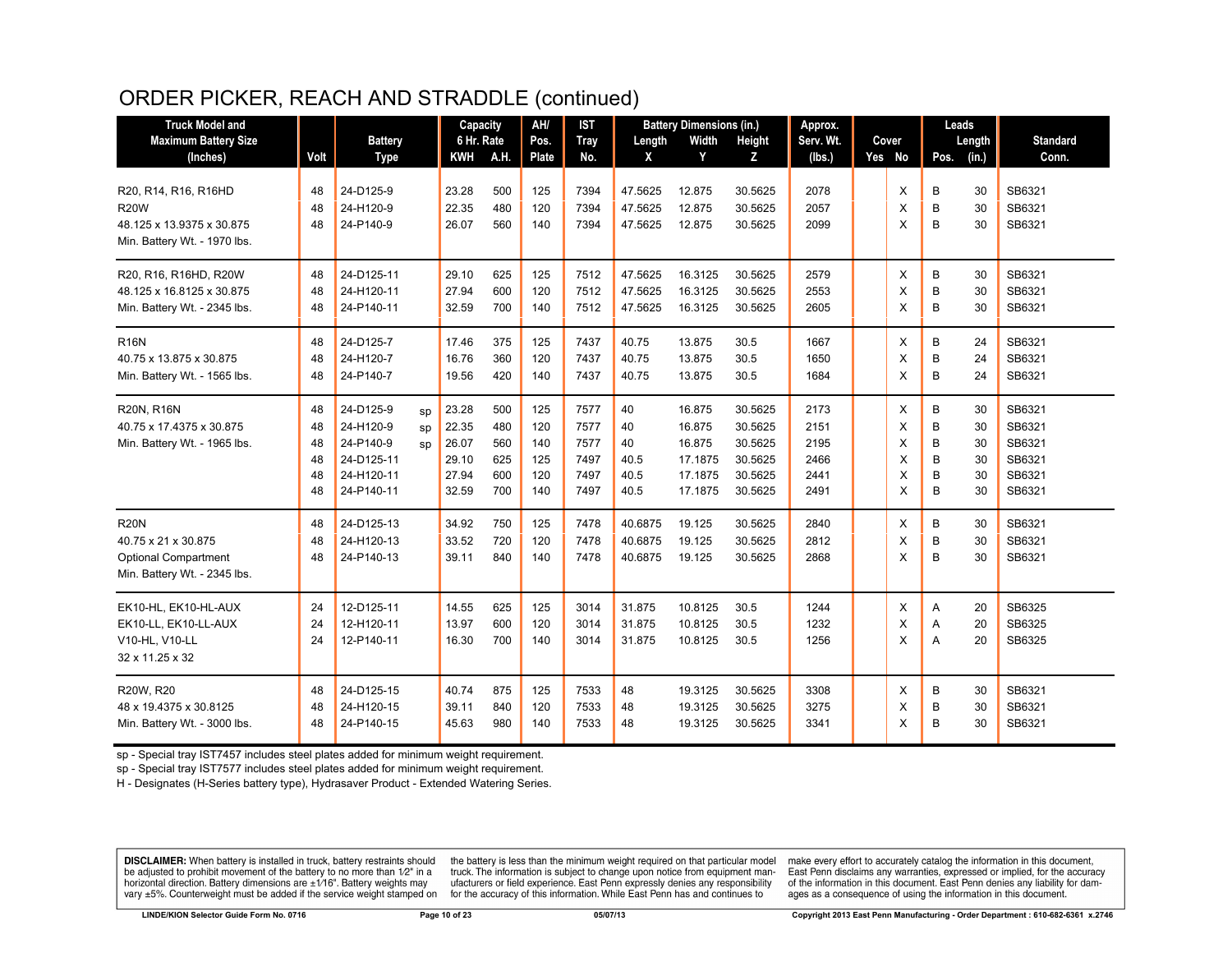# ORDER PICKER, TURRET TRUCKS

| <b>Truck Model and</b><br><b>Maximum Battery Size</b><br>(Inches) | Volt | <b>Battery</b><br>Type | Capacity<br>6 Hr. Rate<br>KWH | <b>TAH.</b> | AH/<br>Pos.<br>Plate | <b>IST</b><br>Tray<br>No. | Length<br>x | <b>Battery Dimensions (in.)</b><br>Width<br>Y | Height<br>z | Approx.<br>Serv. Wt.<br>(lbs.) | Cover<br>Yes No   | Leads<br>Pos. | Length<br>(in.) | <b>Standard</b><br>Conn. |
|-------------------------------------------------------------------|------|------------------------|-------------------------------|-------------|----------------------|---------------------------|-------------|-----------------------------------------------|-------------|--------------------------------|-------------------|---------------|-----------------|--------------------------|
| BTMD Z15, BTMD P15<br>BTMD P20, BTMD Z12<br>Custom                |      |                        |                               |             |                      |                           |             |                                               |             |                                | ⋏                 |               |                 |                          |
| BTMA MX40, BTMA MX10<br>BTMA MX20, BTMA MX30<br>Custom            |      |                        |                               |             |                      |                           |             |                                               |             |                                | $\checkmark$<br>ᄉ |               |                 |                          |

Custom - Consult Linde factory for custom compartment sizes.

H - Designates (H-Series battery type), Hydrasaver Product - Extended Watering Series.

#### RIDERS

| <b>Truck Model and</b>                                 |                      |                                                   |                | Capacity                         |                           | AH/                   | <b>IST</b>                   |                                          | <b>Battery Dimensions (in.)</b>          |                                      | Approx.                      |                  |                  | Leads                |                                                                  |
|--------------------------------------------------------|----------------------|---------------------------------------------------|----------------|----------------------------------|---------------------------|-----------------------|------------------------------|------------------------------------------|------------------------------------------|--------------------------------------|------------------------------|------------------|------------------|----------------------|------------------------------------------------------------------|
| <b>Maximum Battery Size</b>                            |                      | <b>Battery</b>                                    |                | 6 Hr. Rate                       |                           | Pos.                  | <b>Tray</b>                  | Length                                   | Width                                    | Height                               | Serv. Wt.                    | Cover            |                  | Length               | <b>Standard</b>                                                  |
| (Inches)                                               | Volt                 | Type                                              |                | KWH                              | A.H.                      | Plate                 | No.                          | X                                        |                                          | z                                    | (lbs.)                       | Yes No           | Pos.             | (in.)                | Conn.                                                            |
| <b>B20TE, B25TE</b><br>33.5 x 19.75 x 25.5             | 24<br>24<br>24<br>24 | 12-D100-21<br>12-D85-21<br>12-H80-21<br>12-P95-21 | <b>SD</b>      | 23.28<br>19.79<br>18.62<br>22.12 | 1000<br>850<br>800<br>950 | 100<br>85<br>80<br>95 | 3062<br>3078<br>3078<br>3078 | 32.6875<br>32.5625<br>32.5625<br>32.5625 | 19.5625<br>19.1875<br>19.1875<br>19.1875 | 25.375<br>22.625<br>22.625<br>22.625 | 1940<br>1638<br>1572<br>1654 | X<br>X<br>X<br>X | C<br>C<br>C<br>C | 24<br>24<br>24<br>24 | <b>YC7204</b><br><b>YC7204</b><br><b>YC7204</b><br><b>YC7204</b> |
| E16<br>31.25 x 26 x 25<br>Min. Battery Wt. - 2215 lbs. | 36<br>36<br>36       | 18-D85-15<br>18-H80-15<br>18-P95-15               | SD<br>SD<br>SD | 20.78<br>19.56<br>23.22          | 595<br>560<br>665         | 85<br>80<br>95        | 6E66<br>6E66<br>6E66         | 30.6875<br>30.6875<br>30.6875            | 25.5625<br>25.5625<br>25.5625            | 24.5625<br>24.5625<br>24.5625        | 2215<br>2126<br>2237         | X<br>X<br>X      | A<br>A<br>A      | 30<br>30<br>30       | SB6320<br>SB6320<br>SB6320                                       |
| E16<br>31.25 x 26 x 25<br>Min. Battery Wt. - 2215 lbs. | 48<br>48<br>48       | 24-D85-13<br>24-H80-13<br>24-P95-13               | SD<br>sp<br>SD | 23.75<br>22.35<br>26.54          | 510<br>480<br>570         | 85<br>80<br>95        | 7932<br>7932<br>7932         | 30.6875<br>30.6875<br>30.6875            | 25.5<br>25.5<br>25.5                     | 23.875<br>23.875<br>23.875           | 2215<br>2126<br>2237         | X<br>X<br>X      | A<br>A<br>A      | 30<br>30<br>30       | SB6321<br>SB6321<br>SB6321                                       |
| E16<br>31.25 x 26 x 26<br>Min. Battery Wt. - 2215 lbs. | 36                   | 18-D100-15                                        | SD             | 24.44                            | 700                       | 100                   | 6E69                         | 30.6875                                  | 25.5625                                  | 25.6875                              | 2215                         | X                | A                | 30                   | SB6320                                                           |

**DISCLAIMER:** When battery is installed in truck, battery restraints should be adjusted to prohibit movement of the battery to no more than 1/2" in a be added if the series of the series of the series of the matter of the matter of the beam of the series of the series of the series of the series of the series of the series of the series of the series of the series of t

the battery is less than the minimum weight required on that particular model<br>truck. The information is subject to change upon notice from equipment manufacturers or field experience. East Penn expressly denies any responsibility for the accuracy of this information. While East Penn has and continues to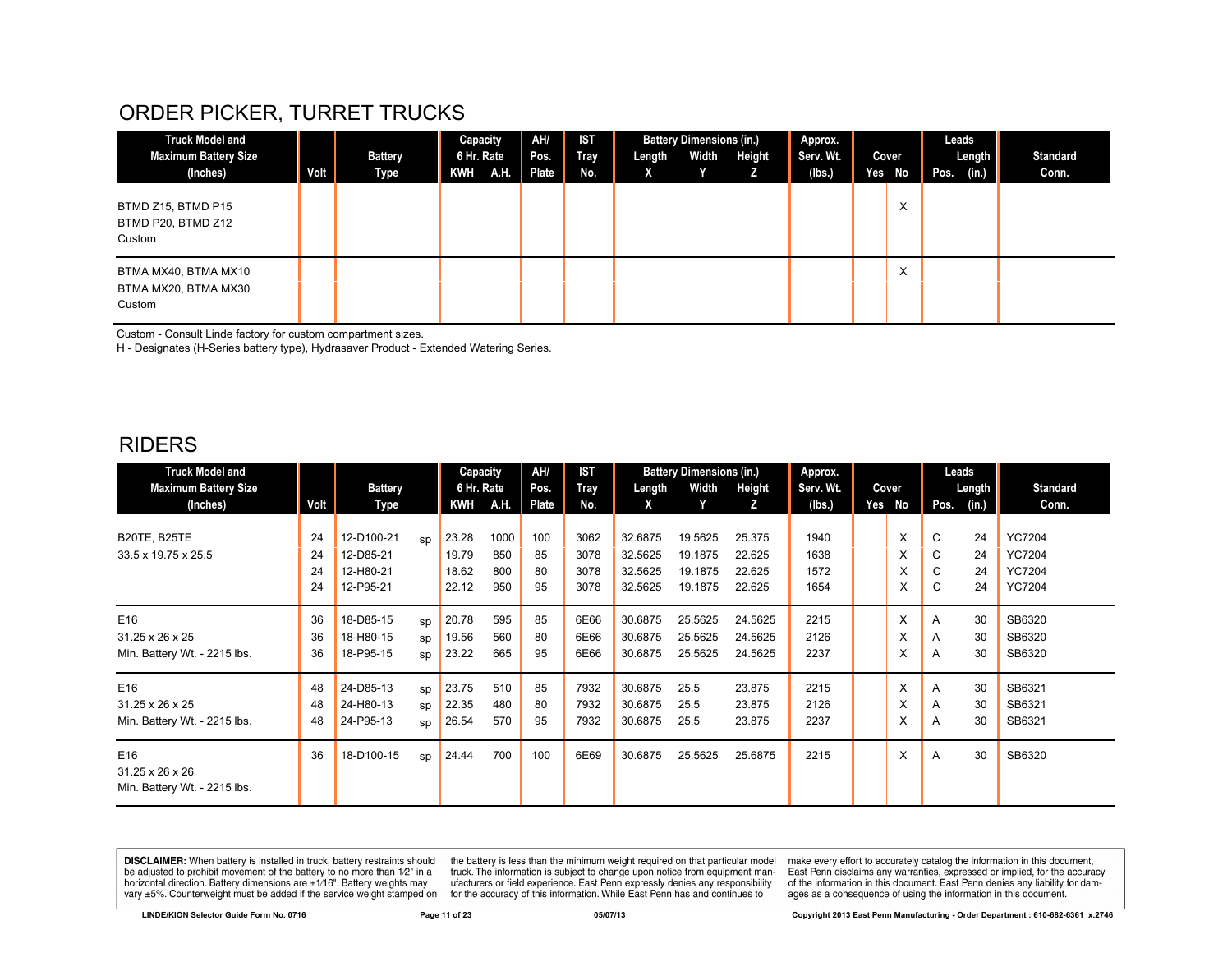| <b>Truck Model and</b>                                                                                                           |                |                                        | Capacity                |                   | AH/               | <b>IST</b>           |                               | <b>Battery Dimensions (in.)</b> |                               | Approx.              |             |             | Leads          |                                                       |
|----------------------------------------------------------------------------------------------------------------------------------|----------------|----------------------------------------|-------------------------|-------------------|-------------------|----------------------|-------------------------------|---------------------------------|-------------------------------|----------------------|-------------|-------------|----------------|-------------------------------------------------------|
| <b>Maximum Battery Size</b>                                                                                                      |                | <b>Battery</b>                         | 6 Hr. Rate              |                   | Pos.              | Tray                 | Length                        | Width                           | Height                        | Serv. Wt.            | Cover       |             | Length         | <b>Standard</b>                                       |
| (Inches)                                                                                                                         | Volt           | <b>Type</b>                            | KWH                     | A.H.              | Plate             | No.                  | X                             | Y                               | z                             | (lbs.)               | Yes No      | Pos.        | (in.)          | Conn.                                                 |
| E16<br>31.25 x 26 x 26<br>Min. Battery Wt. - 2215 lbs.                                                                           | 48             | 24-D100-13                             | 27.94                   | 600               | 100               | 7022                 | 30.6875                       | 25.3125                         | 25.6875                       | 2338                 | Χ           | Α           | 30             | SB6321                                                |
| E25P, E30P<br>40.5625 x 33.8125 x 26.75                                                                                          | 80             | 40-D100-11                             | 38.80                   | 500               | 100               | 9508                 | 40                            | 33.3125                         | 25.6875                       | 3401                 | X           | A           | 30             | SB6323                                                |
| E25PL, E30PL, E35PL<br>40.8125 x 34 x 25.6875                                                                                    | 80             | 40-D100-11                             | 38.80                   | 500               | 100               | 9508                 | 40                            | 33.3125                         | 25.6875                       | 3401                 | X           | B           | 30             | <b>EURO 320</b>                                       |
| E20P/600H, E25P/600H<br>E30P/600H<br>40.8125 x 28.3125 x 31.8125                                                                 | 80<br>80<br>80 | 40-D125-9<br>40-H120-9<br>40-P140-9    | 38.80<br>37.25<br>43.46 | 500<br>480<br>560 | 125<br>120<br>140 | 9384<br>9384<br>9384 | 40<br>40<br>40                | 27.5<br>27.5<br>27.5            | 30.5625<br>30.5625<br>30.5625 | 3357<br>3323<br>3391 | X<br>X<br>X | B<br>B<br>B | 30<br>30<br>30 | <b>EURO 320</b><br><b>EURO 320</b><br><b>EURO 320</b> |
| E25P/600HL, E30P/600HL<br>E35P/600H, E35PHL<br>E40P/600H, E45P/600H<br>40.8125 x 33.75 x 31.8125<br>Min. Battery Wt. - 3901 lbs. | 80<br>80<br>80 | 40-D125-11<br>40-H120-11<br>40-P140-11 | 48.50<br>46.56<br>54.32 | 625<br>600<br>700 | 125<br>120<br>140 | 9453<br>9453<br>9453 | 40.25<br>40.25<br>40.25       | 33.1875<br>33.1875<br>33.1875   | 30.5625<br>30.5625<br>30.5625 | 3995<br>3955<br>4035 | Χ<br>X<br>X | B<br>B<br>B | 30<br>30<br>30 | <b>EURO 320</b><br><b>EURO 320</b><br><b>EURO 320</b> |
| E40P/600HL, E45P/600HL<br>E50HL<br>40.8125 x 39.5 x 31.1875                                                                      | 80<br>80<br>80 | 40-D125-13<br>40-H120-13<br>40-P140-13 | 58.20<br>55.87<br>65.18 | 750<br>720<br>840 | 125<br>120<br>140 | 9215<br>9215<br>9215 | 39.9375<br>39.9375<br>39.9375 | 38.8125<br>38.8125<br>38.8125   | 30.5625<br>30.5625<br>30.5625 | 4857<br>4808<br>4906 | Χ<br>X<br>X | B<br>B<br>B | 30<br>30<br>30 | <b>EURO 320</b><br><b>EURO 320</b><br><b>EURO 320</b> |
| B30TE, BTE30<br>32.625 x 20.0625 x 26.75                                                                                         | 24             | 12-D100-19                             | 20.95                   | 900               | 100               | 3045                 | 29.5625                       | 19.1875                         | 25.625                        | 1684                 | Χ           | C           | 24             | <b>YC7204</b>                                         |
| B30TE, B30TES, BTE30<br>BTES30<br>32.625 x 29.25 x 25.8125                                                                       | 36             | 18-D100-19                             | 31.43                   | 900               | 100               | 6821                 | 31.9375                       | 27.6875                         | 25.6875                       | 2618                 | X           | A           | 30             | SB6320                                                |
| B35TE, B35TES, BTE30<br>BTES35<br>32.625 x 28.25 x 25.8125                                                                       | 48             | 24-D100-13                             | 27.94                   | 600               | 100               | 7022                 | 30.6875                       | 25.3125                         | 25.6875                       | 2338                 | X           | A           | 30             | SB6321                                                |
| B40TE, B50TE, B60TE<br>40.9375 x 34.6875 x 31                                                                                    | 72<br>72<br>72 | 36-D125-13<br>36-H120-13<br>36-P140-13 | 52.38<br>50.28<br>58.67 | 750<br>720<br>840 | 125<br>120<br>140 | 8042<br>8042<br>8042 | 37.8125<br>37.8125<br>37.8125 | 30.6875<br>30.6875<br>30.6875   | 30.5625<br>30.5625<br>30.5625 | 4247<br>4205<br>4289 | Χ<br>X<br>X | B<br>B<br>B | 21<br>21<br>21 | <b>YC7204</b><br><b>YC7204</b><br><b>YC7204</b>       |

**DISCLAIMER:** When battery is installed in truck, battery restraints should be adjusted to prohibit movement of the battery to no more than  $12^v$  in a horizontal direction. Battery dimensions are  $\pm 1/16^v$ . Battery wei

the battery is less than the minimum weight required on that particular model<br>truck. The information is subject to change upon notice from equipment man-<br>ufacturers or field experience. East Penn expressly denies any respo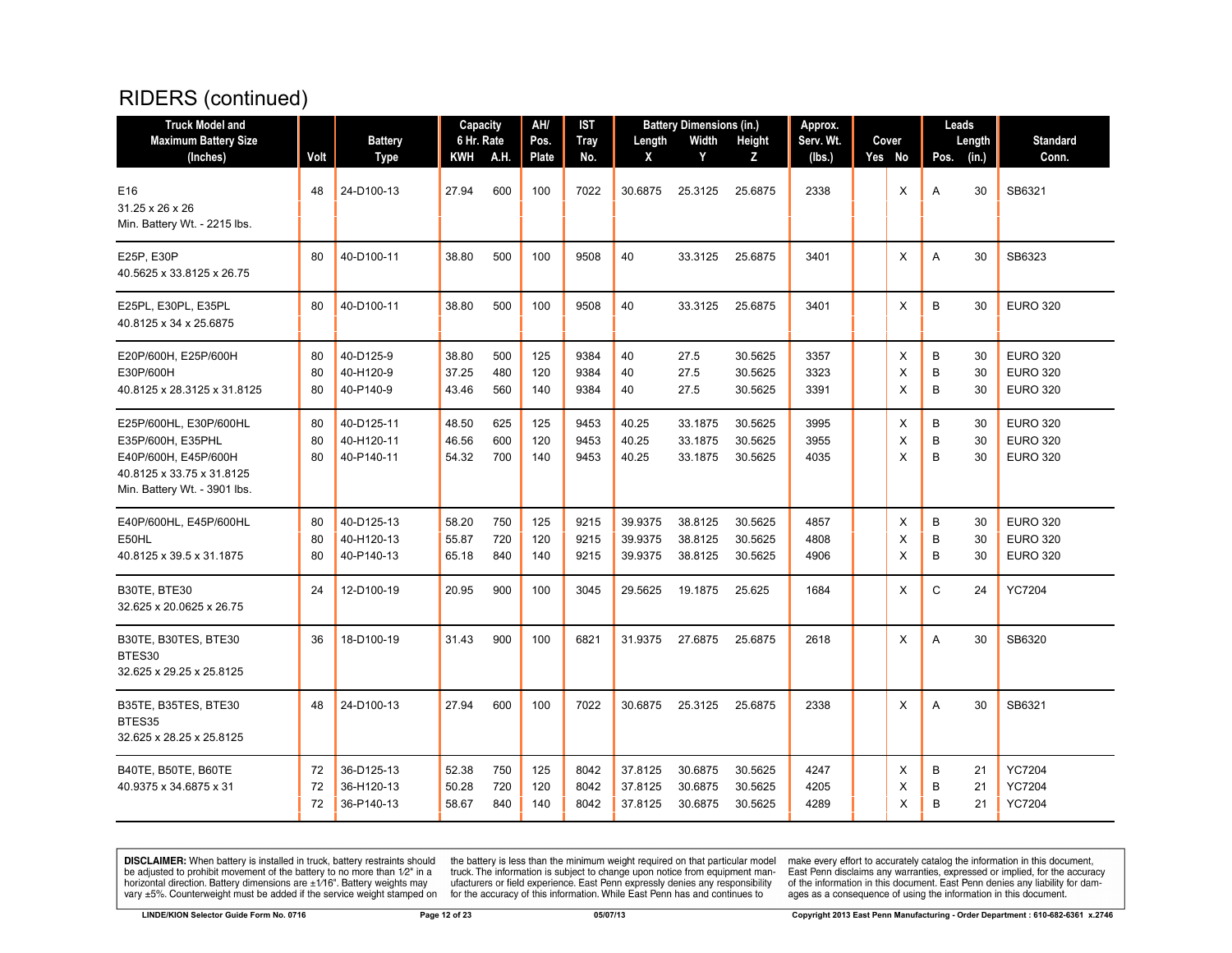| <b>Maximum Battery Size</b><br><b>Battery</b><br>6 Hr. Rate<br>Height<br>Serv. Wt.<br><b>Standard</b><br>Pos.<br>Tray<br>Length<br>Width<br>Cover<br>Length<br>A.H.<br>Plate<br>Volt<br>KWH<br>No.<br>Y<br>z<br>Yes No<br>(in.)<br>Conn.<br>(Inches)<br><b>Type</b><br>X<br>(lbs.)<br>Pos.<br>875<br>125<br>38.1875<br>30.5625<br>2486<br>X<br>SB6320<br>36<br>18-D125-15<br>30.56<br>6045<br>17.8125<br>30<br>Α<br>29.33<br>840<br>120<br>30.5625<br>30<br>SB6320<br>39.0625 x 18.75 x 31.1875<br>36<br>18-H120-15<br>6045<br>38.1875<br>17.8125<br>2461<br>X<br>Α<br>SB6320<br>36<br>18-P140-15<br>34.22<br>980<br>140<br>6045<br>38.1875<br>17.8125<br>30.5625<br>2511<br>X<br>Α<br>30<br>SB6321<br>625<br>125<br>7081<br>17.5625<br>30.5625<br>2420<br>48<br>24-D125-11<br>29.10<br>37.8125<br>Х<br>30<br>Α<br>27.94<br>600<br>120<br>7081<br>37.8125<br>17.5625<br>30.5625<br>2396<br>X<br>SB6321<br>39.0625 x 18.75 x 31.1875<br>48<br>24-H120-11<br>Α<br>30<br>48<br>24-P140-11<br>32.59<br>140<br>37.8125<br>17.5625<br>30.5625<br>2444<br>X<br>A<br>30<br>SB6321<br>700<br>7081<br>125<br>SB6320<br><b>B30SC, B35SC</b><br>36<br>18-D125-15<br>30.56<br>875<br>6045<br>38.1875<br>17.8125<br>30.5625<br>2486<br>X<br>30<br>Α<br>29.33<br>120<br>30.5625<br>SB6320<br>36<br>18-H120-15<br>840<br>6045<br>38.1875<br>17.8125<br>2461<br>X<br>Α<br>30<br>36<br>18-P140-15<br>34.22<br>980<br>140<br>38.1875<br>17.8125<br>30.5625<br>2511<br>30<br>SB6320<br>6045<br>X<br>A<br>34.92<br>1000<br>125<br>6069<br>38.1875<br>20.0625<br>30.5625<br>2834<br>SB320<br>36<br>18-D125-17<br>X<br>Α<br>30<br>33.52<br>960<br>120<br>6069<br>20.0625<br>30.5625<br>2806<br>X<br>30<br>SB320<br>36<br>18-H120-17<br>38.1875<br>Α<br>SB320<br>18-P140-17<br>1120<br>140<br>6069<br>38.1875<br>20.0625<br>30.5625<br>2862<br>X<br>Α<br>30<br>36<br>39.11<br>24-D125-13<br>34.92<br>750<br>125<br>37.8125<br>20.5625<br>30.5625<br>2811<br>X<br>30<br>6320<br>B40CE, BFE40<br>48<br>7111<br>Α<br>720<br>120<br>6320<br>39.0625 x 21.5 x 31.1875<br>24-H120-13<br>33.52<br>7111<br>37.8125<br>20.5625<br>30.5625<br>2783<br>X<br>30<br>48<br>Α<br>X<br>48<br>24-P140-13<br>39.11<br>840<br>140<br>7111<br>37.8125<br>20.5625<br>30.5625<br>2839<br>Α<br>30<br>6320<br>SB6320<br>36<br>18-D125-17<br>34.92<br>1000<br>125<br>6069<br>38.1875<br>20.0625<br>30.5625<br>2834<br>X<br>30<br>A<br>33.52<br>960<br>120<br>20.0625<br>2806<br>X<br>30<br>SB6320<br>38.75 x 21.25 x 32<br>36<br>18-H120-17<br>6069<br>38.1875<br>30.5625<br>Α<br>36<br>38.1875<br>20.0625<br>A<br>30<br>SB6320<br>18-P140-17<br>39.11<br>1120<br>140<br>6069<br>30.5625<br>2862<br>X<br>BSC35<br>1000<br>125<br>6069<br>38.1875<br>20.0625<br>30.5625<br>2834<br>SB6320<br>36<br>18-D125-17<br>34.92<br>X<br>30<br>Α<br>36<br>33.52<br>960<br>120<br>6069<br>38.1875<br>20.0625<br>30.5625<br>2806<br>X<br>30<br>SB6320<br>18-H120-17<br>Α<br>36<br>18-P140-17<br>1120<br>140<br>6069<br>38.1875<br>20.0625<br>30.5625<br>2862<br>X<br>A<br>30<br>SB6320<br>39.11<br>43.65<br>1250<br>125<br>6075<br>38.1875<br>24.5625<br>30.5625<br>SB6320<br>B50CE, BFE50<br>36<br>18-D125-21<br>3418<br>Χ<br>30<br>Α<br>24.5625<br>3384<br>SB6320<br>18-H120-21<br>41.90<br>1200<br>120<br>6075<br>38.1875<br>30.5625<br>X<br>30<br>36<br>Α<br>SB6320<br>36<br>18-P140-21<br>48.89<br>1400<br>140<br>6075<br>38.1875<br>24.5625<br>30.5625<br>3452<br>X<br>Α<br>30<br>40.74<br>38.1875<br>23.5625<br>30.5625<br>6321<br>48<br>24-D125-15<br>875<br>125<br>7014<br>3268<br>Х<br>30<br>Α<br>23.5625<br>3235<br>6321<br>120<br>7014<br>38.1875<br>30.5625<br>X<br>30<br>48<br>24-H120-15<br>39.11<br>840<br>Α<br>980<br>38.1875<br>23.5625<br>3301<br>X<br>A<br>30<br>6321<br>48<br>24-P140-15<br>45.63<br>140<br>7014<br>30.5625<br>18-D125-23<br>48.02<br>1375<br>125<br>6294<br>38.1875<br>26.9375<br>30.5625<br>3742<br>X<br>SB6320<br>36<br>Α<br>30<br>120<br>26.9375<br>3705<br>SB6320<br>46.09<br>1320<br>6294<br>38.1875<br>30.5625<br>X<br>30<br>36<br>18-H120-23<br>Α<br>38.1875<br>26.9375<br>3779<br>X<br>A<br>30<br>36<br>18-P140-23<br>53.78<br>1540<br>140<br>6294<br>30.5625<br>SB6320 | <b>Truck Model and</b>      |  | Capacity | AH/ | <b>IST</b> | <b>Battery Dimensions (in.)</b> | Approx. |  | Leads |  |
|---------------------------------------------------------------------------------------------------------------------------------------------------------------------------------------------------------------------------------------------------------------------------------------------------------------------------------------------------------------------------------------------------------------------------------------------------------------------------------------------------------------------------------------------------------------------------------------------------------------------------------------------------------------------------------------------------------------------------------------------------------------------------------------------------------------------------------------------------------------------------------------------------------------------------------------------------------------------------------------------------------------------------------------------------------------------------------------------------------------------------------------------------------------------------------------------------------------------------------------------------------------------------------------------------------------------------------------------------------------------------------------------------------------------------------------------------------------------------------------------------------------------------------------------------------------------------------------------------------------------------------------------------------------------------------------------------------------------------------------------------------------------------------------------------------------------------------------------------------------------------------------------------------------------------------------------------------------------------------------------------------------------------------------------------------------------------------------------------------------------------------------------------------------------------------------------------------------------------------------------------------------------------------------------------------------------------------------------------------------------------------------------------------------------------------------------------------------------------------------------------------------------------------------------------------------------------------------------------------------------------------------------------------------------------------------------------------------------------------------------------------------------------------------------------------------------------------------------------------------------------------------------------------------------------------------------------------------------------------------------------------------------------------------------------------------------------------------------------------------------------------------------------------------------------------------------------------------------------------------------------------------------------------------------------------------------------------------------------------------------------------------------------------------------------------------------------------------------------------------------------------------------------------------------------------------------------------------------------------------------------------------------------------------------------------------------------------------------------------------------------------------------------------------------------------------------------------------------------------------------------------------------------------------------------------------------------------------------------------------------------------------------------------------------------------------------------------------------------------------------------------------------------------|-----------------------------|--|----------|-----|------------|---------------------------------|---------|--|-------|--|
|                                                                                                                                                                                                                                                                                                                                                                                                                                                                                                                                                                                                                                                                                                                                                                                                                                                                                                                                                                                                                                                                                                                                                                                                                                                                                                                                                                                                                                                                                                                                                                                                                                                                                                                                                                                                                                                                                                                                                                                                                                                                                                                                                                                                                                                                                                                                                                                                                                                                                                                                                                                                                                                                                                                                                                                                                                                                                                                                                                                                                                                                                                                                                                                                                                                                                                                                                                                                                                                                                                                                                                                                                                                                                                                                                                                                                                                                                                                                                                                                                                                                                                                                                         |                             |  |          |     |            |                                 |         |  |       |  |
|                                                                                                                                                                                                                                                                                                                                                                                                                                                                                                                                                                                                                                                                                                                                                                                                                                                                                                                                                                                                                                                                                                                                                                                                                                                                                                                                                                                                                                                                                                                                                                                                                                                                                                                                                                                                                                                                                                                                                                                                                                                                                                                                                                                                                                                                                                                                                                                                                                                                                                                                                                                                                                                                                                                                                                                                                                                                                                                                                                                                                                                                                                                                                                                                                                                                                                                                                                                                                                                                                                                                                                                                                                                                                                                                                                                                                                                                                                                                                                                                                                                                                                                                                         |                             |  |          |     |            |                                 |         |  |       |  |
|                                                                                                                                                                                                                                                                                                                                                                                                                                                                                                                                                                                                                                                                                                                                                                                                                                                                                                                                                                                                                                                                                                                                                                                                                                                                                                                                                                                                                                                                                                                                                                                                                                                                                                                                                                                                                                                                                                                                                                                                                                                                                                                                                                                                                                                                                                                                                                                                                                                                                                                                                                                                                                                                                                                                                                                                                                                                                                                                                                                                                                                                                                                                                                                                                                                                                                                                                                                                                                                                                                                                                                                                                                                                                                                                                                                                                                                                                                                                                                                                                                                                                                                                                         |                             |  |          |     |            |                                 |         |  |       |  |
|                                                                                                                                                                                                                                                                                                                                                                                                                                                                                                                                                                                                                                                                                                                                                                                                                                                                                                                                                                                                                                                                                                                                                                                                                                                                                                                                                                                                                                                                                                                                                                                                                                                                                                                                                                                                                                                                                                                                                                                                                                                                                                                                                                                                                                                                                                                                                                                                                                                                                                                                                                                                                                                                                                                                                                                                                                                                                                                                                                                                                                                                                                                                                                                                                                                                                                                                                                                                                                                                                                                                                                                                                                                                                                                                                                                                                                                                                                                                                                                                                                                                                                                                                         | B30CE                       |  |          |     |            |                                 |         |  |       |  |
|                                                                                                                                                                                                                                                                                                                                                                                                                                                                                                                                                                                                                                                                                                                                                                                                                                                                                                                                                                                                                                                                                                                                                                                                                                                                                                                                                                                                                                                                                                                                                                                                                                                                                                                                                                                                                                                                                                                                                                                                                                                                                                                                                                                                                                                                                                                                                                                                                                                                                                                                                                                                                                                                                                                                                                                                                                                                                                                                                                                                                                                                                                                                                                                                                                                                                                                                                                                                                                                                                                                                                                                                                                                                                                                                                                                                                                                                                                                                                                                                                                                                                                                                                         |                             |  |          |     |            |                                 |         |  |       |  |
|                                                                                                                                                                                                                                                                                                                                                                                                                                                                                                                                                                                                                                                                                                                                                                                                                                                                                                                                                                                                                                                                                                                                                                                                                                                                                                                                                                                                                                                                                                                                                                                                                                                                                                                                                                                                                                                                                                                                                                                                                                                                                                                                                                                                                                                                                                                                                                                                                                                                                                                                                                                                                                                                                                                                                                                                                                                                                                                                                                                                                                                                                                                                                                                                                                                                                                                                                                                                                                                                                                                                                                                                                                                                                                                                                                                                                                                                                                                                                                                                                                                                                                                                                         |                             |  |          |     |            |                                 |         |  |       |  |
|                                                                                                                                                                                                                                                                                                                                                                                                                                                                                                                                                                                                                                                                                                                                                                                                                                                                                                                                                                                                                                                                                                                                                                                                                                                                                                                                                                                                                                                                                                                                                                                                                                                                                                                                                                                                                                                                                                                                                                                                                                                                                                                                                                                                                                                                                                                                                                                                                                                                                                                                                                                                                                                                                                                                                                                                                                                                                                                                                                                                                                                                                                                                                                                                                                                                                                                                                                                                                                                                                                                                                                                                                                                                                                                                                                                                                                                                                                                                                                                                                                                                                                                                                         | B30CE                       |  |          |     |            |                                 |         |  |       |  |
|                                                                                                                                                                                                                                                                                                                                                                                                                                                                                                                                                                                                                                                                                                                                                                                                                                                                                                                                                                                                                                                                                                                                                                                                                                                                                                                                                                                                                                                                                                                                                                                                                                                                                                                                                                                                                                                                                                                                                                                                                                                                                                                                                                                                                                                                                                                                                                                                                                                                                                                                                                                                                                                                                                                                                                                                                                                                                                                                                                                                                                                                                                                                                                                                                                                                                                                                                                                                                                                                                                                                                                                                                                                                                                                                                                                                                                                                                                                                                                                                                                                                                                                                                         |                             |  |          |     |            |                                 |         |  |       |  |
|                                                                                                                                                                                                                                                                                                                                                                                                                                                                                                                                                                                                                                                                                                                                                                                                                                                                                                                                                                                                                                                                                                                                                                                                                                                                                                                                                                                                                                                                                                                                                                                                                                                                                                                                                                                                                                                                                                                                                                                                                                                                                                                                                                                                                                                                                                                                                                                                                                                                                                                                                                                                                                                                                                                                                                                                                                                                                                                                                                                                                                                                                                                                                                                                                                                                                                                                                                                                                                                                                                                                                                                                                                                                                                                                                                                                                                                                                                                                                                                                                                                                                                                                                         |                             |  |          |     |            |                                 |         |  |       |  |
|                                                                                                                                                                                                                                                                                                                                                                                                                                                                                                                                                                                                                                                                                                                                                                                                                                                                                                                                                                                                                                                                                                                                                                                                                                                                                                                                                                                                                                                                                                                                                                                                                                                                                                                                                                                                                                                                                                                                                                                                                                                                                                                                                                                                                                                                                                                                                                                                                                                                                                                                                                                                                                                                                                                                                                                                                                                                                                                                                                                                                                                                                                                                                                                                                                                                                                                                                                                                                                                                                                                                                                                                                                                                                                                                                                                                                                                                                                                                                                                                                                                                                                                                                         |                             |  |          |     |            |                                 |         |  |       |  |
|                                                                                                                                                                                                                                                                                                                                                                                                                                                                                                                                                                                                                                                                                                                                                                                                                                                                                                                                                                                                                                                                                                                                                                                                                                                                                                                                                                                                                                                                                                                                                                                                                                                                                                                                                                                                                                                                                                                                                                                                                                                                                                                                                                                                                                                                                                                                                                                                                                                                                                                                                                                                                                                                                                                                                                                                                                                                                                                                                                                                                                                                                                                                                                                                                                                                                                                                                                                                                                                                                                                                                                                                                                                                                                                                                                                                                                                                                                                                                                                                                                                                                                                                                         | 39.75 x 18.875 x 32         |  |          |     |            |                                 |         |  |       |  |
|                                                                                                                                                                                                                                                                                                                                                                                                                                                                                                                                                                                                                                                                                                                                                                                                                                                                                                                                                                                                                                                                                                                                                                                                                                                                                                                                                                                                                                                                                                                                                                                                                                                                                                                                                                                                                                                                                                                                                                                                                                                                                                                                                                                                                                                                                                                                                                                                                                                                                                                                                                                                                                                                                                                                                                                                                                                                                                                                                                                                                                                                                                                                                                                                                                                                                                                                                                                                                                                                                                                                                                                                                                                                                                                                                                                                                                                                                                                                                                                                                                                                                                                                                         |                             |  |          |     |            |                                 |         |  |       |  |
|                                                                                                                                                                                                                                                                                                                                                                                                                                                                                                                                                                                                                                                                                                                                                                                                                                                                                                                                                                                                                                                                                                                                                                                                                                                                                                                                                                                                                                                                                                                                                                                                                                                                                                                                                                                                                                                                                                                                                                                                                                                                                                                                                                                                                                                                                                                                                                                                                                                                                                                                                                                                                                                                                                                                                                                                                                                                                                                                                                                                                                                                                                                                                                                                                                                                                                                                                                                                                                                                                                                                                                                                                                                                                                                                                                                                                                                                                                                                                                                                                                                                                                                                                         | B40CE, BFE40                |  |          |     |            |                                 |         |  |       |  |
|                                                                                                                                                                                                                                                                                                                                                                                                                                                                                                                                                                                                                                                                                                                                                                                                                                                                                                                                                                                                                                                                                                                                                                                                                                                                                                                                                                                                                                                                                                                                                                                                                                                                                                                                                                                                                                                                                                                                                                                                                                                                                                                                                                                                                                                                                                                                                                                                                                                                                                                                                                                                                                                                                                                                                                                                                                                                                                                                                                                                                                                                                                                                                                                                                                                                                                                                                                                                                                                                                                                                                                                                                                                                                                                                                                                                                                                                                                                                                                                                                                                                                                                                                         | 39.0625 x 21.5 x 31.1875    |  |          |     |            |                                 |         |  |       |  |
|                                                                                                                                                                                                                                                                                                                                                                                                                                                                                                                                                                                                                                                                                                                                                                                                                                                                                                                                                                                                                                                                                                                                                                                                                                                                                                                                                                                                                                                                                                                                                                                                                                                                                                                                                                                                                                                                                                                                                                                                                                                                                                                                                                                                                                                                                                                                                                                                                                                                                                                                                                                                                                                                                                                                                                                                                                                                                                                                                                                                                                                                                                                                                                                                                                                                                                                                                                                                                                                                                                                                                                                                                                                                                                                                                                                                                                                                                                                                                                                                                                                                                                                                                         |                             |  |          |     |            |                                 |         |  |       |  |
|                                                                                                                                                                                                                                                                                                                                                                                                                                                                                                                                                                                                                                                                                                                                                                                                                                                                                                                                                                                                                                                                                                                                                                                                                                                                                                                                                                                                                                                                                                                                                                                                                                                                                                                                                                                                                                                                                                                                                                                                                                                                                                                                                                                                                                                                                                                                                                                                                                                                                                                                                                                                                                                                                                                                                                                                                                                                                                                                                                                                                                                                                                                                                                                                                                                                                                                                                                                                                                                                                                                                                                                                                                                                                                                                                                                                                                                                                                                                                                                                                                                                                                                                                         |                             |  |          |     |            |                                 |         |  |       |  |
|                                                                                                                                                                                                                                                                                                                                                                                                                                                                                                                                                                                                                                                                                                                                                                                                                                                                                                                                                                                                                                                                                                                                                                                                                                                                                                                                                                                                                                                                                                                                                                                                                                                                                                                                                                                                                                                                                                                                                                                                                                                                                                                                                                                                                                                                                                                                                                                                                                                                                                                                                                                                                                                                                                                                                                                                                                                                                                                                                                                                                                                                                                                                                                                                                                                                                                                                                                                                                                                                                                                                                                                                                                                                                                                                                                                                                                                                                                                                                                                                                                                                                                                                                         |                             |  |          |     |            |                                 |         |  |       |  |
|                                                                                                                                                                                                                                                                                                                                                                                                                                                                                                                                                                                                                                                                                                                                                                                                                                                                                                                                                                                                                                                                                                                                                                                                                                                                                                                                                                                                                                                                                                                                                                                                                                                                                                                                                                                                                                                                                                                                                                                                                                                                                                                                                                                                                                                                                                                                                                                                                                                                                                                                                                                                                                                                                                                                                                                                                                                                                                                                                                                                                                                                                                                                                                                                                                                                                                                                                                                                                                                                                                                                                                                                                                                                                                                                                                                                                                                                                                                                                                                                                                                                                                                                                         |                             |  |          |     |            |                                 |         |  |       |  |
|                                                                                                                                                                                                                                                                                                                                                                                                                                                                                                                                                                                                                                                                                                                                                                                                                                                                                                                                                                                                                                                                                                                                                                                                                                                                                                                                                                                                                                                                                                                                                                                                                                                                                                                                                                                                                                                                                                                                                                                                                                                                                                                                                                                                                                                                                                                                                                                                                                                                                                                                                                                                                                                                                                                                                                                                                                                                                                                                                                                                                                                                                                                                                                                                                                                                                                                                                                                                                                                                                                                                                                                                                                                                                                                                                                                                                                                                                                                                                                                                                                                                                                                                                         | <b>B30SC, B35SC</b>         |  |          |     |            |                                 |         |  |       |  |
|                                                                                                                                                                                                                                                                                                                                                                                                                                                                                                                                                                                                                                                                                                                                                                                                                                                                                                                                                                                                                                                                                                                                                                                                                                                                                                                                                                                                                                                                                                                                                                                                                                                                                                                                                                                                                                                                                                                                                                                                                                                                                                                                                                                                                                                                                                                                                                                                                                                                                                                                                                                                                                                                                                                                                                                                                                                                                                                                                                                                                                                                                                                                                                                                                                                                                                                                                                                                                                                                                                                                                                                                                                                                                                                                                                                                                                                                                                                                                                                                                                                                                                                                                         |                             |  |          |     |            |                                 |         |  |       |  |
|                                                                                                                                                                                                                                                                                                                                                                                                                                                                                                                                                                                                                                                                                                                                                                                                                                                                                                                                                                                                                                                                                                                                                                                                                                                                                                                                                                                                                                                                                                                                                                                                                                                                                                                                                                                                                                                                                                                                                                                                                                                                                                                                                                                                                                                                                                                                                                                                                                                                                                                                                                                                                                                                                                                                                                                                                                                                                                                                                                                                                                                                                                                                                                                                                                                                                                                                                                                                                                                                                                                                                                                                                                                                                                                                                                                                                                                                                                                                                                                                                                                                                                                                                         |                             |  |          |     |            |                                 |         |  |       |  |
|                                                                                                                                                                                                                                                                                                                                                                                                                                                                                                                                                                                                                                                                                                                                                                                                                                                                                                                                                                                                                                                                                                                                                                                                                                                                                                                                                                                                                                                                                                                                                                                                                                                                                                                                                                                                                                                                                                                                                                                                                                                                                                                                                                                                                                                                                                                                                                                                                                                                                                                                                                                                                                                                                                                                                                                                                                                                                                                                                                                                                                                                                                                                                                                                                                                                                                                                                                                                                                                                                                                                                                                                                                                                                                                                                                                                                                                                                                                                                                                                                                                                                                                                                         |                             |  |          |     |            |                                 |         |  |       |  |
|                                                                                                                                                                                                                                                                                                                                                                                                                                                                                                                                                                                                                                                                                                                                                                                                                                                                                                                                                                                                                                                                                                                                                                                                                                                                                                                                                                                                                                                                                                                                                                                                                                                                                                                                                                                                                                                                                                                                                                                                                                                                                                                                                                                                                                                                                                                                                                                                                                                                                                                                                                                                                                                                                                                                                                                                                                                                                                                                                                                                                                                                                                                                                                                                                                                                                                                                                                                                                                                                                                                                                                                                                                                                                                                                                                                                                                                                                                                                                                                                                                                                                                                                                         | 39.25 x 21.25 x 32          |  |          |     |            |                                 |         |  |       |  |
|                                                                                                                                                                                                                                                                                                                                                                                                                                                                                                                                                                                                                                                                                                                                                                                                                                                                                                                                                                                                                                                                                                                                                                                                                                                                                                                                                                                                                                                                                                                                                                                                                                                                                                                                                                                                                                                                                                                                                                                                                                                                                                                                                                                                                                                                                                                                                                                                                                                                                                                                                                                                                                                                                                                                                                                                                                                                                                                                                                                                                                                                                                                                                                                                                                                                                                                                                                                                                                                                                                                                                                                                                                                                                                                                                                                                                                                                                                                                                                                                                                                                                                                                                         |                             |  |          |     |            |                                 |         |  |       |  |
|                                                                                                                                                                                                                                                                                                                                                                                                                                                                                                                                                                                                                                                                                                                                                                                                                                                                                                                                                                                                                                                                                                                                                                                                                                                                                                                                                                                                                                                                                                                                                                                                                                                                                                                                                                                                                                                                                                                                                                                                                                                                                                                                                                                                                                                                                                                                                                                                                                                                                                                                                                                                                                                                                                                                                                                                                                                                                                                                                                                                                                                                                                                                                                                                                                                                                                                                                                                                                                                                                                                                                                                                                                                                                                                                                                                                                                                                                                                                                                                                                                                                                                                                                         |                             |  |          |     |            |                                 |         |  |       |  |
|                                                                                                                                                                                                                                                                                                                                                                                                                                                                                                                                                                                                                                                                                                                                                                                                                                                                                                                                                                                                                                                                                                                                                                                                                                                                                                                                                                                                                                                                                                                                                                                                                                                                                                                                                                                                                                                                                                                                                                                                                                                                                                                                                                                                                                                                                                                                                                                                                                                                                                                                                                                                                                                                                                                                                                                                                                                                                                                                                                                                                                                                                                                                                                                                                                                                                                                                                                                                                                                                                                                                                                                                                                                                                                                                                                                                                                                                                                                                                                                                                                                                                                                                                         | 39.0625 x 24.75 x 31.1875   |  |          |     |            |                                 |         |  |       |  |
|                                                                                                                                                                                                                                                                                                                                                                                                                                                                                                                                                                                                                                                                                                                                                                                                                                                                                                                                                                                                                                                                                                                                                                                                                                                                                                                                                                                                                                                                                                                                                                                                                                                                                                                                                                                                                                                                                                                                                                                                                                                                                                                                                                                                                                                                                                                                                                                                                                                                                                                                                                                                                                                                                                                                                                                                                                                                                                                                                                                                                                                                                                                                                                                                                                                                                                                                                                                                                                                                                                                                                                                                                                                                                                                                                                                                                                                                                                                                                                                                                                                                                                                                                         |                             |  |          |     |            |                                 |         |  |       |  |
|                                                                                                                                                                                                                                                                                                                                                                                                                                                                                                                                                                                                                                                                                                                                                                                                                                                                                                                                                                                                                                                                                                                                                                                                                                                                                                                                                                                                                                                                                                                                                                                                                                                                                                                                                                                                                                                                                                                                                                                                                                                                                                                                                                                                                                                                                                                                                                                                                                                                                                                                                                                                                                                                                                                                                                                                                                                                                                                                                                                                                                                                                                                                                                                                                                                                                                                                                                                                                                                                                                                                                                                                                                                                                                                                                                                                                                                                                                                                                                                                                                                                                                                                                         | <b>B50CE, BFE50</b>         |  |          |     |            |                                 |         |  |       |  |
|                                                                                                                                                                                                                                                                                                                                                                                                                                                                                                                                                                                                                                                                                                                                                                                                                                                                                                                                                                                                                                                                                                                                                                                                                                                                                                                                                                                                                                                                                                                                                                                                                                                                                                                                                                                                                                                                                                                                                                                                                                                                                                                                                                                                                                                                                                                                                                                                                                                                                                                                                                                                                                                                                                                                                                                                                                                                                                                                                                                                                                                                                                                                                                                                                                                                                                                                                                                                                                                                                                                                                                                                                                                                                                                                                                                                                                                                                                                                                                                                                                                                                                                                                         | 39.0625 x 24.75 x 31.1875   |  |          |     |            |                                 |         |  |       |  |
|                                                                                                                                                                                                                                                                                                                                                                                                                                                                                                                                                                                                                                                                                                                                                                                                                                                                                                                                                                                                                                                                                                                                                                                                                                                                                                                                                                                                                                                                                                                                                                                                                                                                                                                                                                                                                                                                                                                                                                                                                                                                                                                                                                                                                                                                                                                                                                                                                                                                                                                                                                                                                                                                                                                                                                                                                                                                                                                                                                                                                                                                                                                                                                                                                                                                                                                                                                                                                                                                                                                                                                                                                                                                                                                                                                                                                                                                                                                                                                                                                                                                                                                                                         |                             |  |          |     |            |                                 |         |  |       |  |
|                                                                                                                                                                                                                                                                                                                                                                                                                                                                                                                                                                                                                                                                                                                                                                                                                                                                                                                                                                                                                                                                                                                                                                                                                                                                                                                                                                                                                                                                                                                                                                                                                                                                                                                                                                                                                                                                                                                                                                                                                                                                                                                                                                                                                                                                                                                                                                                                                                                                                                                                                                                                                                                                                                                                                                                                                                                                                                                                                                                                                                                                                                                                                                                                                                                                                                                                                                                                                                                                                                                                                                                                                                                                                                                                                                                                                                                                                                                                                                                                                                                                                                                                                         | <b>B60CE</b>                |  |          |     |            |                                 |         |  |       |  |
|                                                                                                                                                                                                                                                                                                                                                                                                                                                                                                                                                                                                                                                                                                                                                                                                                                                                                                                                                                                                                                                                                                                                                                                                                                                                                                                                                                                                                                                                                                                                                                                                                                                                                                                                                                                                                                                                                                                                                                                                                                                                                                                                                                                                                                                                                                                                                                                                                                                                                                                                                                                                                                                                                                                                                                                                                                                                                                                                                                                                                                                                                                                                                                                                                                                                                                                                                                                                                                                                                                                                                                                                                                                                                                                                                                                                                                                                                                                                                                                                                                                                                                                                                         | 39.0625 x 28.0625 x 31.1875 |  |          |     |            |                                 |         |  |       |  |
|                                                                                                                                                                                                                                                                                                                                                                                                                                                                                                                                                                                                                                                                                                                                                                                                                                                                                                                                                                                                                                                                                                                                                                                                                                                                                                                                                                                                                                                                                                                                                                                                                                                                                                                                                                                                                                                                                                                                                                                                                                                                                                                                                                                                                                                                                                                                                                                                                                                                                                                                                                                                                                                                                                                                                                                                                                                                                                                                                                                                                                                                                                                                                                                                                                                                                                                                                                                                                                                                                                                                                                                                                                                                                                                                                                                                                                                                                                                                                                                                                                                                                                                                                         |                             |  |          |     |            |                                 |         |  |       |  |

**DISCLAIMER:** When battery is installed in truck, battery restraints should be adjusted to prohibit movement of the battery to no more than  $12^v$  in a horizontal direction. Battery dimensions are  $\pm 1/16^v$ . Battery wei

the battery is less than the minimum weight required on that particular model<br>truck. The information is subject to change upon notice from equipment man-<br>ufacturers or field experience. East Penn expressly denies any respo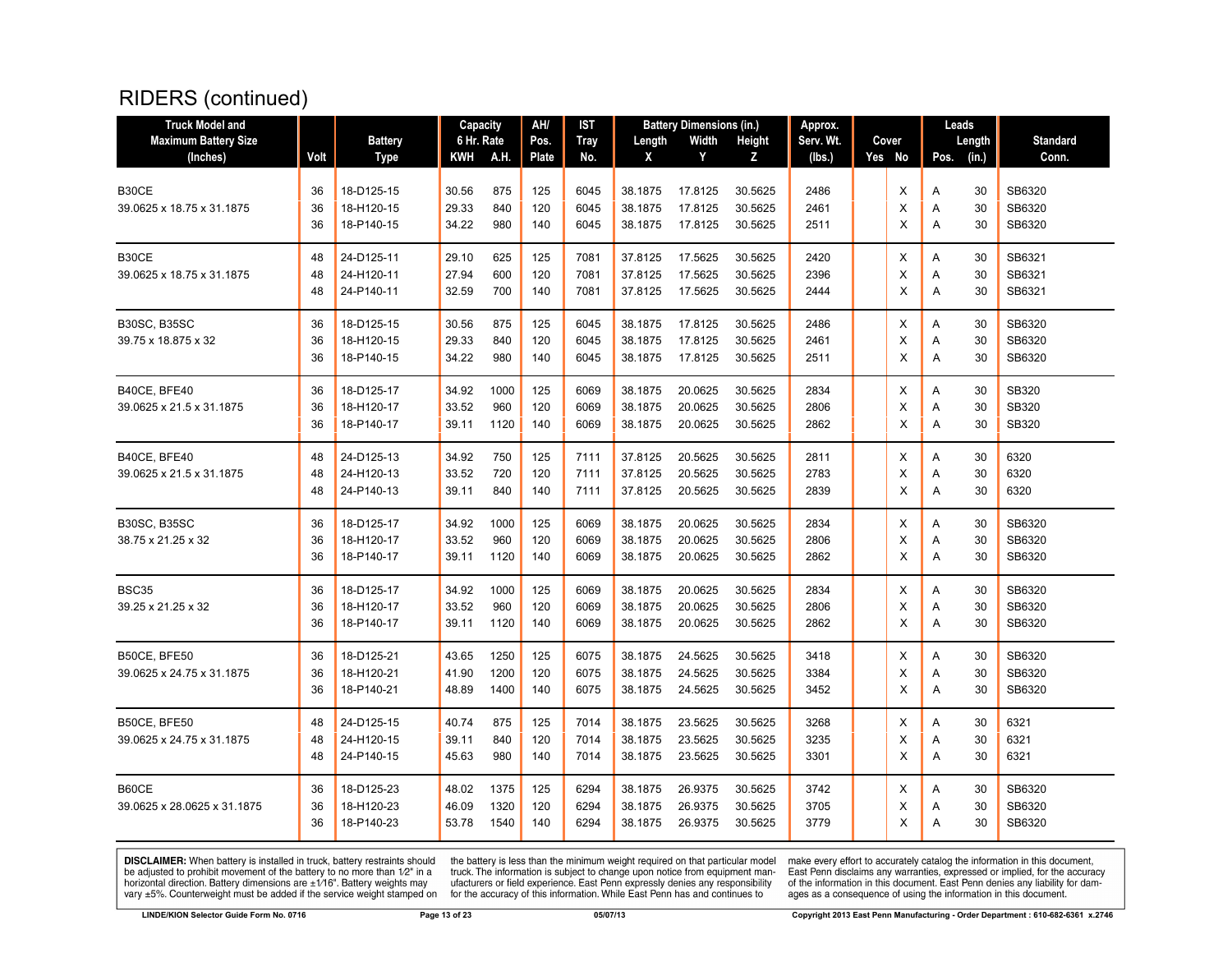| <b>Truck Model and</b>      |      |                | Capacity   |      | AH/   | <b>IST</b>  |         | <b>Battery Dimensions (in.)</b> |         | Approx.   |          | Leads |        |                 |
|-----------------------------|------|----------------|------------|------|-------|-------------|---------|---------------------------------|---------|-----------|----------|-------|--------|-----------------|
| <b>Maximum Battery Size</b> |      | <b>Battery</b> | 6 Hr. Rate |      | Pos.  | <b>Tray</b> | Length  | Width                           | Height  | Serv. Wt. | Cover    |       | Length | <b>Standard</b> |
| (Inches)                    | Volt | <b>Type</b>    | KWH        | A.H. | Plate | No.         | X       | Y                               | z       | (Ibs.)    | Yes No   | Pos.  | (in.)  | Conn.           |
|                             |      |                |            |      |       |             |         |                                 |         |           |          |       |        |                 |
| B60CE                       | 48   | 24-D125-17     | 46.56      | 1000 | 125   | 7024        | 38.1875 | 26.6875                         | 30.5625 | 3770      | X        | A     | 30     | SB6321          |
| 39.0625 x 28.0625 x 31.1875 | 48   | 24-H120-17     | 44.70      | 960  | 120   | 7024        | 38.1875 | 26.6875                         | 30.5625 | 3732      | X        | Α     | 30     | SB6321          |
|                             | 48   | 24-P140-17     | 52.15      | 1120 | 140   | 7024        | 38.1875 | 26.6875                         | 30.5625 | 3808      | X        | A     | 30     | SB6321          |
| B70CE, BFE60                | 36   | 18-D125-25     | 52.38      | 1500 | 125   | 6651        | 38.1875 | 29.1875                         | 30.5625 | 4069      | X        | Α     | 30     | SB6320          |
| 39.0625 x 30.25 x 31.1875   | 36   | 18-H120-25     | 50.28      | 1440 | 120   | 6651        | 38.1875 | 29.1875                         | 30.5625 | 4028      | X        | Α     | 30     | SB6320          |
|                             | 36   | 18-P140-25     | 58.67      | 1680 | 140   | 6651        | 38.1875 | 29.1875                         | 30.5625 | 4110      | X        | Α     | 30     | SB6320          |
| B70CE, BFE60                | 48   | 24-D125-19     | 52.38      | 1125 | 125   | 7038        | 38.1875 | 29.6875                         | 30.5625 | 4147      | Χ        | Α     | 30     | SB6321          |
| 39.0625 x 30.25 x 31.1875   | 48   | 24-H120-19     | 50.28      | 1080 | 120   | 7038        | 38.1875 | 29.6875                         | 30.5625 | 4106      | X        | A     | 30     | SB6321          |
|                             | 48   | 24-P140-19     | 58.67      | 1260 | 140   | 7038        | 38.1875 | 29.6875                         | 30.5625 | 4188      | X        | A     | 30     | SB6321          |
| B80CE, BFE80                | 36   | 18-D125-27     | 56.75      | 1625 | 125   | 6935        | 38.1875 | 31.4375                         | 30.5625 | 4362      | X        | Α     | 30     | SB6320          |
| 39.0625 x 35.1875 x 31.1875 | 36   | 18-P140-27     | 63.55      | 1820 | 140   | 6935        | 38.1875 | 31.4375                         | 30.5625 | 4406      | X        | A     | 30     | SB6320          |
| B80CE, BFE80                | 48   | 24-D125-21     | 58.20      | 1250 | 125   | 7121        | 38.25   | 32.75                           | 30.5625 | 4579      | X        | Α     | 30     | SB6321          |
| 39.0625 x 35.1875 x 31.1875 | 48   | 24-H120-21     | 55.87      | 1200 | 120   | 7121        | 38.25   | 32.75                           | 30.5625 | 4533      | X        | Α     | 30     | SB6321          |
|                             | 48   | 24-P140-21     | 65.18      | 1400 | 140   | 7121        | 38.25   | 32.75                           | 30.5625 | 4625      | X        | A     | 30     | SB6321          |
| FTA-030, FTD-020            | 36   | 18-D85-17      | 23.75      | 680  | 85    | 6013        | 31.9375 | 26.6875                         | 22.6875 | 2112      | х        | Α     | 30     | EC5810          |
| FTD-025                     | 36   | 18-H80-17      | 22.35      | 640  | 80    | 6013        | 31.9375 | 26.6875                         | 22.6875 | 2028      | X        | Α     | 30     | EC5810          |
| 32.875 x 28.8125 x 23       | 36   | 18-P95-17      | 26.54      | 760  | 95    | 6013        | 31.9375 | 26.6875                         | 22.6875 | 2133      | X        | A     | 30     | EC5810          |
| FTA-030, FTD-020            | 48   | 24-D85-13      | 23.75      | 510  | 85    | 7007        | 30.6875 | 25.3125                         | 22.6875 | 2033      | Х        | A     | 30     | EC5810          |
| <b>FTD-025</b>              | 48   | 24-H80-13      | 22.35      | 480  | 80    | 7007        | 30.6875 | 25.3125                         | 22.6875 | 1952      | X        | Α     | 30     | EC5810          |
| 32.875 x 28.8125 x 23       | 48   | 24-P95-13      | 26.54      | 570  | 95    | 7007        | 30.6875 | 25.3125                         | 22.6875 | 2053      | X        | A     | 30     | EC5810          |
| FTD-030, FTD-040            | 36   | 18-D85-23      | 32.65      | 935  | 85    | 6009        | 38.1875 | 26.9375                         | 22.6875 | 2703      | х        | Α     | 30     | EC5810          |
| 39.5 x 27.875 x 23.625      | 36   | 18-H80-23      | 30.73      | 880  | 80    | 6009        | 38.1875 | 26.9375                         | 22.6875 | 2595      | X        | Α     | 30     | EC5810          |
|                             | 36   | 18-P95-23      | 36.49      | 1045 | 95    | 6009        | 38.1875 | 26.9375                         | 22.6875 | 2730      | X        | Α     | 30     | EC5810          |
| FTD-030. FTD-040            | 48   | 24-D85-17      | 31.66      | 680  | 85    | 7002        | 38.1875 | 26.6875                         | 22.6875 | 2695      | X        | A     | 30     | EC5810          |
| 39.5 x 27.875 x 23.625      | 48   | 24-H80-17      | 29.80      | 640  | 80    | 7002        | 38.1875 | 26.6875                         | 22.6875 | 2587      | Х        | Α     | 30     | EC5810          |
|                             | 48   | 24-P95-17      | 35.39      | 760  | 95    | 7002        | 38.1875 | 26.6875                         | 22.6875 | 2722      | X        | A     | 30     | EC5810          |
| FTD-030, FTD-040            | 36   | 18-D85-25      | 35.62      | 1020 | 85    | 6030        | 38.1875 | 29.1875                         | 22.6875 | 2924      | Х        | Α     | 30     | EC5810          |
| FTD-050                     | 36   | 18-H80-25      | 33.52      | 960  | 80    | 6030        | 38.1875 | 29.1875                         | 22.6875 | 2807      | Х        | Α     | 30     | EC5810          |
| 39.5 x 30.875 x 23.625      | 36   | 18-P95-25      | 39.81      | 1140 | 95    | 6030        | 38.1875 | 29.1875                         | 22.6875 | 2953      | $\times$ | A     | 30     | EC5810          |

**DISCLAIMER:** When battery is installed in truck, battery restraints should be adjusted to prohibit movement of the battery to no more than  $12^v$  in a horizontal direction. Battery dimensions are  $\pm 1/16^v$ . Battery wei

the battery is less than the minimum weight required on that particular model<br>truck. The information is subject to change upon notice from equipment man-<br>ufacturers or field experience. East Penn expressly denies any respo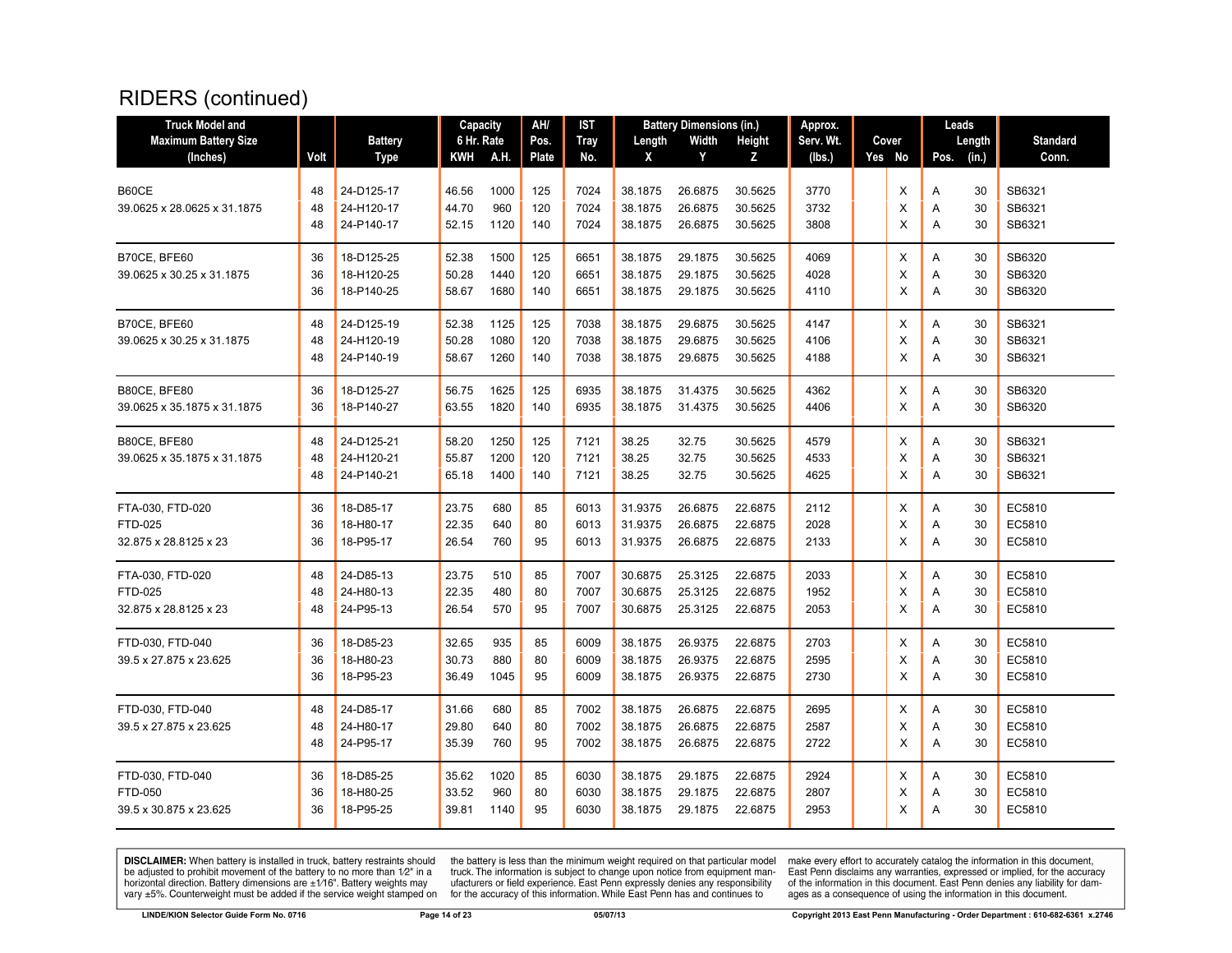| <b>Truck Model and</b>      |      |                | Capacity   |      | AH/   | <b>IST</b>  |         | <b>Battery Dimensions (in.)</b> |         | Approx.   |        |      | Leads  |                 |
|-----------------------------|------|----------------|------------|------|-------|-------------|---------|---------------------------------|---------|-----------|--------|------|--------|-----------------|
| <b>Maximum Battery Size</b> |      | <b>Battery</b> | 6 Hr. Rate |      | Pos.  | <b>Tray</b> | Length  | Width                           | Height  | Serv. Wt. | Cover  |      | Length | <b>Standard</b> |
| (Inches)                    | Volt | Type           | KWH        | A.H. | Plate | No.         | X       | Y                               | Z.      | (lbs.)    | Yes No | Pos. | (in.)  | Conn.           |
|                             |      |                |            |      |       |             |         |                                 |         |           |        |      |        |                 |
| FTD-030, FTD-040            | 48   | 24-D85-19      | 35.62      | 765  | 85    | 7003        | 38.1875 | 29.6875                         | 22.6875 | 2984      | X      | Α    | 30     | EC5810          |
| <b>FTD-050</b>              | 48   | 24-H80-19      | 33.52      | 720  | 80    | 7003        | 38.1875 | 29.6875                         | 22.6875 | 2865      | X      | A    | 30     | EC5810          |
| 39.5 x 30.875 x 23.625      | 48   | 24-P95-19      | 39.81      | 855  | 95    | 7003        | 38.1875 | 29.6875                         | 22.6875 | 3014      | X      | A    | 30     | EC5810          |
| FTD-040L, FTD-050L          | 36   | 18-D45-33      | 25.14      | 720  | 45    | 6C76        | 38.1875 | 38.1875                         | 14.9375 | 2510      | X      | A    | 30     | EC5810          |
| 39.5 x 39.625 x 17.75       |      |                |            |      |       |             |         |                                 |         |           |        |      |        |                 |
| FTD-040L, FTD-050L          | 48   | 24-D45-25      | 25.14      | 540  | 45    | 7681        | 38.6875 | 38.1875                         | 14.9375 | 2612      | X      | A    | 30     | EC5810          |
| 39.5 x 39.625 x 17.75       |      |                |            |      |       |             |         |                                 |         |           |        |      |        |                 |
| FTD-040, FTD-050            | 36   | 18-D85-27      | 38.59      | 1105 | 85    | 6026        | 38.1875 | 31.4375                         | 22.6875 | 3144      | X      | A    | 30     | EC5810          |
| FTD-055                     | 36   | 18-H80-27      | 36.32      | 1040 | 80    | 6026        | 38.1875 | 31.4375                         | 22.6875 | 3018      | X      | Α    | 30     | EC5810          |
| 39.5 x 33.875 x 23.625      | 36   | 18-P95-27      | 43.13      | 1235 | 95    | 6026        | 38.1875 | 31.4375                         | 22.6875 | 3175      | X      | Α    | 30     | EC5810          |
| FTD-040, FTD-050            | 48   | 24-D85-21      | 39.58      | 850  | 85    | 7004        | 38.1875 | 32.6875                         | 22.6875 | 3272      | X      | A    | 30     | EC5810          |
| <b>FTD-055</b>              | 48   | 24-H80-21      | 37.25      | 800  | 80    | 7004        | 38.1875 | 32.6875                         | 22.6875 | 3141      | X      | Α    | 30     | EC5810          |
| 39.5 x 33.875 x 23.625      | 48   | 24-P95-21      | 44.23      | 950  | 95    | 7004        | 38.1875 | 32.6875                         | 22.6875 | 3305      | X      | Α    | 30     | EC5810          |
| FTD-060, FTD-070            | 36   | 18-D85-31      | 44.52      | 1275 | 85    | 6164        | 38.1875 | 35.9375                         | 22.6875 | 3603      | X      | Α    | 30     | EC5810          |
| <b>FTD-080</b>              | 36   | 18-H80-31      | 41.90      | 1200 | 80    | 6164        | 38.1875 | 35.9375                         | 22.6875 | 3459      | X      | Α    | 30     | EC5810          |
| 39.5 x 36.9375 x 24         | 36   | 18-P95-31      | 49.76      | 1425 | 95    | 6164        | 38.1875 | 35.9375                         | 22.6875 | 3639      | X      | A    | 30     | EC5810          |
| FTD-060, FTD-070            | 48   | 24-D85-23      | 43.53      | 935  | 85    | 7059        | 38.1875 | 35.6875                         | 22.6875 | 3573      | Х      | Α    | 30     | EC5810          |
| <b>FTD-080</b>              | 48   | 24-H80-23      | 40.97      | 880  | 80    | 7059        | 38.1875 | 35.6875                         | 22.6875 | 3430      | X      | Α    | 30     | EC5810          |
| 39.5 x 36.9375 x 24         | 48   | 24-P95-23      | 48.66      | 1045 | 95    | 7059        | 38.1875 | 35.6875                         | 22.6875 | 3609      | X      | A    | 30     | EC5810          |
| FTD-100, FTD-110            | 36   | 18-D85-31      | 44.52      | 1275 | 85    | 6164        | 38.1875 | 35.9375                         | 22.6875 | 3603      | х      | Α    | 30     | EC5810          |
| 46.9375 x 40 x 23.875       | 36   | 18-H80-31      | 41.90      | 1200 | 80    | 6164        | 38.1875 | 35.9375                         | 22.6875 | 3459      | X      | Α    | 30     | EC5810          |
|                             | 36   | 18-P95-31      | 49.76      | 1425 | 95    | 6164        | 38.1875 | 35.9375                         | 22.6875 | 3639      | X      | A    | 30     | EC5810          |
|                             | 36   | 18-D85-33      | 47.49      | 1360 | 85    | 6065        | 38.1875 | 38.1875                         | 22.6875 | 3887      | X      | A    | 30     | EC5810          |
|                             | 36   | 18-H80-33      | 44.70      | 1280 | 80    | 6065        | 38.1875 | 38.1875                         | 22.6875 | 3732      | Х      | Α    | 30     | EC5810          |
|                             | 36   | 18-P95-33      | 53.08      | 1520 | 95    | 6065        | 38.1875 | 38.1875                         | 22.6875 | 3926      | X      | A    | 30     | EC5810          |
| FTD-100, FTD-110            | 48   | 24-D85-27      | 51.45      | 1105 | 85    | 7085        | 41.6875 | 38.1875                         | 22.6875 | 4097      | Х      | Α    | 30     | EC5810          |
| 46.9375 x 40 x 23.875       | 48   | 24-H80-27      | 48.42      | 1040 | 80    | 7085        | 41.6875 | 38.1875                         | 22.6875 | 3933      | X      | Α    | 30     | EC5810          |
|                             | 48   | 24-P95-27      | 57.50      | 1235 | 95    | 7085        | 41.6875 | 38.1875                         | 22.6875 | 4138      | X      | Α    | 30     | EC5810          |
|                             | 48   | 24-D85-29      | 55.41      | 1190 | 85    | 7067        | 44.6875 | 38.1875                         | 22.6875 | 4497      | X      | Α    | 30     | EC5810          |
|                             | 48   | 24-H80-29      | 52.15      | 1120 | 80    | 7067        | 44.6875 | 38.1875                         | 22.6875 | 4317      | X      | A    | 30     | EC5810          |
|                             | 48   | 24-P95-29      | 61.92      | 1330 | 95    | 7067        | 44.6875 | 38.1875                         | 22.6875 | 4542      | X      | A    | 30     | EC5810          |

**DISCLAIMER:** When battery is installed in truck, battery restraints should be adjusted to prohibit movement of the battery to no more than  $12^v$  in a horizontal direction. Battery dimensions are  $\pm 1/16^v$ . Battery wei

the battery is less than the minimum weight required on that particular model<br>truck. The information is subject to change upon notice from equipment man-<br>ufacturers or field experience. East Penn expressly denies any respo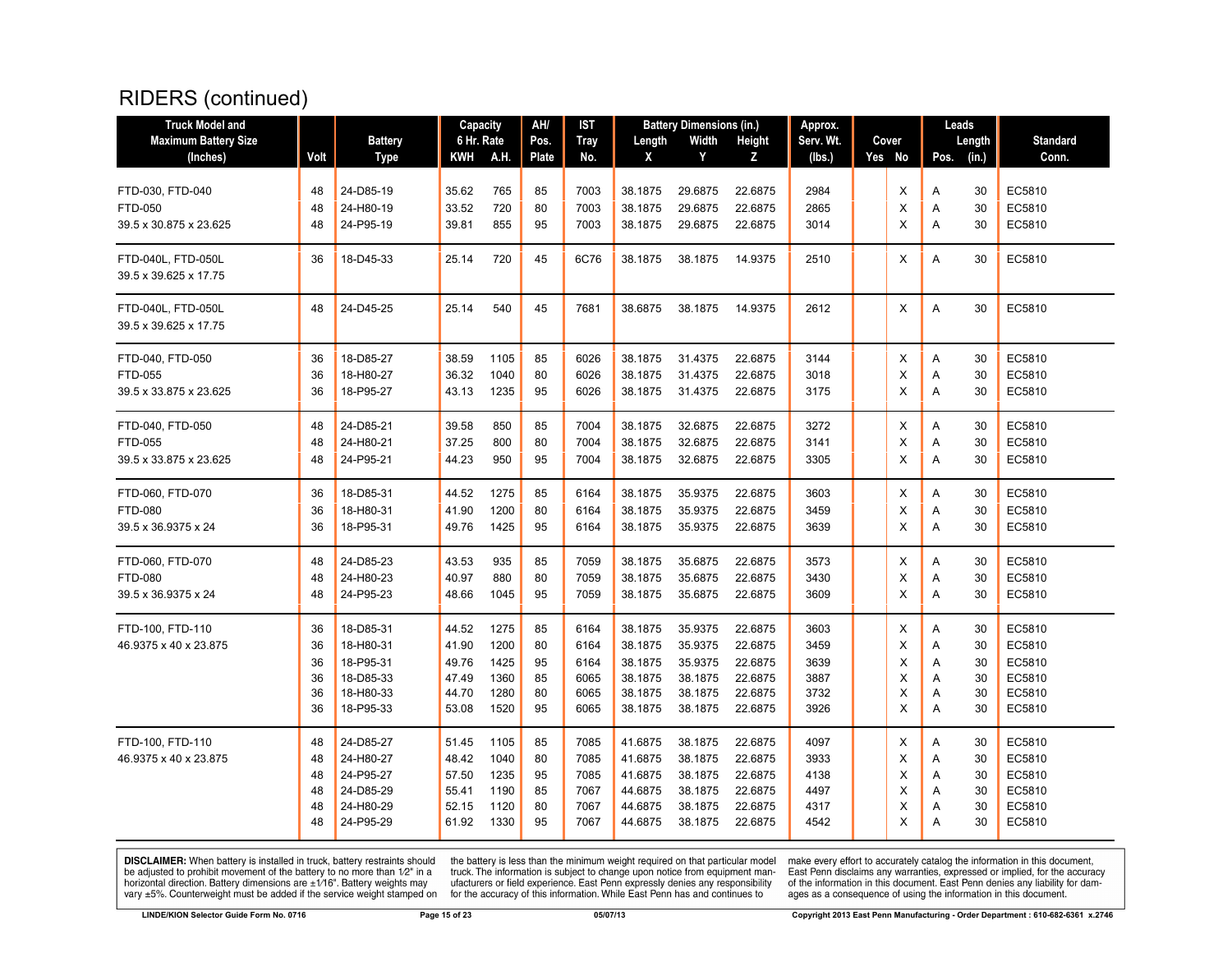| <b>Truck Model and</b>       |      |                |    | Capacity   |      | AH/          | IST         |         | <b>Battery Dimensions (in.)</b> |         | Approx.   |          | Leads |        |                 |
|------------------------------|------|----------------|----|------------|------|--------------|-------------|---------|---------------------------------|---------|-----------|----------|-------|--------|-----------------|
| <b>Maximum Battery Size</b>  |      | <b>Battery</b> |    | 6 Hr. Rate |      | Pos.         | <b>Tray</b> | Length  | Width                           | Height  | Serv. Wt. | Cover    |       | Length | <b>Standard</b> |
| (Inches)                     | Volt | <b>Type</b>    |    | KWH        | A.H. | <b>Plate</b> | No.         | X       | Y                               | Z       | (lbs.)    | Yes No   | Pos.  | (in.)  | Conn.           |
| E <sub>15</sub>              | 24   | 12-D100-21     |    | 23.28      | 1000 | 100          | 3385        | 32.5625 | 19.1875                         | 25.625  | 1856      | X        | Α     | 30     | SB6322          |
| 33 x 20.25 x 26              | 24   | 12-D85-21      |    | 19.79      | 850  | 85           | 3078        | 32.5625 | 19.1875                         | 22.625  | 1638      | X        | A     | 30     | SB6322          |
| Min. Battery Wt. - 1525 lbs. | 24   | 12-H80-21      |    | 18.62      | 800  | 80           | 3078        | 32.5625 | 19.1875                         | 22.625  | 1572      | X        | A     | 30     | SB6322          |
|                              | 24   | 12-P95-21      |    | 22.12      | 950  | 95           | 3078        | 32.5625 | 19.1875                         | 22.625  | 1654      | X        | A     | 30     | SB6322          |
| E15C                         | 48   | 24-D125-9      |    | 23.28      | 500  | 125          | 7438        | 32      | 20.5                            | 30.5625 | 2113      | X        | A     | 30     | SB6321          |
| 33 x 21 x 31                 | 48   | 24-H120-9      |    | 22.35      | 480  | 120          | 7438        | 32      | 20.5                            | 30.5625 | 2092      | X        | A     | 30     | SB6321          |
| Min. Battery Wt. - 2075 lbs. | 48   | 24-P140-9      |    | 26.07      | 560  | 140          | 7438        | 32      | 20.5                            | 30.5625 | 2134      | $\times$ | A     | 30     | SB6321          |
| E15S                         | 36   | 18-D85-19      |    | 26.71      | 765  | 85           | 6328        | 31.9375 | 27.6875                         | 22.6875 | 2282      | X        | Α     | 30     | SB6320          |
| 33 x 29.5 x 25               | 36   | 18-H80-19      |    | 25.14      | 720  | 80           | 6328        | 31.9375 | 27.6875                         | 22.6875 | 2191      | X        | Α     | 30     | SB6320          |
| <b>Standard Compartment</b>  | 36   | 18-P95-19      |    | 29.86      | 855  | 95           | 6328        | 31.9375 | 27.6875                         | 22.6875 | 2305      | X        | A     | 30     | SB6320          |
| Min. Battery Wt. - 2215 lbs. |      |                |    |            |      |              |             |         |                                 |         |           |          |       |        |                 |
| E15S                         | 48   | 24-D85-13      | sp | 23.75      | 510  | 85           | 7442        | 32      | 27.75                           | 22.6875 | 2224      | Х        | Α     | 30     | SB6321          |
| 33 x 29.5 x 25               | 48   | 24-H80-13      | sp | 22.35      | 480  | 80           | 7442        | 32      | 27.75                           | 22.6875 | 2135      | X        | A     | 30     | SB6321          |
| <b>Standard Compartment</b>  | 48   | 24-P95-13      | sp | 26.54      | 570  | 95           | 7442        | 32      | 27.75                           | 22.6875 | 2246      | X        | Α     | 30     | SB6321          |
| Min. Battery Wt. - 2215 lbs. |      |                |    |            |      |              |             |         |                                 |         |           |          |       |        |                 |
| E16                          | 36   | 18-D85-19      |    | 26.71      | 765  | 85           | 6328        | 31.9375 | 27.6875                         | 22.6875 | 2282      | Χ        | Α     | 30     | SB6320          |
| 33 x 28.5 x 25               | 36   | 18-H80-19      |    | 25.14      | 720  | 80           | 6328        | 31.9375 | 27.6875                         | 22.6875 | 2191      | X        | Α     | 30     | SB6320          |
| <b>Standard Compartment</b>  | 36   | 18-P95-19      |    | 29.86      | 855  | 95           | 6328        | 31.9375 | 27.6875                         | 22.6875 | 2305      | $\times$ | A     | 30     | SB6320          |
| Min. Battery Wt. - 2215 lbs. |      |                |    |            |      |              |             |         |                                 |         |           |          |       |        |                 |
| E16                          | 48   | 24-D85-13      | sp | 23.75      | 510  | 85           | 7442        | 32      | 27.75                           | 22.6875 | 2224      | X        | Α     | 30     | SB6321          |
| 33 x 28.5 x 25               | 48   | 24-H80-13      | sp | 22.35      | 480  | 80           | 7442        | 32      | 27.75                           | 22.6875 | 2135      | X        | A     | 30     | SB6321          |
| <b>Standard Compartment</b>  | 48   | 24-P95-13      | sp | 26.54      | 570  | 95           | 7442        | 32      | 27.75                           | 22.6875 | 2246      | X        | Α     | 30     | SB6321          |
| Min. Battery Wt. - 2215 lbs. |      |                |    |            |      |              |             |         |                                 |         |           |          |       |        |                 |
| E15S                         | 36   | 18-D100-19     |    | 31.43      | 900  | 100          | 6564        | 31.9375 | 27.6875                         | 25.6875 | 2607      | X        | A     | 30     | SB6320          |
| 33 x 29.5 x 26               |      |                |    |            |      |              |             |         |                                 |         |           |          |       |        |                 |
| <b>Raised Compartment</b>    |      |                |    |            |      |              |             |         |                                 |         |           |          |       |        |                 |
| Min. Battery Wt. - 2215 lbs. |      |                |    |            |      |              |             |         |                                 |         |           |          |       |        |                 |
| E15S                         | 48   | 24-D100-13     |    | 27.94      | 600  | 100          | 7417        | 32      | 27.75                           | 25.6875 | 2445      | X        | A     | 30     | SB6321          |
| 33 x 29.5 x 26               |      |                |    |            |      |              |             |         |                                 |         |           |          |       |        |                 |
| <b>Raised Compartment</b>    |      |                |    |            |      |              |             |         |                                 |         |           |          |       |        |                 |
| Min. Battery Wt. - 2215 lbs. |      |                |    |            |      |              |             |         |                                 |         |           |          |       |        |                 |

**DISCLAIMER:** When battery is installed in truck, battery restraints should be adjusted to prohibit movement of the battery to no more than  $12^v$  in a horizontal direction. Battery dimensions are  $\pm 1/16^v$ . Battery wei

the battery is less than the minimum weight required on that particular model<br>truck. The information is subject to change upon notice from equipment man-<br>ufacturers or field experience. East Penn expressly denies any respo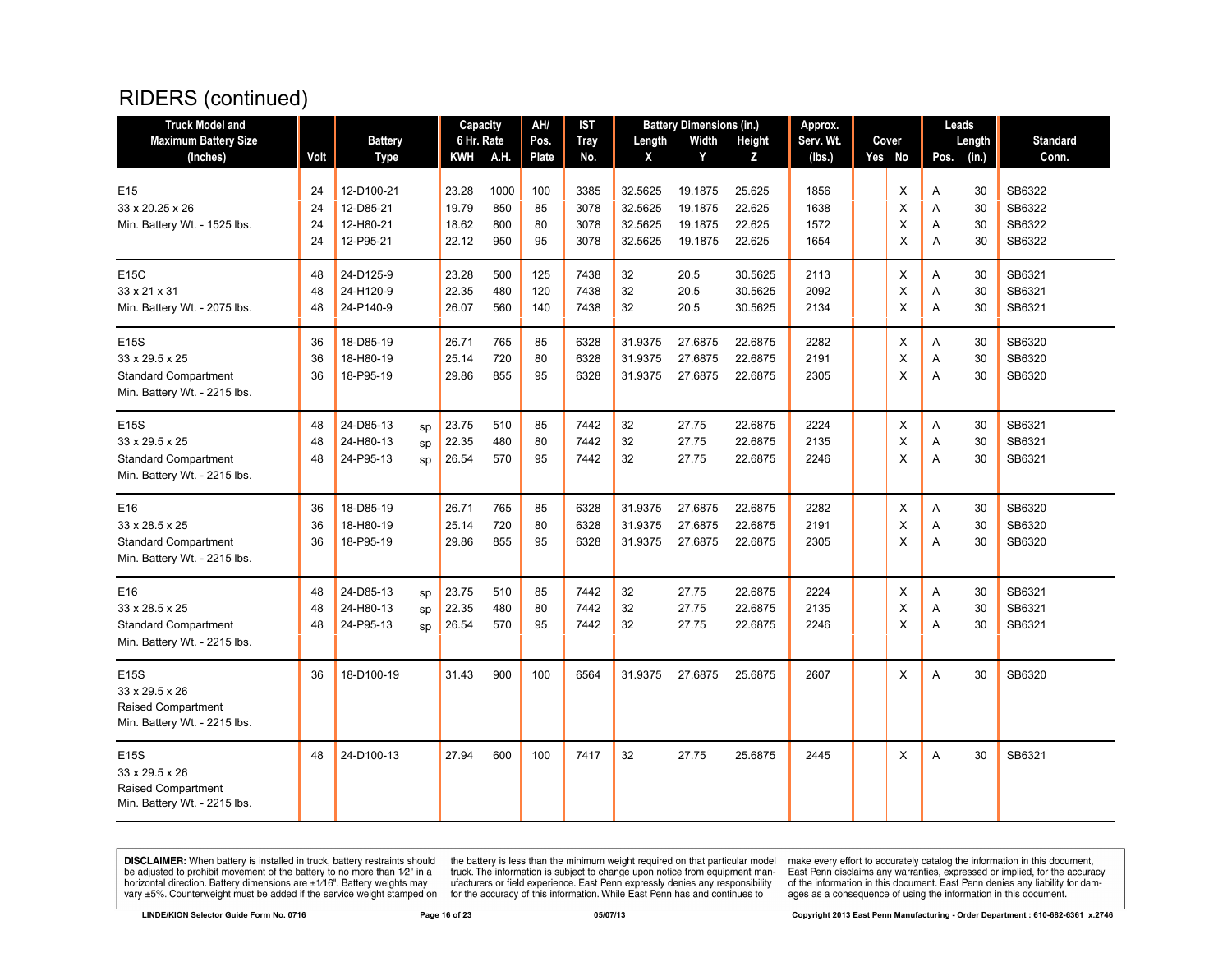| <b>Truck Model and</b><br><b>Maximum Battery Size</b><br>(Inches)                       | Volt           | <b>Battery</b><br><b>Type</b>                         | Capacity<br>6 Hr. Rate<br>KWH | A.H.              | AH/<br>Pos.<br>Plate | IST<br><b>Tray</b><br>No. | Length<br>X                   | <b>Battery Dimensions (in.)</b><br>Width<br>Y | Height<br>Z                   | Approx.<br>Serv. Wt.<br>(Ibs.) | Cover<br>Yes No | Leads<br>Length<br>Pos.<br>(in.) | <b>Standard</b><br>Conn.   |
|-----------------------------------------------------------------------------------------|----------------|-------------------------------------------------------|-------------------------------|-------------------|----------------------|---------------------------|-------------------------------|-----------------------------------------------|-------------------------------|--------------------------------|-----------------|----------------------------------|----------------------------|
| E16<br>33 x 28.5 x 26<br><b>Raised Compartment</b><br>Min. Battery Wt. - 2215 lbs.      | 36             | 18-D100-19                                            | 31.43                         | 900               | 100                  | 6564                      | 31.9375                       | 27.6875                                       | 25.6875                       | 2607                           | X               | 30<br>A                          | SB6320                     |
| E16<br>33 x 28.5 x 26<br><b>Raised Compartment</b><br>Min. Battery Wt. - 2215 lbs.      | 48             | 24-D100-13                                            | 27.94                         | 600               | 100                  | 7417                      | 32                            | 27.75                                         | 25.6875                       | 2445                           | X               | A<br>30                          | SB6321                     |
| E18C<br>33 x 29.5 x 24.5<br><b>Standard Compartment</b><br>Min. Battery Wt. - 2233 lbs. | 48<br>48<br>48 | 24-D85-13<br>sp<br>24-H80-13<br>sp<br>24-P95-13<br>sp | 23.75<br>22.35<br>26.54       | 510<br>480<br>570 | 85<br>80<br>95       | 7445<br>7445<br>7445      | 31.5<br>31.5<br>31.5          | 28.25<br>28.25<br>28.25                       | 22.6875<br>22.6875<br>22.6875 | 2243<br>2153<br>2265           | X<br>X<br>X     | 30<br>Α<br>30<br>Α<br>Α<br>30    | SB6321<br>SB6321<br>SB6321 |
| E18C<br>31.25 x 26 x 26<br>Raised Compartment<br>Min Battery Wt. - 2233 lbs.            | 48             | 24-D100-13                                            | 27.94                         | 600               | 100                  | 7022                      | 30.6875                       | 25.3125                                       | 25.6875                       | 2338                           | X               | A<br>30                          | SB6321                     |
| E18, E20<br>38.9375 x 25 x 25.9375                                                      | 36<br>36<br>36 | 18-D85-21<br>18-H80-21<br>18-P95-21                   | 29.68<br>27.94<br>33.17       | 850<br>800<br>950 | 85<br>80<br>95       | 6010<br>6010<br>6010      | 38.1875<br>38.1875<br>38.1875 | 24.5625<br>24.5625<br>24.5625                 | 22.6875<br>22.6875<br>22.6875 | 2466<br>2367<br>2491           | X<br>X<br>X     | A<br>30<br>30<br>Α<br>30<br>A    | SB6320<br>SB6320<br>SB6320 |
| E18, E20<br>38.9375 x 25 x 25.9375                                                      | 48<br>48<br>48 | 24-D85-15<br>24-H80-15<br>24-P95-15                   | 27.70<br>26.07<br>30.96       | 595<br>560<br>665 | 85<br>80<br>95       | 7031<br>7031<br>7031      | 38.1875<br>38.1875<br>38.1875 | 23.5625<br>23.5625<br>23.5625                 | 22.6875<br>22.6875<br>22.6875 | 2332<br>2239<br>2355           | Х<br>X<br>X     | 30<br>A<br>30<br>Α<br>A<br>30    | SB6321<br>SB6321<br>SB6321 |
| E18, E20<br>38.9375 x 25 x 25.25<br>with slides                                         | 36<br>36<br>36 | 18-D85-21<br>18-H80-21<br>18-P95-21                   | 29.68<br>27.94<br>33.17       | 850<br>800<br>950 | 85<br>80<br>95       | 6010<br>6010<br>6010      | 38.1875<br>38.1875<br>38.1875 | 24.5625<br>24.5625<br>24.5625                 | 22.6875<br>22.6875<br>22.6875 | 2466<br>2367<br>2491           | X<br>X<br>X     | Α<br>30<br>30<br>Α<br>Α<br>30    | SB6320<br>SB6320<br>SB6320 |
| E18, E20<br>38.9375 x 25 x 25.25<br>with slides                                         | 48<br>48<br>48 | 24-D85-15<br>24-H80-15<br>24-P95-15                   | 27.70<br>26.07<br>30.96       | 595<br>560<br>665 | 85<br>80<br>95       | 7031<br>7031<br>7031      | 38.1875<br>38.1875<br>38.1875 | 23.5625<br>23.5625<br>23.5625                 | 22.6875<br>22.6875<br>22.6875 | 2332<br>2239<br>2355           | X<br>X<br>X     | 30<br>Α<br>30<br>Α<br>A<br>30    | SB6321<br>SB6321<br>SB6321 |
| E18, E20<br>38.9375 x 25 x 22.625<br>with rollers                                       | 36             | 18-D65-21                                             | 22.70                         | 650               | 65                   | 6285                      | 38.1875                       | 24.5625                                       | 20.0625                       | 2115                           | X               | A<br>30                          | SB6320                     |

**DISCLAIMER:** When battery is installed in truck, battery restraints should be adjusted to prohibit movement of the battery to no more than  $12^v$  in a horizontal direction. Battery dimensions are  $\pm 1/16^v$ . Battery wei

the battery is less than the minimum weight required on that particular model<br>truck. The information is subject to change upon notice from equipment man-<br>ufacturers or field experience. East Penn expressly denies any respo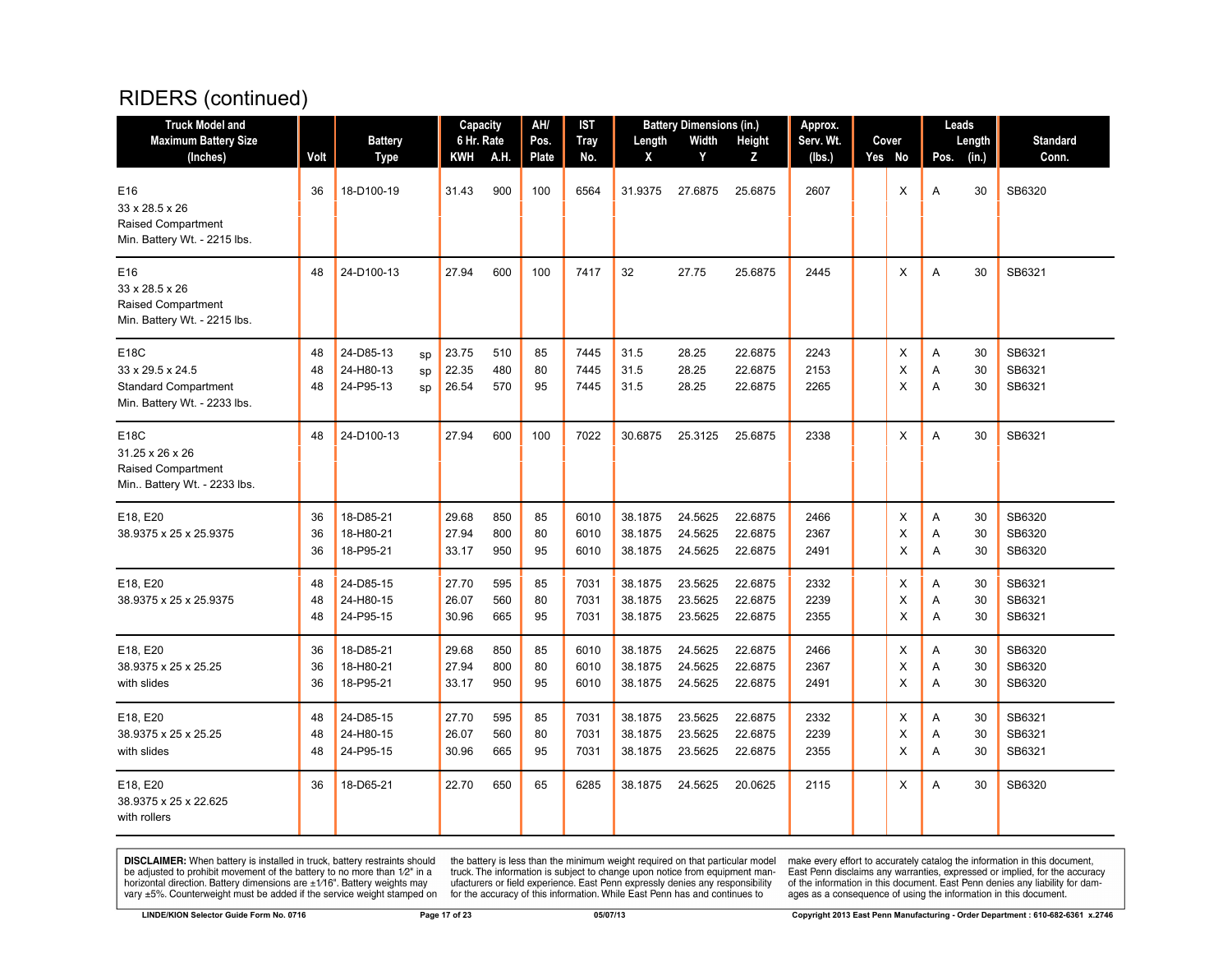| <b>Truck Model and</b>                                         |          |                               | Capacity          |              | AH/           | <b>IST</b>         |                    | <b>Battery Dimensions (in.)</b> |                    | Approx.             |                 |        | Leads           |                          |
|----------------------------------------------------------------|----------|-------------------------------|-------------------|--------------|---------------|--------------------|--------------------|---------------------------------|--------------------|---------------------|-----------------|--------|-----------------|--------------------------|
| <b>Maximum Battery Size</b><br>(Inches)                        | Volt     | <b>Battery</b><br><b>Type</b> | 6 Hr. Rate<br>KWH | A.H.         | Pos.<br>Plate | <b>Tray</b><br>No. | Length<br>X        | Width<br>Y                      | Height<br>z        | Serv. Wt.<br>(lbs.) | Cover<br>Yes No | Pos.   | Length<br>(in.) | <b>Standard</b><br>Conn. |
| E18, E20<br>38.9375 x 25 x 22.625<br>with rollers              | 48       | 24-D65-15                     | 21.18             | 455          | 65            | 7354               | 38.1875            | 23.5625                         | 20.0625            | 1985                | Χ               | Α      | 30              | SB6321                   |
| E <sub>20</sub> P                                              | 48       | 24-D125-13                    | 34.92             | 750          | 125           | 7416               | 30.6875            | 25.3125                         | 30.5625            | 2848                | X               | Α      | 30              | SB6321                   |
| 33 x 25.875 x 31.25                                            | 48       | 24-H120-13                    | 33.52             | 720          | 120           | 7416               | 30.6875            | 25.3125                         | 30.5625            | 2820                | X               | Α      | 30              | SB6321                   |
| Min. Battery Wt. - 2465 lbs.                                   | 48       | 24-P140-13                    | 39.11             | 840          | 140           | 7416               | 30.6875            | 25.3125                         | 30.5625            | 2876                | X               | A      | 30              | SB6321                   |
| E20B                                                           | 36       | 18-D125-17                    | 34.92             | 1000         | 125           | 6069               | 38.1875            | 20.0625                         | 30.5625            | 2834                | X               | Α      | 30              | SB6320                   |
| 39.125 x 21.5 x 31.25                                          | 36       | 18-H120-17                    | 33.52             | 960          | 120           | 6069               | 38.1875            | 20.0625                         | 30.5625            | 2806                | X               | Α      | 30              | SB6320                   |
| Min. Battery Wt. - 2439 lbs.                                   | 36       | 18-P140-17                    | 39.11             | 1120         | 140           | 6069               | 38.1875            | 20.0625                         | 30.5625            | 2862                | X               | A      | 30              | SB6320                   |
| E <sub>20</sub> B                                              | 48       | 24-D125-13                    | 34.92             | 750          | 125           | 7026               | 37.875             | 20.5625                         | 30.5625            | 2849                | X               | Α      | 30              | SB6321                   |
| 39.125 x 21.5 x 31.25                                          | 48       | 24-H120-13                    | 33.52             | 720          | 120           | 7026               | 37.875             | 20.5625                         | 30.5625            | 2821                | X               | Α      | 30              | SB6321                   |
| Min. Battery Wt. - 2439 lbs.                                   | 48       | 24-P140-13                    | 39.11             | 840          | 140           | 7026               | 37.875             | 20.5625                         | 30.5625            | 2877                | X               | Α      | 30              | SB6321                   |
| E25B                                                           | 36       | 18-D125-21                    | 43.65             | 1250         | 125           | 6075               | 38.1875            | 24.5625                         | 30.5625            | 3418                | X               | A      | 30              | SB6320                   |
| 39.125 x 24.8125 x 31.25                                       | 36       | 18-H120-21                    | 41.90             | 1200         | 120           | 6075               | 38.1875            | 24.5625                         | 30.5625            | 3384                | X               | Α      | 30              | SB6320                   |
| Min. Battery Wt. - 2683 lbs.                                   | 36       | 18-P140-21                    | 48.89             | 1400         | 140           | 6075               | 38.1875            | 24.5625                         | 30.5625            | 3452                | X               | Α      | 30              | SB6320                   |
| E <sub>25</sub> B                                              | 48       | 24-D125-15                    | 40.74             | 875          | 125           | 7014               | 38.1875            | 23.5625                         | 30.5625            | 3268                | X               | Α      | 30              | SB6321                   |
| 39.125 x 24.8125 x 31.25                                       | 48       | 24-H120-15                    | 39.11             | 840          | 120           | 7014               | 38.1875            | 23.5625                         | 30.5625            | 3235                | X               | Α      | 30              | SB6321                   |
| Min. Battery Wt. - 2683 lbs.                                   | 48       | 24-P140-15                    | 45.63             | 980          | 140           | 7014               | 38.1875            | 23.5625                         | 30.5625            | 3301                | X               | Α      | 30              | SB6321                   |
| E30B                                                           | 36       | 18-D125-25                    | 52.38             | 1500         | 125           | 6651               | 38.1875            | 29.1875                         | 30.5625            | 4069                | Χ               | Α      | 30              | SB6320                   |
| 39.125 x 31.3125 x 31.25                                       | 36       | 18-H120-25                    | 50.28             | 1440         | 120           | 6651               | 38.1875            | 29.1875                         | 30.5625            | 4028                | X               | Α      | 30              | SB6320                   |
| Min. Battery Wt. - 3350 lbs.                                   | 36       | 18-P140-25                    | 58.67             | 1680         | 140           | 6651               | 38.1875            | 29.1875                         | 30.5625            | 4110                | $\times$        | Α      | 30              | SB6320                   |
| E30B                                                           | 48       | 24-D125-19                    | 52.38             | 1125         | 125           | 7038               | 38.1875            | 29.6875                         | 30.5625            | 4147                | X               | Α      | 30              | SB6321                   |
| 39.125 x 24.8125 x 31.25                                       | 48       | 24-H120-19                    | 50.28             | 1080         | 120           | 7038               | 38.1875            | 29.6875                         | 30.5625            | 4106                | X               | Α      | 30              | SB6321                   |
| Min. Battery Wt. - 3350 lbs.                                   | 48       | 24-P140-19                    | 58.67             | 1260         | 140           | 7038               | 38.1875            | 29.6875                         | 30.5625            | 4188                | X               | Α      | 30              | SB6321                   |
| E40B<br>39.125 x 33.25 x 31.25<br>Min. Battery Wt. - 3770 lbs. | 36<br>36 | 18-D125-27<br>18-P140-27      | 56.75<br>63.55    | 1625<br>1820 | 125<br>140    | 6935<br>6935       | 38.1875<br>38.1875 | 31.4375<br>31.4375              | 30.5625<br>30.5625 | 4362<br>4406        | X<br>X          | Α<br>Α | 30<br>30        | SB6320<br>SB6320         |

**DISCLAIMER:** When battery is installed in truck, battery restraints should be adjusted to prohibit movement of the battery to no more than  $12^v$  in a horizontal direction. Battery dimensions are  $\pm 1/16^v$ . Battery wei

the battery is less than the minimum weight required on that particular model<br>truck. The information is subject to change upon notice from equipment man-<br>ufacturers or field experience. East Penn expressly denies any respo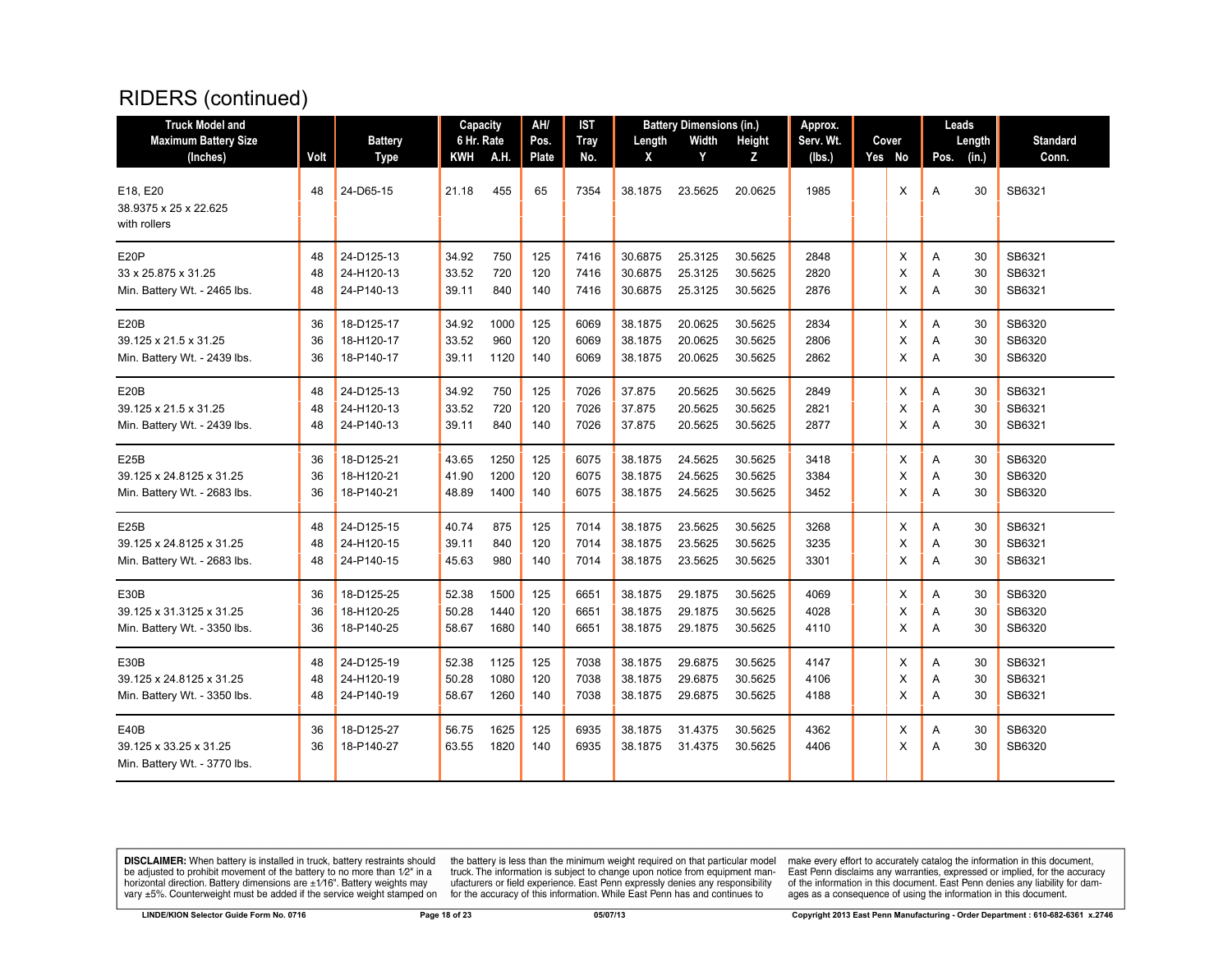| <b>Truck Model and</b>       |      |                | Capacity   |      | AH/   | IST         |         | <b>Battery Dimensions (in.)</b> |         | Approx.   |        |      | Leads  |                 |
|------------------------------|------|----------------|------------|------|-------|-------------|---------|---------------------------------|---------|-----------|--------|------|--------|-----------------|
| <b>Maximum Battery Size</b>  |      | <b>Battery</b> | 6 Hr. Rate |      | Pos.  | <b>Tray</b> | Length  | Width                           | Height  | Serv. Wt. | Cover  |      | Length | <b>Standard</b> |
| (Inches)                     | Volt | Type           | KWH        | A.H. | Plate | No.         | X       | Y                               | z       | (Ibs.)    | Yes No | Pos. | (in.)  | Conn.           |
|                              |      |                |            |      |       |             |         |                                 |         |           |        |      |        |                 |
| E40B                         | 48   | 24-D125-21     | 58.20      | 1250 | 125   | 7121        | 38.25   | 32.75                           | 30.5625 | 4579      | X      | Α    | 30     | SB6321          |
| 39.125 x 33.25 x 31.25       | 48   | 24-H120-21     | 55.87      | 1200 | 120   | 7121        | 38.25   | 32.75                           | 30.5625 | 4533      | X      | Α    | 30     | SB6321          |
| Min. Battery Wt. - 3770 lbs. | 48   | 24-P140-21     | 65.18      | 1400 | 140   | 7121        | 38.25   | 32.75                           | 30.5625 | 4625      | X      | A    | 30     | SB6321          |
| E30P                         | 80   | 40-D100-13     | 46.56      | 600  | 100   | 9124        | 40.6875 | 31.625                          | 25.6875 | 3824      | X      | Α    | 30     | SB6323          |
| 40.6875 x 33.875 x 26.6875   | 80   | 40-D85-13      | 39.58      | 510  | 85    | 9105        | 40.6875 | 31.625                          | 22.6875 | 3337      | X      | Α    | 30     | SB6323          |
| Min. Battery Wt. - 3386 lbs. | 80   | 40-H80-13      | 37.25      | 480  | 80    | 9105        | 40.6875 | 31.625                          | 22.6875 | 3204      | X      | Α    | 30     | SB6323          |
|                              | 80   | 40-P95-13      | 44.23      | 570  | 95    | 9105        | 40.6875 | 31.625                          | 22.6875 | 3370      | X      | Α    | 30     | SB6323          |
| E25P-600, E30P-600, E40P     | 80   | 40-D125-13     | 58.20      | 750  | 125   | 9115        | 40.6875 | 33.8125                         | 30.5625 | 4664      | X      | A    | 30     | SB6323          |
| 40.6875 x 33.875 x 33        | 80   | 40-H120-13     | 55.87      | 720  | 120   | 9115        | 40.6875 | 33.8125                         | 30.5625 | 4617      | X      | Α    | 30     | SB6323          |
| Min. Battery Wt. - 4127 lbs. | 80   | 40-P140-13     | 65.18      | 840  | 140   | 9115        | 40.6875 | 33.8125                         | 30.5625 | 4711      | X      | A    | 30     | SB6323          |
| Panorama                     | 80   | 40-D125-13     | 58.20      | 750  | 125   | 9115        | 40.6875 | 33.8125                         | 30.5625 | 4664      | X      | A    | 30     | SB6323          |
| 40.6875 x 33.8125 x 30.75    | 80   | 40-H120-13     | 55.87      | 720  | 120   | 9115        | 40.6875 | 33.8125                         | 30.5625 | 4617      | X      | Α    | 30     | SB6323          |
| Min. Battery Wt. - 4127 lbs. | 80   | 40-P140-13     | 65.18      | 840  | 140   | 9115        | 40.6875 | 33.8125                         | 30.5625 | 4711      | X      | Α    | 30     | SB6323          |
| RX50-16                      | 24   | 12-D85-21      | 19.79      | 850  | 85    | 3078        | 32.5625 | 19.1875                         | 22.625  | 1638      | X      | A    | 30     | SB6322          |
| 32.9375 x 19.5 x 25.25       | 24   | 12-H80-21      | 18.62      | 800  | 80    | 3078        | 32.5625 | 19.1875                         | 22.625  | 1572      | X      | Α    | 30     | SB6322          |
| Min. Battery Wt. - 1490 lbs. | 24   | 12-P95-21      | 22.12      | 950  | 95    | 3078        | 32.5625 | 19.1875                         | 22.625  | 1654      | X      | A    | 30     | SB6322          |
| RX50-16 w/rollers            | 24   | 12-D85-21      | 19.79      | 850  | 85    | 3078        | 32.5625 | 19.1875                         | 22.625  | 1638      | X      | A    | 30     | SB6322          |
| 32.9375 x 19.5 x 24.4375     | 24   | 12-H80-21      | 18.62      | 800  | 80    | 3078        | 32.5625 | 19.1875                         | 22.625  | 1572      | X      | Α    | 30     | SB6322          |
| Min. Battery Wt. - 1490 lbs. | 24   | 12-P95-21      | 22.12      | 950  | 95    | 3078        | 32.5625 | 19.1875                         | 22.625  | 1654      | X      | Α    | 30     | SB6322          |
| E20P                         | 48   | 24-D125-13     | 34.92      | 750  | 125   | 7416        | 30.6875 | 25.3125                         | 30.5625 | 2848      | X      | Α    | 30     | SB6321          |
| 31.25 x 25.9375 x 31.25      | 48   | 24-H120-13     | 33.52      | 720  | 120   | 7416        | 30.6875 | 25.3125                         | 30.5625 | 2820      | X      | Α    | 30     | SB6321          |
| <b>Optional Compartment</b>  | 48   | 24-P140-13     | 39.11      | 840  | 140   | 7416        | 30.6875 | 25.3125                         | 30.5625 | 2876      | X      | A    | 30     | SB6321          |
| Min. Battery Wt. - 2465 lbs. |      |                |            |      |       |             |         |                                 |         |           |        |      |        |                 |
| E18C                         | 48   | 24-D85-13      | 23.75      | 510  | 85    | 7682        | 32      | 27.75                           | 22.6875 | 2242      | Х      | Α    | 30     | SB6321          |
| 33 x 28 x 25                 | 48   | 24-H80-13      | 22.35      | 480  | 80    | 7682        | 32      | 27.75                           | 22.6875 | 2152      | Χ      | Α    | 30     | SB6321          |
| <b>Optional Compartment</b>  | 48   | 24-P95-13      | 26.54      | 570  | 95    | 7682        | 32      | 27.75                           | 22.6875 | 2264      | X      | Α    | 30     | SB6321          |
| Min. Battery Wt. - 2233 lbs. |      |                |            |      |       |             |         |                                 |         |           |        |      |        |                 |
| E20C-600, E25C-600           | 36   | 18-D85-23      | 32.65      | 935  | 85    | 6009        | 38.1875 | 26.9375                         | 22.6875 | 2703      | X      | A    | 30     | SB6320          |
| 38.75 x 27.8125 x 23.4375    | 36   | 18-H80-23      | 30.73      | 880  | 80    | 6009        | 38.1875 | 26.9375                         | 22.6875 | 2595      | X      | A    | 30     | SB6320          |
| Min. Battery Wt. - 1942 lbs. | 36   | 18-P95-23      | 36.49      | 1045 | 95    | 6009        | 38.1875 | 26.9375                         | 22.6875 | 2730      | X      | A    | 30     | SB6320          |
|                              |      |                |            |      |       |             |         |                                 |         |           |        |      |        |                 |

**DISCLAIMER:** When battery is installed in truck, battery restraints should be adjusted to prohibit movement of the battery to no more than  $12^v$  in a horizontal direction. Battery dimensions are  $\pm 1/16^v$ . Battery wei

the battery is less than the minimum weight required on that particular model<br>truck. The information is subject to change upon notice from equipment man-<br>ufacturers or field experience. East Penn expressly denies any respo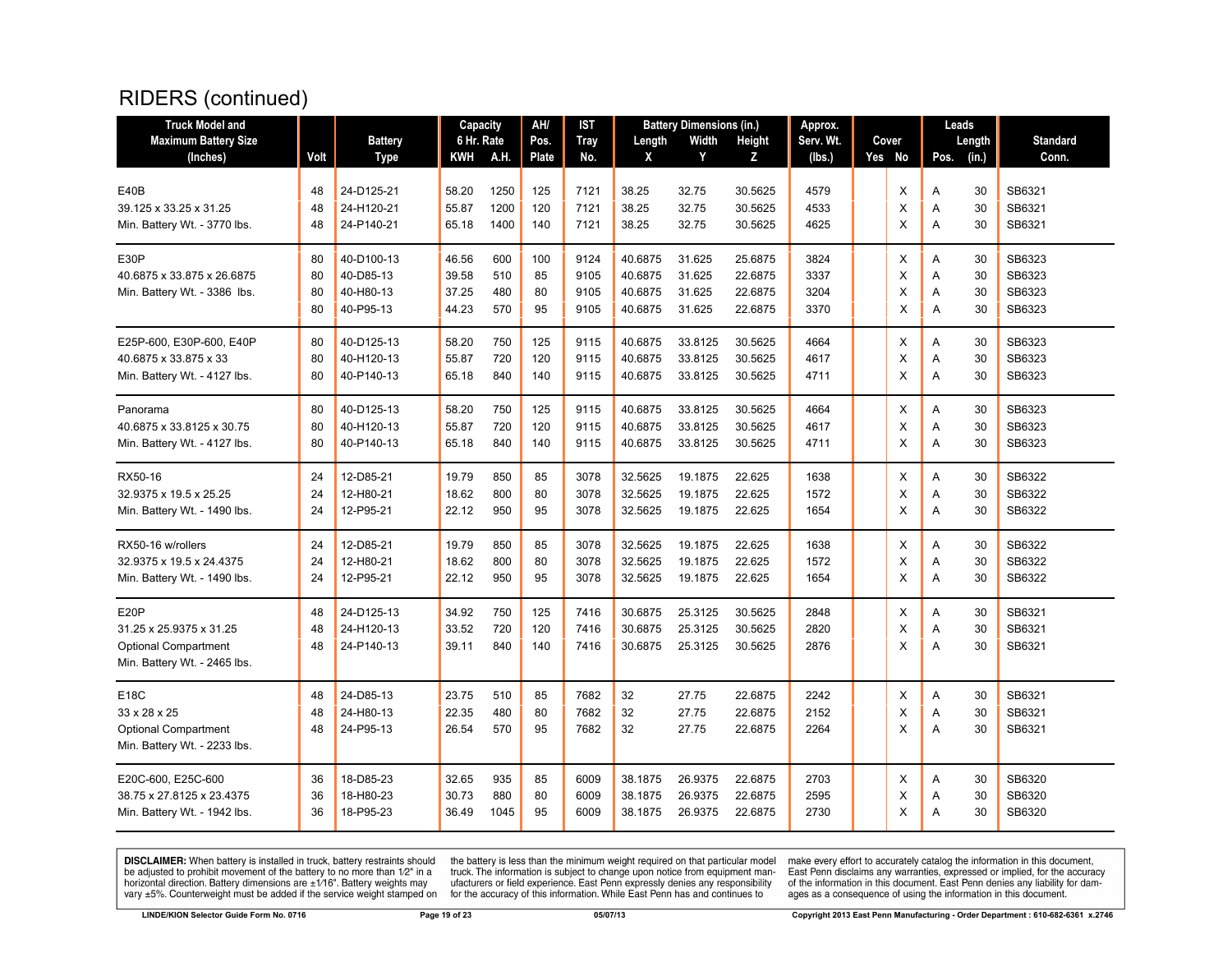| <b>Truck Model and</b>                          |          |                        | Capacity       |             | AH/          | IST          |                    | <b>Battery Dimensions (in.)</b> |                    | Approx.      |        |        | Leads    |                  |
|-------------------------------------------------|----------|------------------------|----------------|-------------|--------------|--------------|--------------------|---------------------------------|--------------------|--------------|--------|--------|----------|------------------|
| <b>Maximum Battery Size</b>                     |          | <b>Battery</b>         | 6 Hr. Rate     |             | Pos.         | <b>Tray</b>  | Length             | Width                           | <b>Height</b>      | Serv. Wt.    | Cover  |        | Length   | <b>Standard</b>  |
| (Inches)                                        | Volt     | Type                   | KWH            | <b>A.H.</b> | <b>Plate</b> | No.          | X                  | Y                               | Z                  | (lbs.)       | Yes No | Pos.   | (in.)    | Conn.            |
|                                                 |          |                        |                |             |              |              |                    |                                 |                    |              |        |        |          |                  |
| E20C-600, E25C-600<br>38.75 x 27.8125 x 23.4375 | 48<br>48 | 24-D85-17<br>24-H80-17 | 31.66<br>29.80 | 680<br>640  | 85<br>80     | 7002<br>7002 | 38.1875<br>38.1875 | 26.6875<br>26.6875              | 22.6875<br>22.6875 | 2695<br>2587 | X<br>X | Α      | 30<br>30 | SB6321<br>SB6321 |
|                                                 | 48       | 24-P95-17              | 35.39          | 760         | 95           | 7002         | 38.1875            | 26.6875                         | 22.6875            | 2722         | X      | A<br>A | 30       | SB6321           |
| Min. Battery Wt. - 1942 lbs.                    |          |                        |                |             |              |              |                    |                                 |                    |              |        |        |          |                  |
| E20C-600, E25C-600, E30C                        | 36       | 18-D85-25              | 35.62          | 1020        | 85           | 6030         | 38.1875            | 29.1875                         | 22.6875            | 2924         | X      | A      | 30       | SB6320           |
| 38.75 x 30.3125 x 23.4375                       | 36       | 18-H80-25              | 33.52          | 960         | 80           | 6030         | 38.1875            | 29.1875                         | 22.6875            | 2807         | X      | Α      | 30       | SB6320           |
| <b>Optional Compartment</b>                     | 36       | 18-P95-25              | 39.81          | 1140        | 95           | 6030         | 38.1875            | 29.1875                         | 22.6875            | 2953         | X      | A      | 30       | SB6320           |
| Min. Battery Wt. - 2740 lbs.                    |          |                        |                |             |              |              |                    |                                 |                    |              |        |        |          |                  |
| E20C-600, E25C-600, E30C                        | 48       | 24-D85-19              | 35.62          | 765         | 85           | 7003         | 38.1875            | 29.6875                         | 22.6875            | 2984         | X      | Α      | 30       | SB6321           |
| 38.75 x 30.3125 x 23.4375                       | 48       | 24-H80-19              | 33.52          | 720         | 80           | 7003         | 38.1875            | 29.6875                         | 22.6875            | 2865         | X      | Α      | 30       | SB6321           |
| <b>Optional Compartment</b>                     | 48       | 24-P95-19              | 39.81          | 855         | 95           | 7003         | 38.1875            | 29.6875                         | 22.6875            | 3014         | X      | A      | 30       | SB6321           |
| Min. Battery Wt. - 2740 lbs.                    |          |                        |                |             |              |              |                    |                                 |                    |              |        |        |          |                  |
| E25C-600, E30C, E30C-600                        | 36       | 18-D85-29              | 41.55          | 1190        | 85           | 6021         | 38.1875            | 33.6875                         | 22.6875            | 3394         | X      | Α      | 30       | SB6320           |
| 38.75 x 34.3125 x 23.4375                       | 36       | 18-H80-29              | 39.11          | 1120        | 80           | 6021         | 38.1875            | 33.6875                         | 22.6875            | 3258         | X      | Α      | 30       | SB6320           |
| <b>Optional Compartment</b>                     | 36       | 18-P95-29              | 46.44          | 1330        | 95           | 6021         | 38.1875            | 33.6875                         | 22.6875            | 3428         | X      | Α      | 30       | SB6320           |
| Min. Battery Wt. - 3060 lbs.                    |          |                        |                |             |              |              |                    |                                 |                    |              |        |        |          |                  |
| E25C-600, E30C, E30C-600                        | 48       | 24-D85-21              | 39.58          | 850         | 85           | 7004         | 38.1875            | 32.6875                         | 22.6875            | 3272         | X      | Α      | 30       | SB6321           |
| 38.75 x 34.3125 x 23.4375                       | 48       | 24-H80-21              | 37.25          | 800         | 80           | 7004         | 38.1875            | 32.6875                         | 22.6875            | 3141         | X      | A      | 30       | SB6321           |
| <b>Optional Compartment</b>                     | 48       | 24-P95-21              | 44.23          | 950         | 95           | 7004         | 38.1875            | 32.6875                         | 22.6875            | 3305         | X      | A      | 30       | SB6321           |
| Min. Battery Wt. - 3060 lbs.                    |          |                        |                |             |              |              |                    |                                 |                    |              |        |        |          |                  |
| E35, R60-35                                     | 80       | 40-D125-11             | 48.50          | 625         | 125          | 9098         | 40.3125            | 33.625                          | 30.5625            | 4192         | X      | Α      | 30       | SB6323           |
| 40.5 x 34 x 31                                  | 80       | 40-H120-11             | 46.56          | 600         | 120          | 9098         | 40.3125            | 33.625                          | 30.5625            | 4150         | X      | Α      | 30       | SB6323           |
| Min. Battery Wt. - 3902 lbs.                    | 80       | 40-P140-11             | 54.32          | 700         | 140          | 9098         | 40.3125            | 33.625                          | 30.5625            | 4234         | X      | Α      | 30       | SB6323           |
| E40, E45, E45-600                               | 80       | 40-D125-13             | 58.20          | 750         | 125          | 9215         | 39.9375            | 38.8125                         | 30.5625            | 4857         | X      | Α      | 30       | SB6323           |
| R60-40, R60-45, R60-50                          | 80       | 40-H120-13             | 55.87          | 720         | 120          | 9215         | 39.9375            | 38.8125                         | 30.5625            | 4808         | X      | A      | 30       | SB6323           |
| 40.5 x 39.5 x 31                                | 80       | 40-P140-13             | 65.18          | 840         | 140          | 9215         | 39.9375            | 38.8125                         | 30.5625            | 4906         | X      | A      | 30       | SB6323           |
| Min. Battery Wt. - 4562 lbs.                    |          |                        |                |             |              |              |                    |                                 |                    |              |        |        |          |                  |
| E48                                             | 80       | 40-D85-17              | 52.77          | 680         | 85           | 9253         | 44.4375            | 39.6875                         | 22.6875            | 4647         | X      | A      | 30       | SB6323           |
| 44.9375 x 40.8125 x 24.6875                     | 80       | 40-H80-17              | 49.66          | 640         | 80           | 9253         | 44.4375            | 39.6875                         | 22.6875            | 4461         | X      | Α      | 30       | SB6323           |
|                                                 | 80       | 40-P95-17              | 58.98          | 760         | 95           | 9253         | 44.4375            | 39.6875                         | 22.6875            | 4693         | X      | A      | 30       | SB6323           |
|                                                 |          |                        |                |             |              |              |                    |                                 |                    |              |        |        |          |                  |

**DISCLAIMER:** When battery is installed in truck, battery restraints should be adjusted to prohibit movement of the battery to no more than  $12^v$  in a horizontal direction. Battery dimensions are  $\pm 1/16^v$ . Battery wei

the battery is less than the minimum weight required on that particular model<br>truck. The information is subject to change upon notice from equipment man-<br>ufacturers or field experience. East Penn expressly denies any respo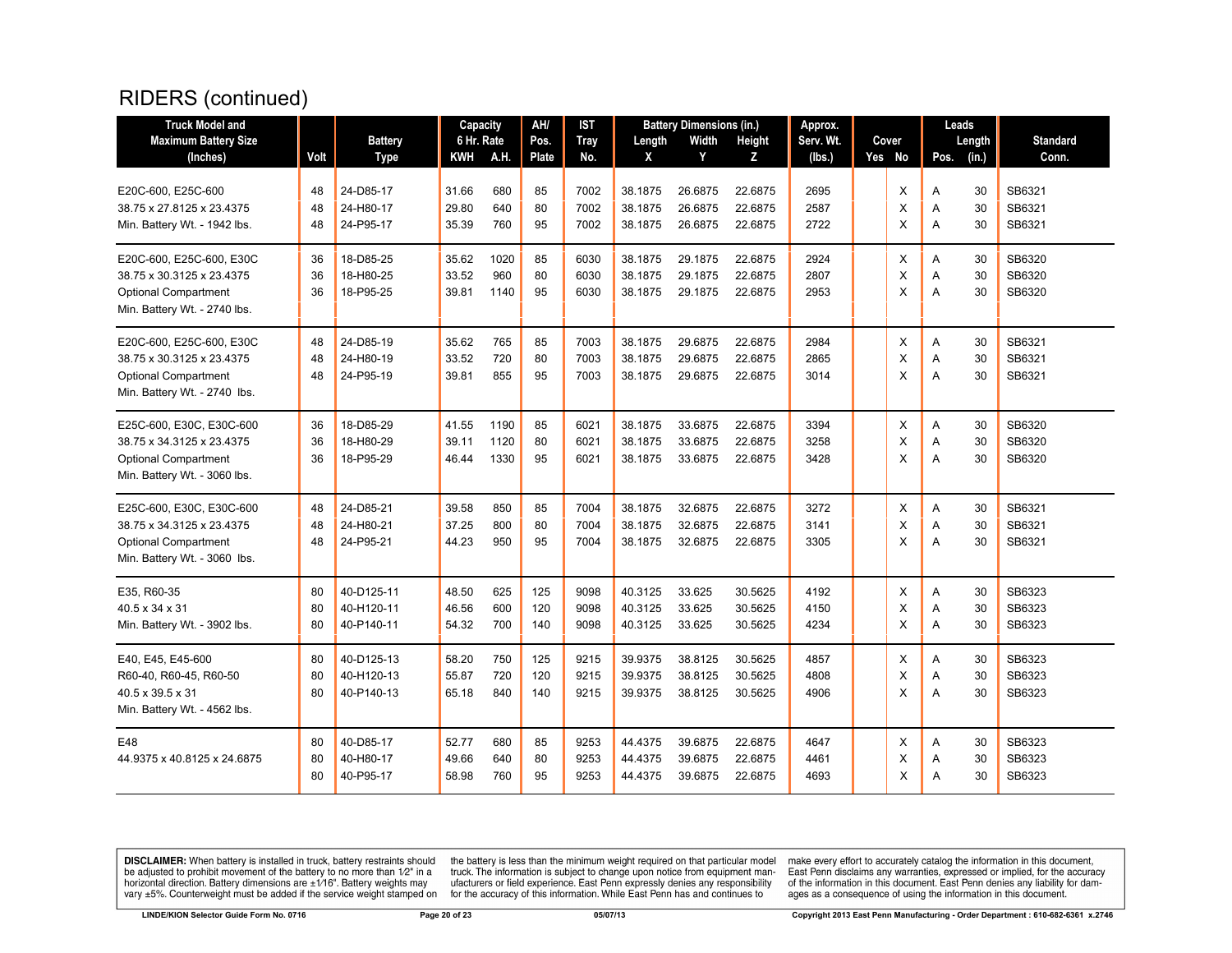| <b>Truck Model and</b>                   |          |                        |           | Capacity       |            | AH/      | <b>IST</b>   |              | <b>Battery Dimensions (in.)</b> |                    | Approx.      |        |        | Leads    |                  |
|------------------------------------------|----------|------------------------|-----------|----------------|------------|----------|--------------|--------------|---------------------------------|--------------------|--------------|--------|--------|----------|------------------|
| <b>Maximum Battery Size</b>              |          | <b>Battery</b>         |           | 6 Hr. Rate     |            | Pos.     | <b>Tray</b>  | Length       | Width                           | <b>Height</b>      | Serv. Wt.    | Cover  |        | Length   | <b>Standard</b>  |
| (Inches)                                 | Volt     | <b>Type</b>            |           | KWH            | A.H.       | Plate    | No.          | X            | Y                               | Z                  | (lbs.)       | Yes No | Pos.   | (in.)    | Conn.            |
|                                          |          |                        |           |                |            |          |              |              |                                 |                    |              |        |        |          |                  |
| <b>ER18</b><br>32.8125 x 29.3125 x 24.75 | 48<br>48 | 24-D85-13<br>24-H80-13 | sp        | 23.75<br>22.35 | 510<br>480 | 85<br>80 | 7445<br>7445 | 31.5<br>31.5 | 28.25<br>28.25                  | 22.6875<br>22.6875 | 2243<br>2153 | X<br>X | Α      | 30<br>30 | SB6321<br>SB6321 |
|                                          | 48       | 24-P95-13              | sp        | 26.54          | 570        | 95       | 7445         | 31.5         | 28.25                           | 22.6875            | 2265         | X      | Α<br>A | 30       | SB6321           |
| Min. Battery Wt. - 2233 lbs.             |          |                        | SD        |                |            |          |              |              |                                 |                    |              |        |        |          |                  |
| <b>ER18</b>                              | 48       | 24-D100-15             |           | 32.59          | 700        | 100      | 7732         | 32.125       | 29.1875                         | 25.6875            | 2675         | X      | A      | 30       | SB6321           |
| 32.8125 x 29.3125 x 25.75                |          |                        |           |                |            |          |              |              |                                 |                    |              |        |        |          |                  |
| <b>Optional Compartment</b>              |          |                        |           |                |            |          |              |              |                                 |                    |              |        |        |          |                  |
| Min. Battery Wt. - 2233 lbs.             |          |                        |           |                |            |          |              |              |                                 |                    |              |        |        |          |                  |
| RX60-25C, RX60-30C                       | 80       | 40-D125-9              | SP        | 38.80          | 500        | 125      | 9345         | 40.4375      | 28.125                          | 30.5625            | 3700         | X      | Α      | 30       | SB6323           |
| 40.9375 x 28.625 x 32.1875               | 80       | 40-H120-9              | <b>SP</b> | 37.25          | 480        | 120      | 9345         | 40.4375      | 28.125                          | 30.5625            | 3663         | X      | Α      | 30       | SB6323           |
|                                          | 80       | 40-P140-9              | <b>SP</b> | 43.46          | 560        | 140      | 9345         | 40.4375      | 28.125                          | 30.5625            | 3737         | X      | Α      | 30       | SB6323           |
|                                          | 80       | 40-D125-11             |           | 48.50          | 625        | 125      | 9382         | 40.5         | 28.125                          | 30.5625            | 3982         | X      | A      | 30       | SB6323           |
|                                          | 80       | 40-H120-11             |           | 46.56          | 600        | 120      | 9382         | 40.5         | 28.125                          | 30.5625            | 3942         | X      | A      | 30       | SB6323           |
|                                          | 80       | 40-P140-11             |           | 54.32          | 700        | 140      | 9382         | 40.5         | 28.125                          | 30.5625            | 4022         | X      | A      | 30       | SB6323           |
| RX60-25C, RX60-30C                       | 80       | 40-D125-9              | <b>SP</b> | 38.80          | 500        | 125      | 9345         | 40.4375      | 28.125                          | 30.5625            | 3700         | X      | Α      | 30       | SB6323           |
| 40.9375 x 28.625 x 31.125                | 80       | 40-H120-9              | <b>SP</b> | 37.25          | 480        | 120      | 9345         | 40.4375      | 28.125                          | 30.5625            | 3663         | X      | Α      | 30       | SB6323           |
| with slides                              | 80       | 40-P140-9              | <b>SP</b> | 43.46          | 560        | 140      | 9345         | 40.4375      | 28.125                          | 30.5625            | 3737         | X      | Α      | 30       | SB6323           |
|                                          | 80       | 40-D125-11             |           | 48.50          | 625        | 125      | 9382         | 40.5         | 28.125                          | 30.5625            | 3982         | X      | A      | 30       | SB6323           |
|                                          | 80       | 40-H120-11             |           | 46.56          | 600        | 120      | 9382         | 40.5         | 28.125                          | 30.5625            | 3942         | X      | Α      | 30       | SB6323           |
|                                          | 80       | 40-P140-11             |           | 54.32          | 700        | 140      | 9382         | 40.5         | 28.125                          | 30.5625            | 4022         | X      | A      | 30       | SB6323           |
| RX60-25L, RX60-30L                       | 80       | 40-D125-11             |           | 48.50          | 625        | 125      | 9330         | 40.5         | 33.9375                         | 30.5625            | 4025         | X      | Α      | 30       | SB6323           |
| RX60-35                                  | 80       | 40-D125-11             | <b>SP</b> | 48.50          | 625        | 125      | 9341         | 40.5         | 33.9375                         | 30.5625            | 4291         | X      | Α      | 30       | SB6323           |
| 40.9375 x 34.3125 x 32.125               | 80       | 40-H120-11             |           | 46.56          | 600        | 120      | 9330         | 40.5         | 33.9375                         | 30.5625            | 3985         | X      | Α      | 30       | SB6323           |
|                                          | 80       | 40-H120-11             | <b>SP</b> | 46.56          | 600        | 120      | 9341         | 40.5         | 33.9375                         | 30.5625            | 4248         | X      | Α      | 30       | SB6323           |
|                                          | 80       | 40-P140-11             |           | 54.32          | 700        | 140      | 9330         | 40.5         | 33.9375                         | 30.5625            | 4065         | X      | A      | 30       | SB6323           |
|                                          | 80       | 40-P140-11             | SP        | 54.32          | 700        | 140      | 9341         | 40.5         | 33.9375                         | 30.5625            | 4334         | X      | A      | 30       | SB6323           |
| RX60-25L, RX60-30L                       | 80       | 40-D125-11             |           | 48.50          | 625        | 125      | 9330         | 40.5         | 33.9375                         | 30.5625            | 4025         | X      | Α      | 30       | SB6323           |
| RX60-35                                  | 80       | 40-D125-11             | <b>SP</b> | 48.50          | 625        | 125      | 9341         | 40.5         | 33.9375                         | 30.5625            | 4291         | X      | Α      | 30       | SB6323           |
| 40.9375 x 34.3125 x 31.125               | 80       | 40-H120-11             |           | 46.56          | 600        | 120      | 9330         | 40.5         | 33.9375                         | 30.5625            | 3985         | X      | Α      | 30       | SB6323           |
| with slides                              | 80       | 40-H120-11             | <b>SP</b> | 46.56          | 600        | 120      | 9341         | 40.5         | 33.9375                         | 30.5625            | 4248         | X      | Α      | 30       | SB6323           |
|                                          | 80       | 40-P140-11             |           | 54.32          | 700        | 140      | 9330         | 40.5         | 33.9375                         | 30.5625            | 4065         | X      | Α      | 30       | SB6323           |
|                                          | 80       | 40-P140-11             | <b>SP</b> | 54.32          | 700        | 140      | 9341         | 40.5         | 33.9375                         | 30.5625            | 4334         | X      | A      | 30       | SB6323           |
|                                          |          |                        |           |                |            |          |              |              |                                 |                    |              |        |        |          |                  |

**DISCLAIMER:** When battery is installed in truck, battery restraints should be adjusted to prohibit movement of the battery to no more than  $12^v$  in a horizontal direction. Battery dimensions are  $\pm 1/16^v$ . Battery wei

the battery is less than the minimum weight required on that particular model<br>truck. The information is subject to change upon notice from equipment man-<br>ufacturers or field experience. East Penn expressly denies any respo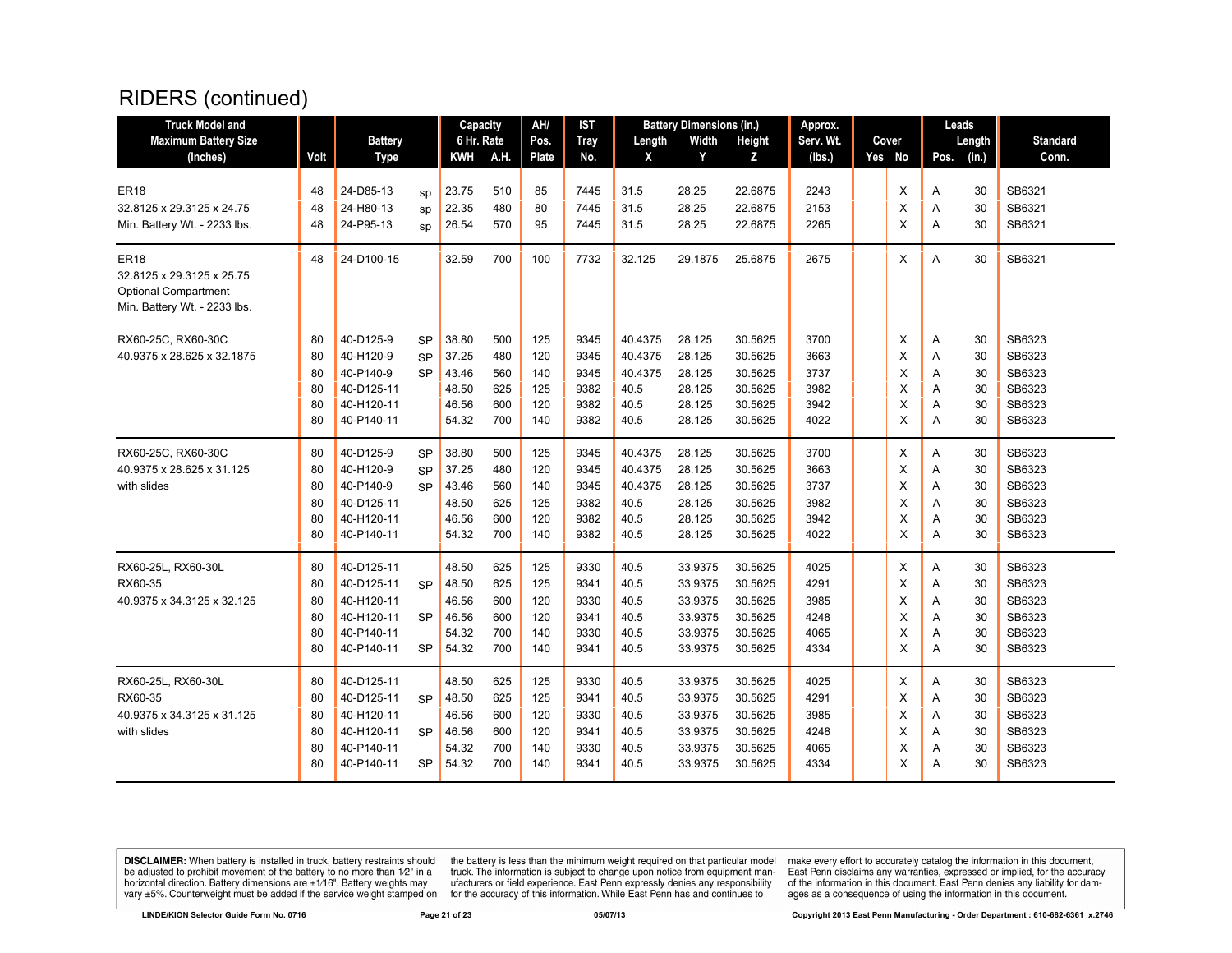| Truck Model and<br><b>Maximum Battery Size</b> |      | <b>Battery</b> |           | Capacity<br>6 Hr. Rate |      | AH/<br>Pos. | ।आ<br>Tray | Length | <b>Battery Dimensions (in.)</b><br>Width | Height  | Approx.<br>Serv. Wt. |     | Cover |      | Leads<br>Length | <b>Standard</b> |
|------------------------------------------------|------|----------------|-----------|------------------------|------|-------------|------------|--------|------------------------------------------|---------|----------------------|-----|-------|------|-----------------|-----------------|
| (Inches)                                       | Volt | Type           |           | <b>KWH</b>             | A.H. | Plate       | No.        | X      |                                          | z       | (Ibs.)               | Yes | No    | Pos. | (in.)           | Conn.           |
|                                                |      |                |           |                        |      |             |            |        |                                          |         |                      |     |       |      |                 |                 |
| RX60-40, RX60-45                               | 80   | 40-D125-13     | <b>SP</b> | 58.20                  | 750  | 125         | 9340       | 40.5   | 39.5625                                  | 30.5625 | 4720                 |     | X     | A    | 30              | SB6323          |
| RX60-50                                        | 80   | 40-D125-13     |           | 58.20                  | 750  | 125         | 9329       | 40.5   | 39.5625                                  | 30.5625 | 4829                 |     | X     | A    | 30              | SB6323          |
| 40.9375 x 40.0625 x 33.4375                    | 80   | 40-H120-13     | <b>SP</b> | 55.87                  | 720  | 120         | 9340       | 40.5   | 39.5625                                  | 30.5625 | 4673                 |     | X     | A    | 30              | SB6323          |
|                                                | 80   | 40-H120-13     |           | 55.87                  | 720  | 120         | 9329       | 40.5   | 39.5625                                  | 30.5625 | 4781                 |     | X     | A    | 30              | SB6323          |
|                                                | 80   | 40-P140-13     | <b>SP</b> | 65.18                  | 840  | 140         | 9340       | 40.5   | 39.5625                                  | 30.5625 | 4767                 |     | X     | A    | 30              | SB6323          |
|                                                | 80   | 40-P140-13     |           | 65.18                  | 840  | 140         | 9329       | 40.5   | 39.5625                                  | 30.5625 | 4877                 |     | X     | A    | 30              | SB6323          |
| RX60-40, RX60-45                               | 80   | 40-D125-13     | <b>SP</b> | 58.20                  | 750  | 125         | 9340       | 40.5   | 39.5625                                  | 30.5625 | 4720                 |     | X     | A    | 30              | SB6323          |
| RX60-50                                        | 80   | 40-D125-13     |           | 58.20                  | 750  | 125         | 9329       | 40.5   | 39.5625                                  | 30.5625 | 4829                 |     | X     | A    | 30              | SB6323          |
| 40.9375 x 40.0625 x 32.4375                    | 80   | 40-H120-13     | <b>SP</b> | 55.87                  | 720  | 120         | 9340       | 40.5   | 39.5625                                  | 30.5625 | 4673                 |     | X     | A    | 30              | SB6323          |
| with slides                                    | 80   | 40-H120-13     |           | 55.87                  | 720  | 120         | 9329       | 40.5   | 39.5625                                  | 30.5625 | 4781                 |     | X     | A    | 30              | SB6323          |
|                                                | 80   | 40-P140-13     | <b>SP</b> | 65.18                  | 840  | 140         | 9340       | 40.5   | 39.5625                                  | 30.5625 | 4767                 |     | X     | A    | 30              | SB6323          |
|                                                | 80   | 40-P140-13     |           | 65.18                  | 840  | 140         | 9329       | 40.5   | 39.5625                                  | 30.5625 | 4877                 |     | ᄉ     | A    | 30              | SB6323          |

sp - Special tray IST3062 built special height with special design lift lugs.

sp - Special tray IST6E66 includes steel plates added for minimum weight requirement.

sp - Special tray IST6E69 includes steel plates added for minimum weight requirement.

sp - Special tray IST7442 includes steel plates added for minimum weight requirement.

sp - Special tray IST7445 includes steel plates added for minimum weight requirement.

sp - Special tray IST7932 includes steel plates added for minimum weight requirement.

SP - Special tray IST9345 includes air cooled partitions.

SP - Special tray IST9341 includes air cooled partitions.

SP - Special tray IST9340 includes air cooled partitions.

NEW TRAY REQUIRED - Contact East Penn factory.

H - Designates (H-Series battery type), Hydrasaver Product - Extended Watering Series.

#### PLATFORM TRUCKS

| <b>Fruck Model and</b>      |               |                | Capacity             | AH/     | IST                              | <b>Battery Dimensions (in.)</b>         |  |              | Approx. |                        | Leads.        |       |
|-----------------------------|---------------|----------------|----------------------|---------|----------------------------------|-----------------------------------------|--|--------------|---------|------------------------|---------------|-------|
| <b>Maximum Battery Size</b> |               | <b>Battery</b> | 6 Hr.<br><b>Rate</b> | Pos.    | $\overline{\phantom{a}}$<br>Trav | <b>Height</b><br><b>Width</b><br>Length |  | Wf.<br>Serv. | Cover   | Length                 | Standard      |       |
| (Inches)                    | Volt <b>1</b> | <b>Type</b>    | A.H.<br><b>KWH</b>   | Plate . | No.                              |                                         |  |              | (lbs.)  | N <sub>o</sub><br>Yes. | (in.)<br>Pos. | Conn. |
|                             |               |                |                      |         |                                  |                                         |  |              |         |                        |               |       |

**DISCLAIMER:** When battery is installed in truck, battery restraints should be adjusted to prohibit movement of the battery to no more than 1/2" in a horizontal direction. Battery dimensions are  $\pm 1/16$ ". Battery weights may vary ±5%. Counterweight must be added if the service weight stamped on

the battery is less than the minimum weight required on that particular model truck. The information is subject to change upon notice from equipment manufacturers or field experience. East Penn expressly denies any responsibility for the accuracy of this information. While East Penn has and continues to